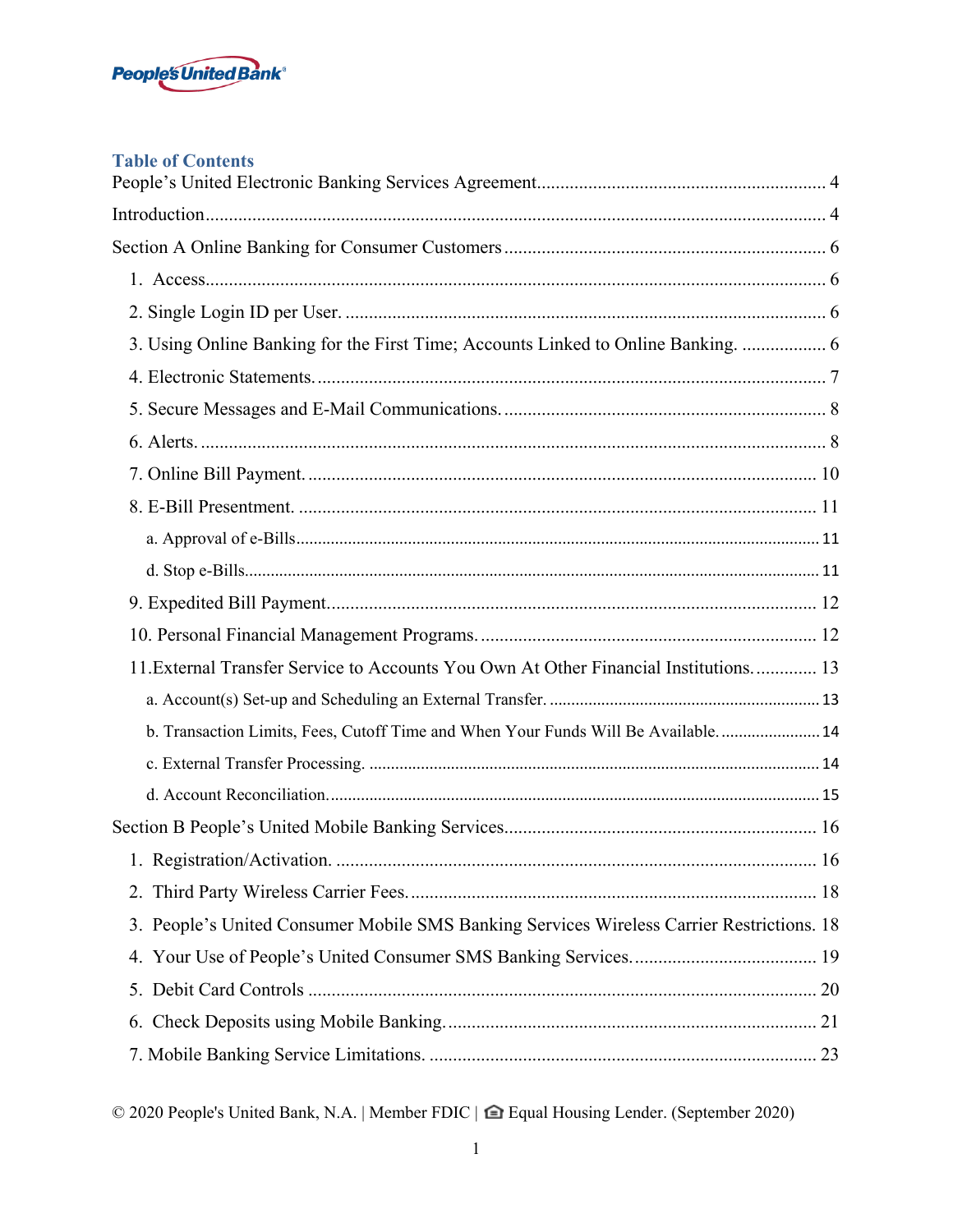

| 10. Exclusion of Warranties; Limitation of Liability; Indemnification.  26      |  |
|---------------------------------------------------------------------------------|--|
|                                                                                 |  |
|                                                                                 |  |
|                                                                                 |  |
| 14. END USER LICENSE AGREEMENT (MOBILE BANKING) TERMS FOR THE                   |  |
|                                                                                 |  |
|                                                                                 |  |
|                                                                                 |  |
|                                                                                 |  |
|                                                                                 |  |
|                                                                                 |  |
|                                                                                 |  |
|                                                                                 |  |
|                                                                                 |  |
|                                                                                 |  |
|                                                                                 |  |
|                                                                                 |  |
|                                                                                 |  |
| 1.                                                                              |  |
| 2.                                                                              |  |
| 3.                                                                              |  |
| 4.                                                                              |  |
| 5.                                                                              |  |
|                                                                                 |  |
| Section F. Important Information about Consumer Customer Dispute Resolution and |  |
|                                                                                 |  |
|                                                                                 |  |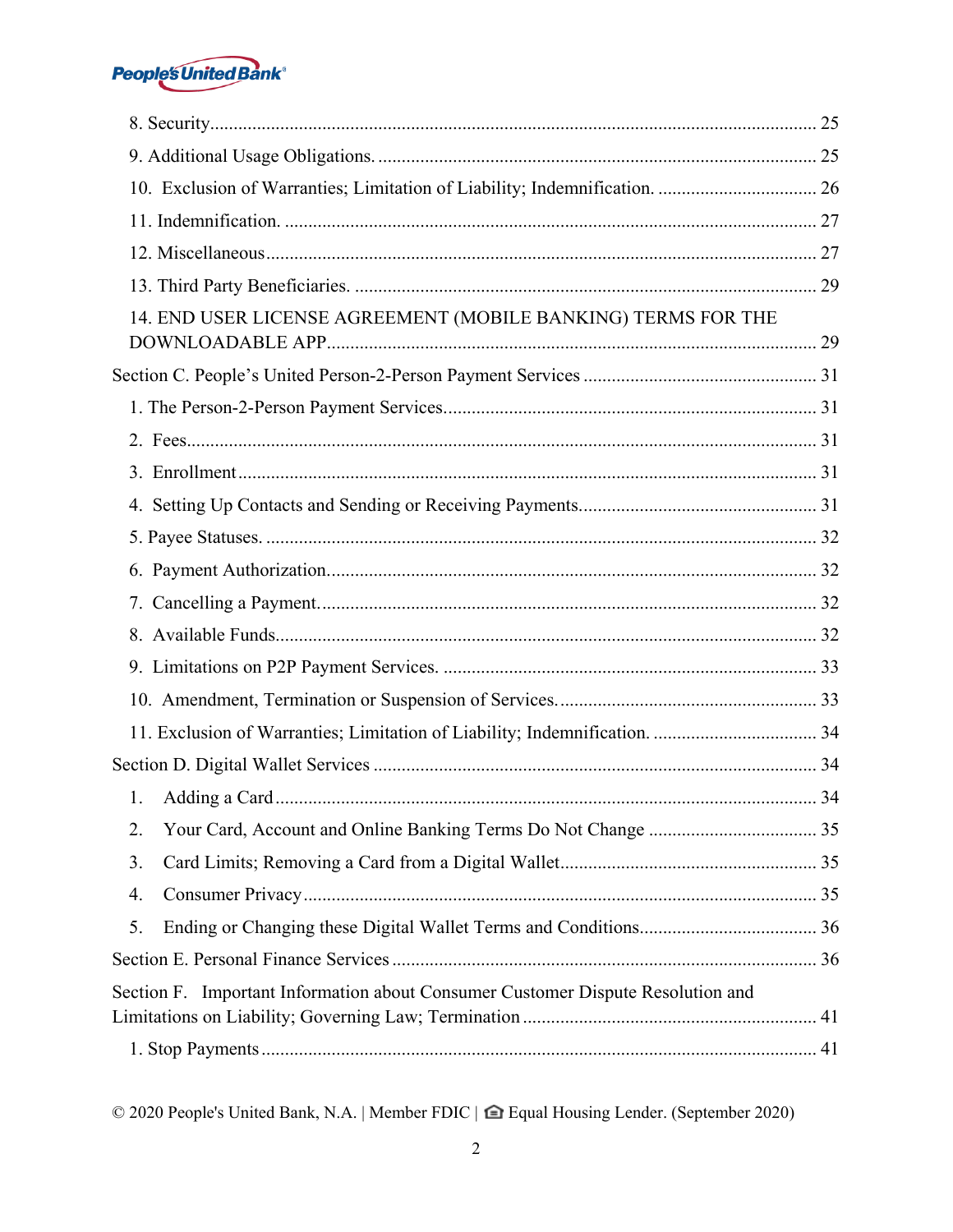

| 9. Whom To Call Or Write If You Think Your User Login Password Has Been Lost or Stolen |  |
|----------------------------------------------------------------------------------------|--|
|                                                                                        |  |
|                                                                                        |  |
|                                                                                        |  |
|                                                                                        |  |
| 14. Account Information; When We Will Disclose Information to Others.  45              |  |
|                                                                                        |  |
|                                                                                        |  |
|                                                                                        |  |
|                                                                                        |  |
|                                                                                        |  |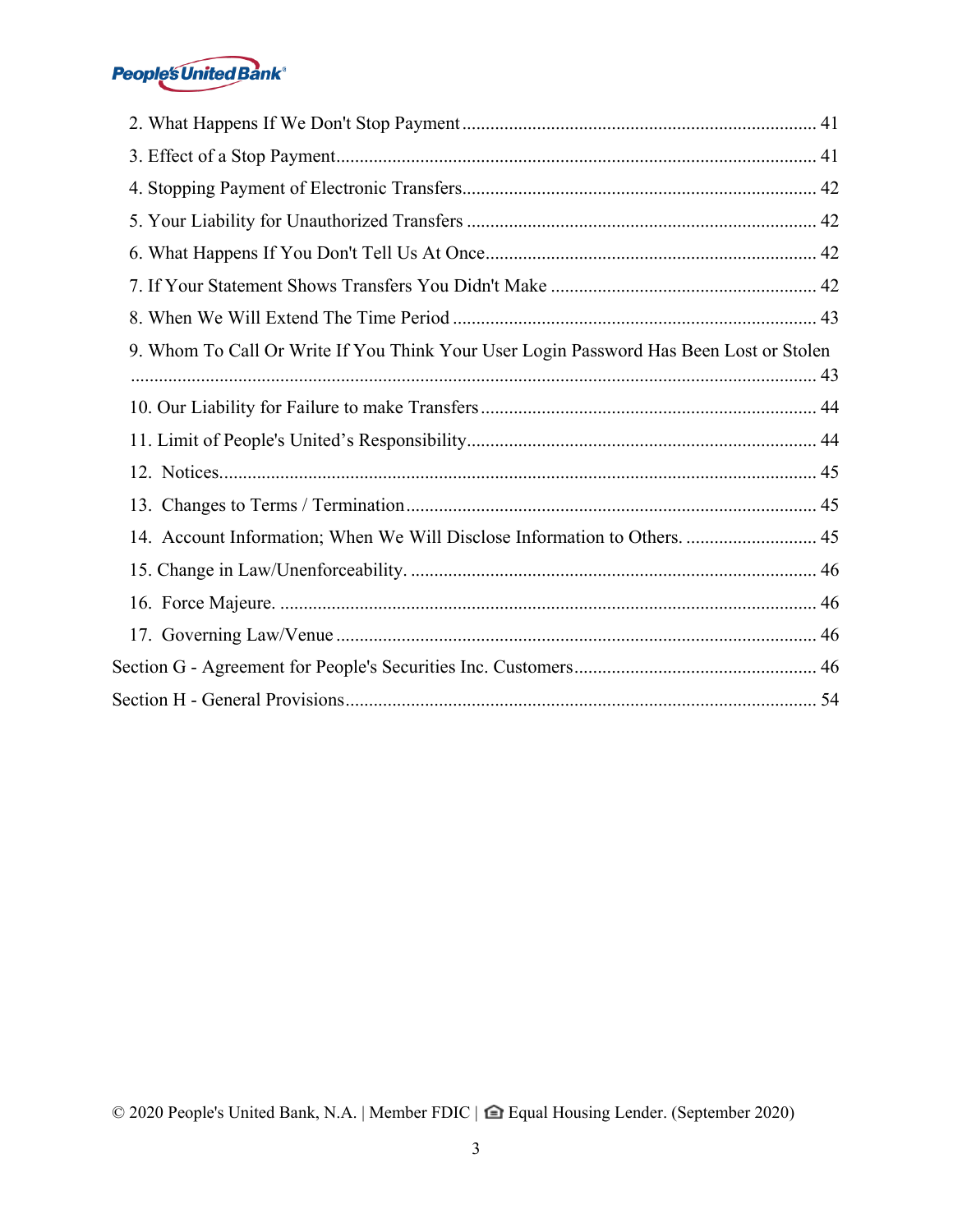<span id="page-3-0"></span>

## **People's United Electronic Banking Services Agreement** (Effective September 2020)

#### <span id="page-3-1"></span>**Introduction**

By using People's United Electronic Banking Services for Consumers, (collectively, any software or online or mobile device access that permits you to view information about and/or the ability to conduct transactions within your accounts(s) at People's United, its subsidiaries and/or affiliates), you accept the terms and conditions of this People's United Electronic Banking Services Agreement (the "Agreement") as it applies to you. People's United business customers must use People's United Bank Business Online Banking (eTreasury+) to access business accounts and services online.

Definitions.

Through this Agreement, the words "we", "us", "our" and "People's United" mean People's United Bank, N.A. and its successors and assigns.

The words "you" and "your" mean each People's United consumer customer using the services available under the Agreement.

"Business Day" means every day except Saturday, Sunday and federal holidays.

"Consumer" means a natural person, and does not include a corporation, limited liability company or any other entity.

The "Electronic Banking Services" refers to the services available under this Agreement.

Your use of People's United Online Banking Services, Mobile Banking Services and Person-2- Person Payment Services are subject to the terms and conditions of this Agreement, as well as the terms and conditions of any agreement between you and People's United that is applicable to the products and/or services accessed through People's United Electronic Banking Services, which may include the People's United Bank [Consumer Deposit Account Agreement](https://www.peoples.com/pdf/UDAC_S166_5.14.pdf) (CDAA), [Funds Availability Policy](https://www.peoples.com/pdf/UDAC_S166_5.14.pdf) and [Electronic Fund Transfers Disclosure Statement and Agreement](https://www.peoples.com/pdf/UDAC_S166_5.14.pdf)  [\(EFT Agreement\),](https://www.peoples.com/pdf/UDAC_S166_5.14.pdf) the Schedule of Deposit Account Charges, Deposit Accounts Schedule of Interest and various loan agreements. All such agreements shall be, as they may be amended from time to time, and are incorporated herein by reference. Unless otherwise provided herein capitalized terms shall have the meanings set forth in the [CDAA](https://www.peoples.com/pdf/UDAC_S166_5.14.pdf) and [EFT Agreement.](https://www.peoples.com/pdf/UDAC_S166_5.14.pdf) In the event of inconsistency between this Agreement and the CDAA or EFT Agreement, the terms of this Agreement will apply unless otherwise provided in this Agreement.

Section A, [Online Banking](#page-5-0) applies to our consumer customers and covers the consumer online banking services including transfers outside People's United Bank, N.A ("Online Banking").

Section B, [Mobile Banking](#page-15-0) applies to our consumer customers utilizing People's United Mobile Banking Services ("Mobile Banking").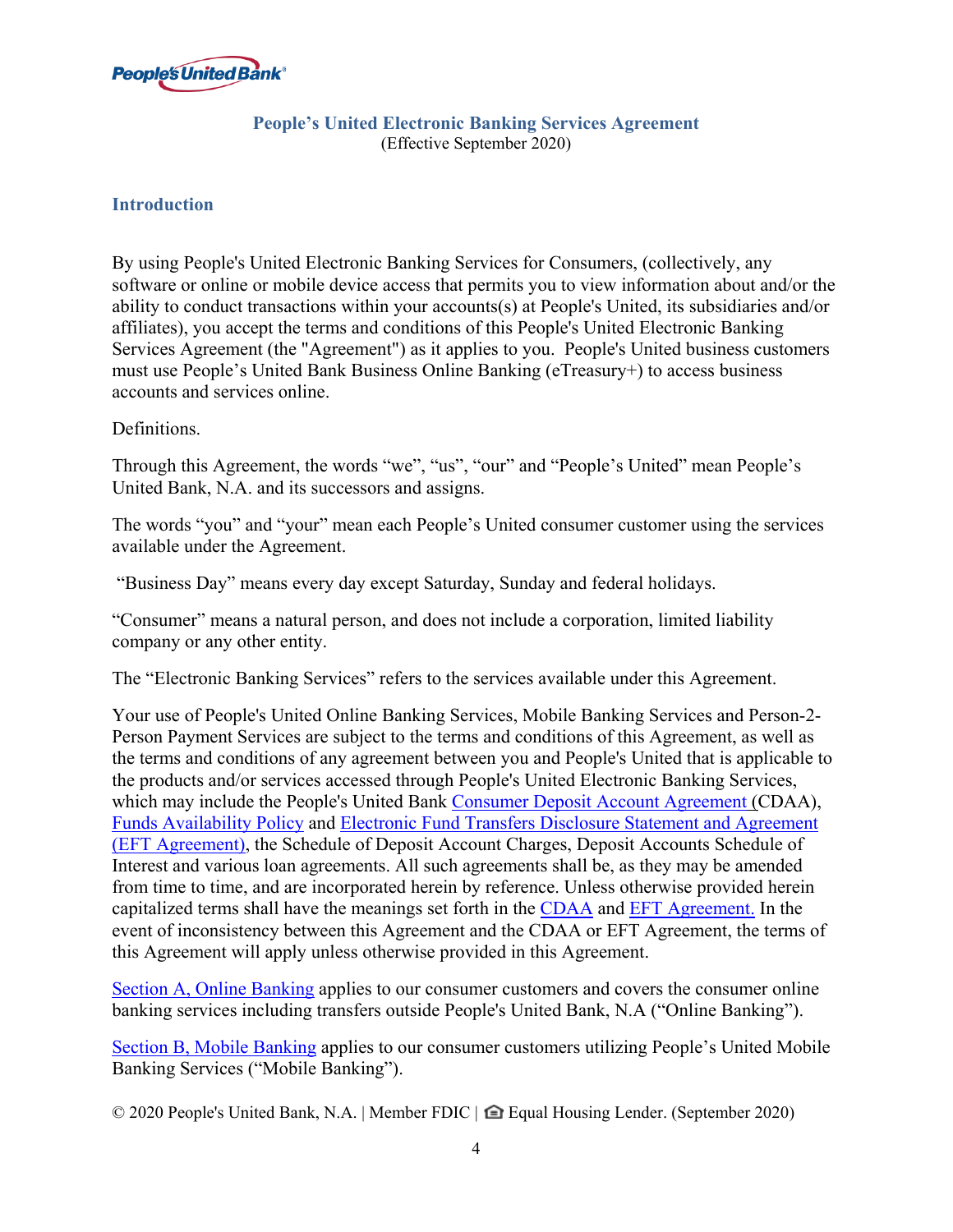

[Section C, Person-2-Person](#page-30-0) Payment Services applies to our consumer customers when making Person-2-Person payments (P2P Payment Services).

[Section D, Digital Wallet Services](#page-33-1) applies to your use of the Digital Wallet Services.

Section E, Personal Finance [tools and services](#page-35-1) includes information about our Personal Finance management tool that aggregates your financial data from multiple sources in a secure environment and lets you easily track all your investments and transactions, manage your cash flow, budget and prioritize your financial goals.

[Section F](#page-40-0) of this Agreement includes important information about consumer customer dispute resolution and limitations on your and our liability and when you or we may terminate this Agreement.

[Section](#page-45-3) G of this Agreement applies to customers of our brokerage and investments subsidiary People's Securities, Inc. ("PSI") and covers the online brokerage services available including securities trading and mobile services.

[Section H, General Provisions](#page-53-0) of this Agreement applies to both consumer electronic banking services users and PSI users and includes information regarding authentication, system requirements and online security.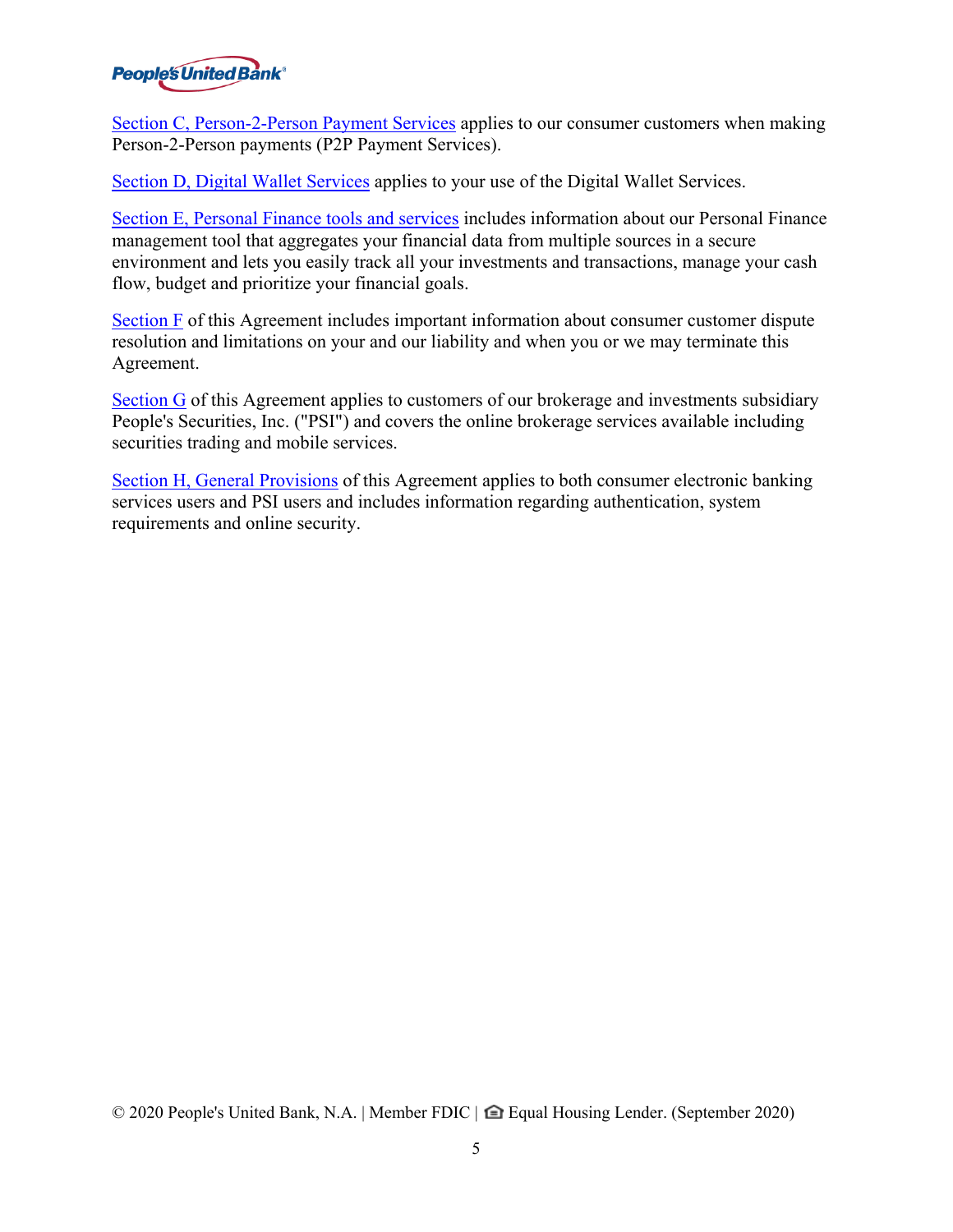<span id="page-5-0"></span>

## **Section A Online Banking for Consumer Customers**

The terms and conditions set forth in Section A of this Agreement govern your use of People's Online Banking.

#### <span id="page-5-1"></span>**1. Access.**

Access to People's United Online Banking is provided over the internet through our web site by personal computer and modem and/or other devices or equipment authorized or allowed by People's United. Access requires the use of a unique login name and/or account number(s) authorized by People's United together with a password or other security code or a combination of any of these (collectively, the "Login Codes") as required by People's United.

Your use of People's United Online with the Login Codes authorized by People's United will be deemed by us to be valid and authentic and you intend and agree that any communications to us under your Login Codes will be given the same legal effect as written and signed paper communications and/or authorizations. You agree that electronic copies of communications are valid and you will not contest the validity of the originals or copies, absent proof of altered data or tampering.

## <span id="page-5-2"></span>**2. Single Login ID per User.**

People's United Online Banking Login Codes are for the use of a single account holder. Joint account holders should obtain their own Login Codes and have their own Online Profile if they each want access to their joint account online. *If you allow others to use your Login Codes you will be liable for all activities of those individuals whether or not they act in a manner authorized by you and you agree to notify us in writing if you have withdrawn your authorization.*

<span id="page-5-3"></span>**3. Using Online Banking for the First Time; Accounts Linked to Online Banking.**

Once you have successfully enrolled into Online Banking, you will be prompted to go through step up authentication. This process is designed to provide enhanced security and help protect against fraudulent online activity by establishing user identity when accessing Online Banking. The first time you log into Online Banking you will be required to authenticate your identity. The step up authentication solution is designed to reduce the risk of fraud by confirming user identity when accessing Online Banking by device profiling and out-of-band authentication. Specifically, this solution includes the following components:

**Complex Device Profiling** - During the online banking login, extensive details about your device (e.g. computer, tablet, etc.) and network are gathered and evaluated for comparison with your typical behavior looking for any indication that fraud may be involved in the login. The result of this evaluation is used to determine if additional security steps are needed in the login process.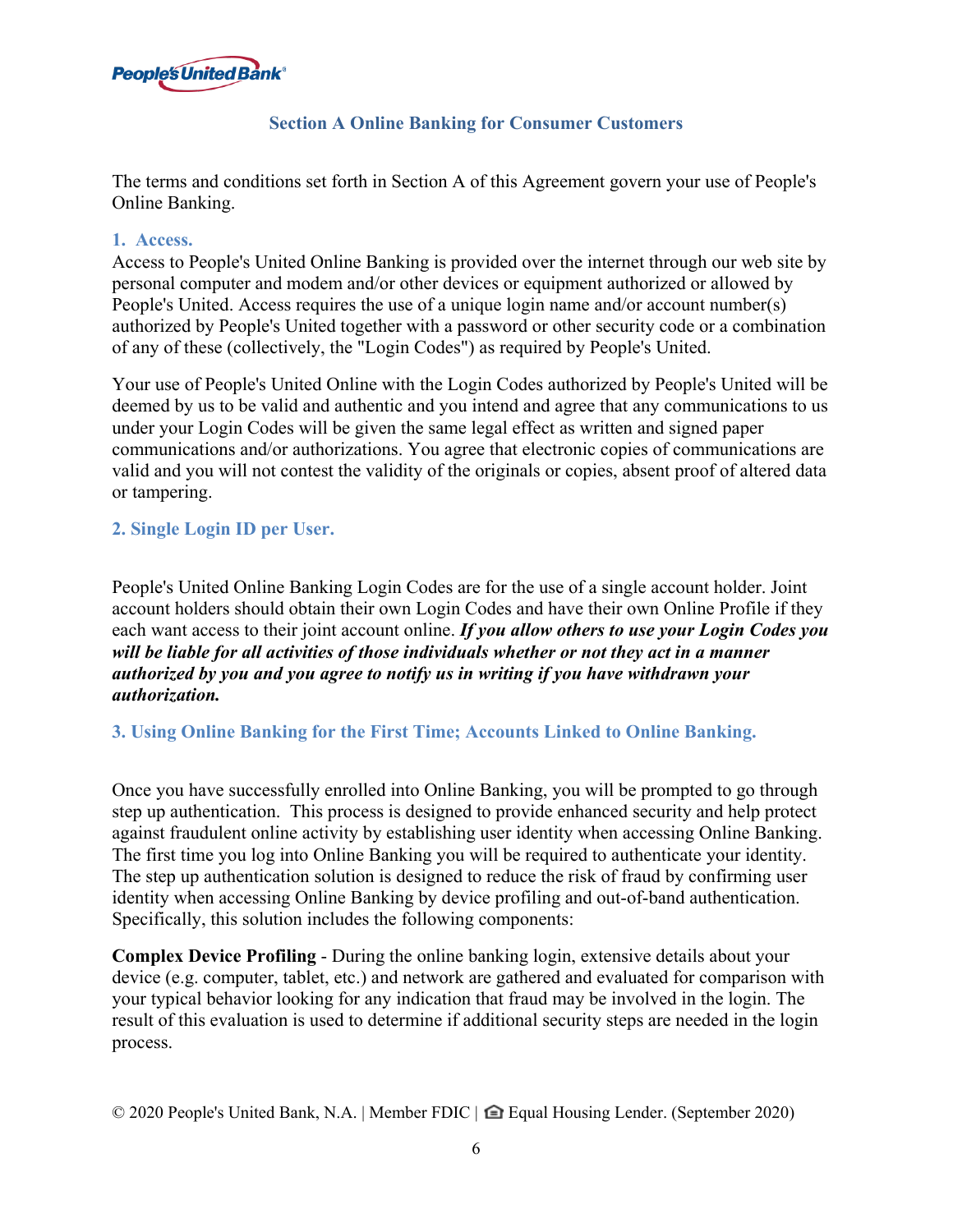

**Step-up Authentication** - Based on the results of the Device Profiling and the login authentication, Online Banking may require an additional Out-Of-Band authentication step. Out-Of-Band Authentication allows you to confirm your identity through the use of a one-time security code you would receive through either an automated telephone message or a text message. You must provide to us a current mobile telephone number to allow us to send you either an automated telephone call or text message to your mobile telephone.

Upon subsequent logins to Online Banking, you may be required to authenticate your identity based on the results of the Device Profiling process. **It is your responsibility to ensure that the mobile telephone number in our records remains current to enable us to contact you by text or telephone call to your mobile telephone. We will transmit a text message or automated telephone call to the most current mobile telephone number in our records.** 

When you first set up your People's United Online Banking account profile ("Online Profile") and Login Codes, we will link all of your eligible People's United bank accounts. Eligible accounts are all consumer deposit and loan accounts on which you are the primary owner or borrower and which are enabled for electronic access at the discretion of People's United. This will include any account(s) which you own jointly with another owner. If you open an additional eligible account at a later date, we may link your new account to People's United Online Banking, unless you instruct us not to do so. If you want to limit the accounts linked or the activity level assigned to an account, please contact People's United Online Banking customer service via Secure Message or telephone, and a representative will discuss the available options with you. For our deposit account customers, who also have a People's United Home Equity Line of Credit (HELOC), you may be able to draw on your HELOC online if you deposit the amount of the draw in your People's United deposit account. This is subject to People's United's approval which may be withdrawn at any time and also subject to terms and conditions established by People's United which are subject to change from time to time.

### <span id="page-6-0"></span>**4. Electronic Statements.**

We are required to provide certain account information, such as consumer deposit and loan account statements and disclosure information, as well as year-end tax forms (collectively "your account information"), to you "in writing", meaning you are entitled to receive this information in paper form. With your consent, we may provide you with your account information electronically. You may elect to receive your account information, including your consumer deposit and loan statements and disclosures, as well as year-end tax forms, electronically by selecting this delivery option in People's United Online Consumer Banking. In order to continue to receive your account information electronically, you must maintain an active online banking profile. Your Online Consumer Banking profile is considered active if you have logged into People's United Online Consumer Banking or People's United Consumer Mobile Banking within the last ninety (90) days.

If you do not maintain an active Consumer Online Banking profile, we reserve the right to change your consumer deposit and loan statement(s), disclosure(s) and year-end tax form(s) delivery method to paper. If you change your preferred delivery method from electronic to paper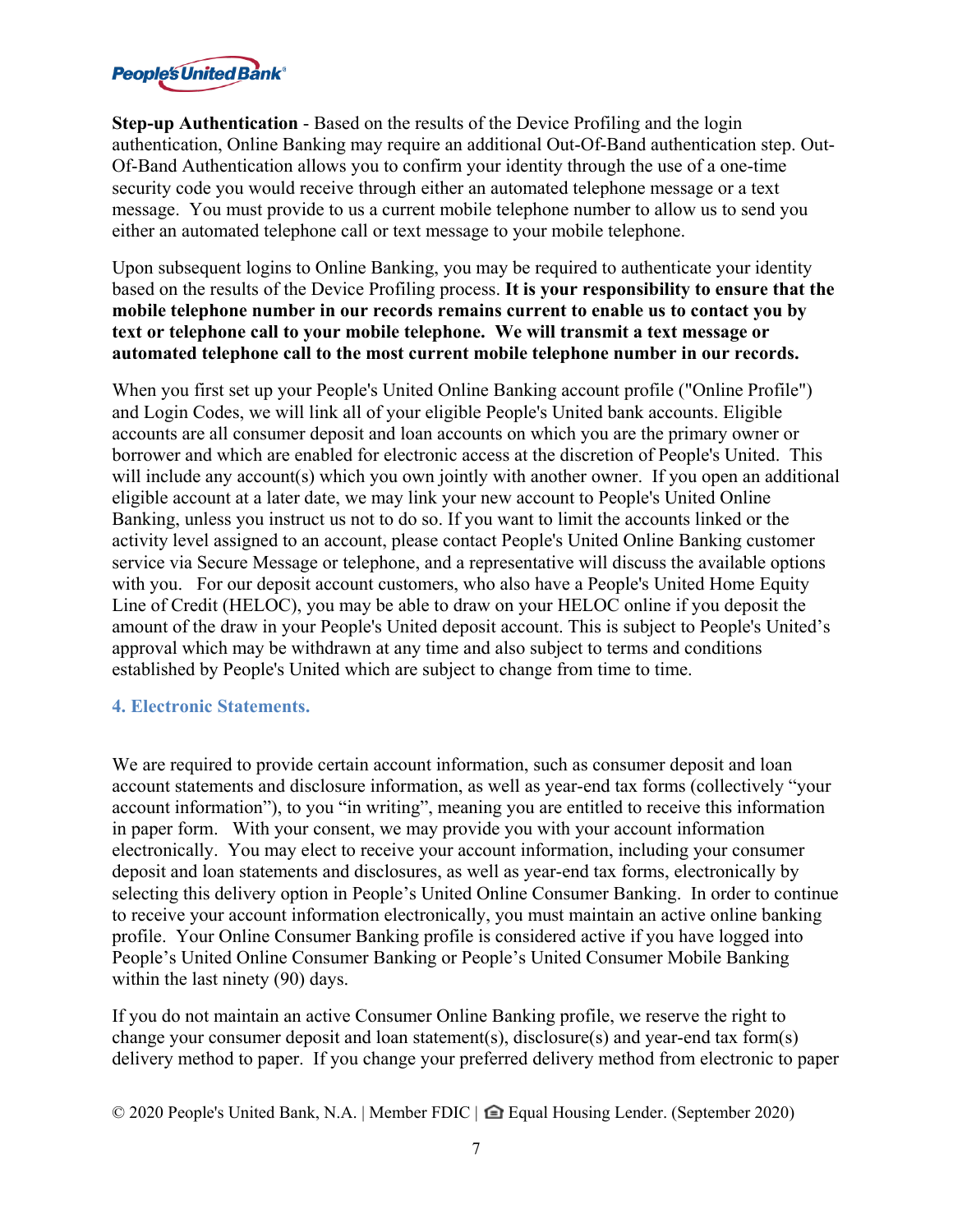

or you fail to maintain an active Consumer Online Banking Profile, we will mail a paper statement(s) and/or disclosures, as well as year-end tax statement(s) to your most current mailing address according to our records. In addition, please note that depending on the type of consumer deposit account, you may incur a higher monthly fee for paper statements. Maintaining an active People's United Business Online Banking profile and linking and viewing your consumer accounts in business online banking is not a valid method of delivery for your consumer deposit and loan account statements and year-end tax statements.

#### <span id="page-7-0"></span>**5. Secure Messages and E-Mail Communications.**

In order to increase security, People's United Online Banking provides you with "Secure E-Mail Messaging." Secure E-Mail Messaging provides you with E-mail forms which you may use to submit inquiries about your account, request information on other banking services and otherwise communicate with us. These E-mail forms are accessible after you sign on with your Login Codes to a secure session of People's United Online Banking.

**To ensure the security of your account information, you are strongly advised and directed not to send personal, business, financial or account information via internet e-mail, (in other words, email outside of Secure E-Mail Messaging), and we may refuse, in our sole discretion, to accept transactions or instructions sent by internet e-mail.** If you choose to send internet e-mail messages to People's United that contain personal, business, financial, account or other confidential information, you do so entirely at your own risk, and we will not be responsible for any loss or damages you may incur if you communicate such information by internet e-mail. We will not send such information to you via internet e-mail, even if you so request.

#### <span id="page-7-1"></span>**6. Alerts.**

You may sign up for or activate Account Alerts. The types of Alerts you may receive are as follows:

a. **System Alerts** are automatically sent to you after certain changes are made online to your Online Profile, such as a change in your e-mail or Login Codes. You do not need to activate these Alerts.

b. **Self-Service Account Alerts** must be activated by you. Self-Service Account Alerts allow you to choose Alert messages for your accounts based on activity on your accounts, such as a check clearing or your balance decreasing below a specified level. These Alerts are sent out the following Business Day.

Each Alert has different options available, and you will be asked to select from among these options upon activation of your Alerts service.

Both System Alerts and Self-Service Account Alerts are subject to the following: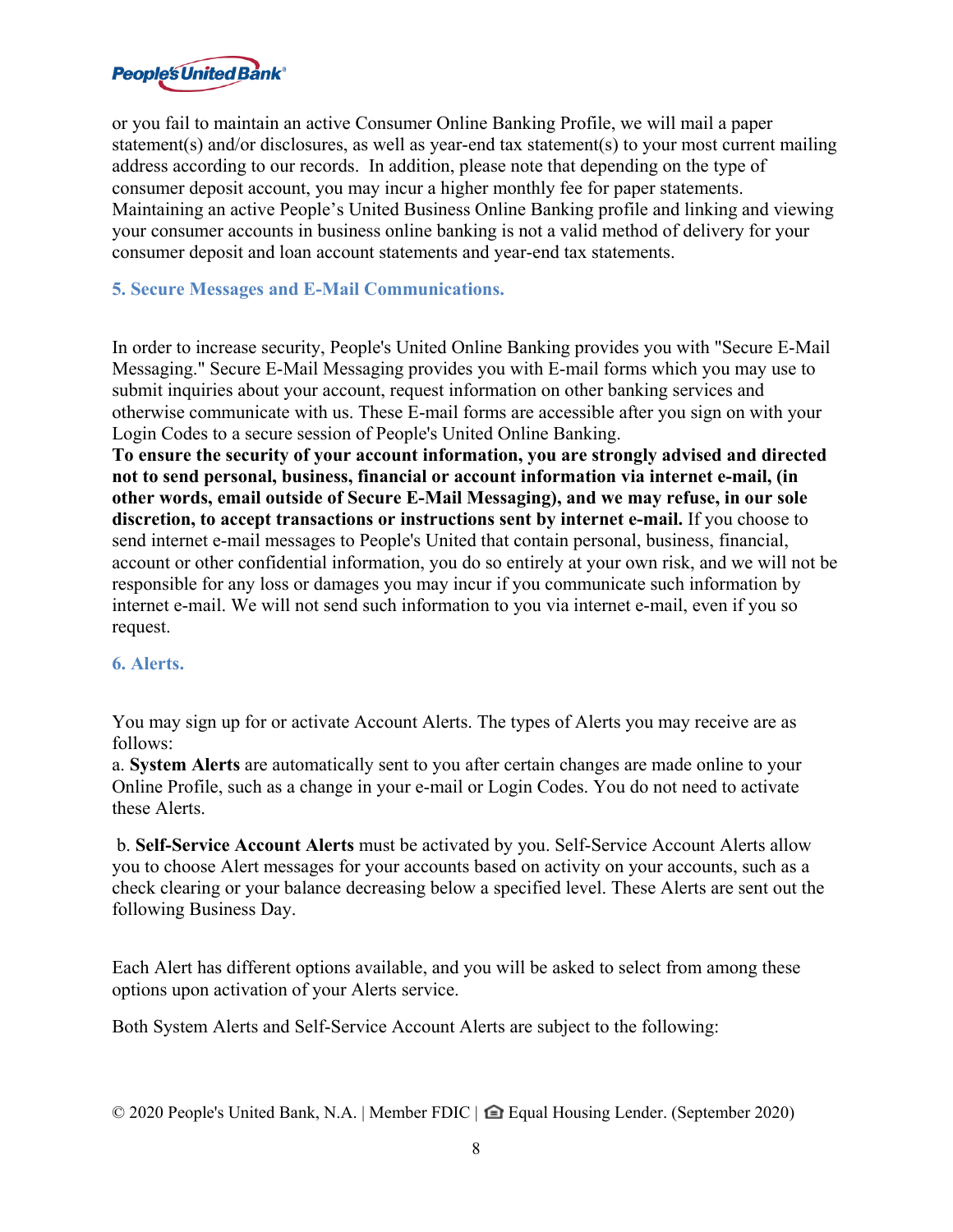**People's United Bank®** 

Electronic Alerts will be sent to the e-mail address or mobile phone number, via text message, provided to us for your account. You agree to provide a valid mobile phone number or e-mail address for this service so that we may send you certain information about your applicable account. If your e-mail address or mobile phone number changes, you are responsible for updating it within People's United Online Banking.

You agree that your ability to receive Alerts is conditioned on your providing us with a valid mobile phone number or e-mail address and by signing up for or activating Alerts indicates your agreement to our sending you text messages or e-mails, depending on your preferences, through your communications service provider.

You agree to indemnify, defend and hold us harmless from and against any and all claims, losses, liability, cost and expenses (including reasonable attorneys' fees) arising from your provision of a phone number that is not your own or your violation of applicable federal, state or local law, regulation or ordinance. Your obligation under this paragraph shall survive termination of the Agreement.

You understand and agree that your Alerts may be delayed or prevented by a variety of factors. We try to provide Alerts in a timely manner with accurate information. However, we neither guarantee the timely delivery nor the accuracy of the contents of any Alert. You agree to not hold liable People's United, its directors, officers, employees and agents for losses or damages, including attorneys' fees, that may arise, directly or indirectly, in whole or in part, for any delays, failure to deliver, or misdirected delivery of any Alert; for any inaccurate or incomplete content in an Alert; or for any actions taken or not taken by you or any third party in reliance on an Alert.

We provide Alerts as a convenience to you for informational purposes only. Alerts do not constitute a People's United record for the account to which it pertains. Alerts do not replace your monthly account statement(s), which are the official record of your accounts.

Because Alerts are not encrypted, we generally do not include your Login Codes or full account number. However, Alerts may include your name and some information about your accounts. Depending upon which Alerts you select, information such as your account balance or the due date for a payment may be included. You agree to protect your communications device that receives Alerts and not to let any unauthorized person have access to the information we provide to you through Alerts. You have the sole responsibility for maintaining the safety, security and integrity of the communications device you will use to receive Alerts. You shall bear the entire risk of any use thereof, whether or not you have authorized such use and whether or not you are negligent. You acknowledge that you understand that anyone with access to your e-mail or mobile phone may be able to view the contents of these Alerts, and you accept the consequences if any. We will not be liable for losses or damages caused in whole or in part by your actions or omissions that result in any disclosure of account information to third parties.

<sup>© 2020</sup> People's United Bank, N.A. | Member FDIC | Equal Housing Lender. (September 2020)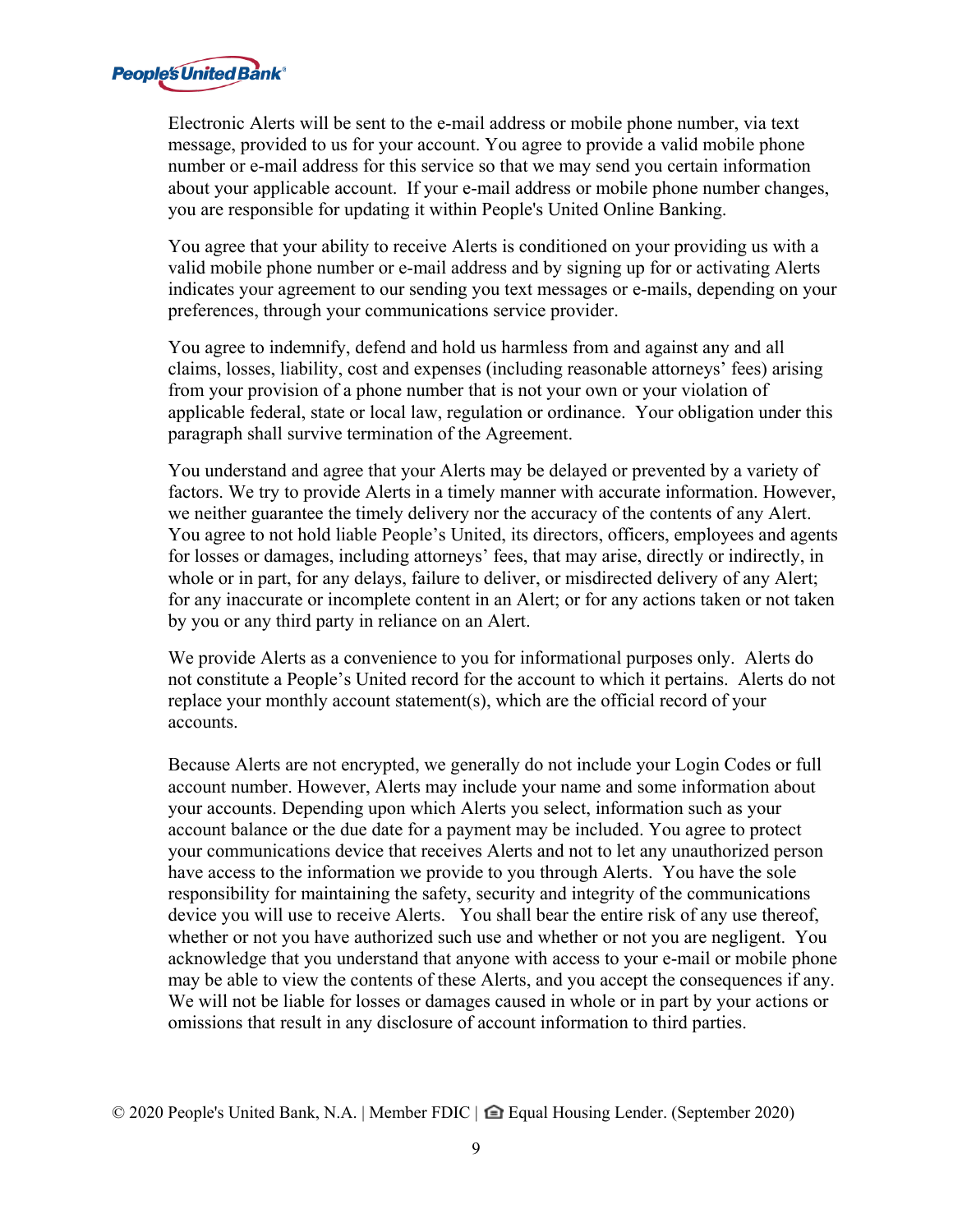**People's United Bank®** 

There is no separate service fee for Alerts but you are responsible for any and all charges, including, but not limited to, fees otherwise applicable to your account(s) and fees associated with text messaging imposed by your communications service provider. Message and data rates may apply. Such charges may include those from your communications service provider. Message frequency depends on user preferences.

You will never receive an e-mail or text message that asks you to send us any sensitive personal or financial information. If you ever receive such a request for sensitive personal or financial information, such as your social security number, account number, password, PIN number, or any other personal data, do not respond to the message and call us to report the incident.

As stated elsewhere in this Agreement, the terms and conditions in this Agreement are in addition to, and do not supersede or replace, any other agreements applicable to any of your accounts with us.

#### <span id="page-9-0"></span>**7. Online Bill Payment.**

You may make payments through the People's United Online Banking bill payment service to payees that you select. Payees must have an address within the United States. You cannot use the People's United Online Banking bill payment service to make payments outside the United States. Payments may be scheduled from your consumer checking account linked to your People's United Online Banking. Bill payments may be entered as one-time only transactions, recurring transactions or payments that are automatically scheduled upon receipt of an electronic bill.

If an Online Banking Profile is closed for any reason, such as the death of a joint account owner and/or removal of a joint owner's name from a joint account linked to the closed Online Banking Profile, People's United may cancel any recurring bill payment arrangements established by the person whose Online Banking Profile was closed.

Payments entered into Peoples United Online Banking bill payment before 9:00 p.m. Eastern Time on a Business Day will begin processing on the same Business Day. Payments that are entered after 9:00 p.m. Eastern Time on a Business Day will begin process the next Business Day. Scheduled recurring payments that fall on a non-Business Day will be processed the Business Day prior to the scheduled date.

If you have a People's United deposit account and a People's United loan account, your loan payment may also be scheduled through Online Banking by making an internal transfer from the Transfer tab. Internal Transfers made to your People's United loan account before 11:00 p.m. Eastern Time on a Business Day will begin processing the same Business Day. If the internal transfer is made on a weekend, bank holiday or after the close of a Business Day then it will be posted on the next Business Day.

When entering your payment instructions into online bill payment, you will be asked to enter a pay date. To avoid late fees and other finance charges, the payment date should be equal to or

<sup>© 2020</sup> People's United Bank, N.A. | Member FDIC | Equal Housing Lender. (September 2020)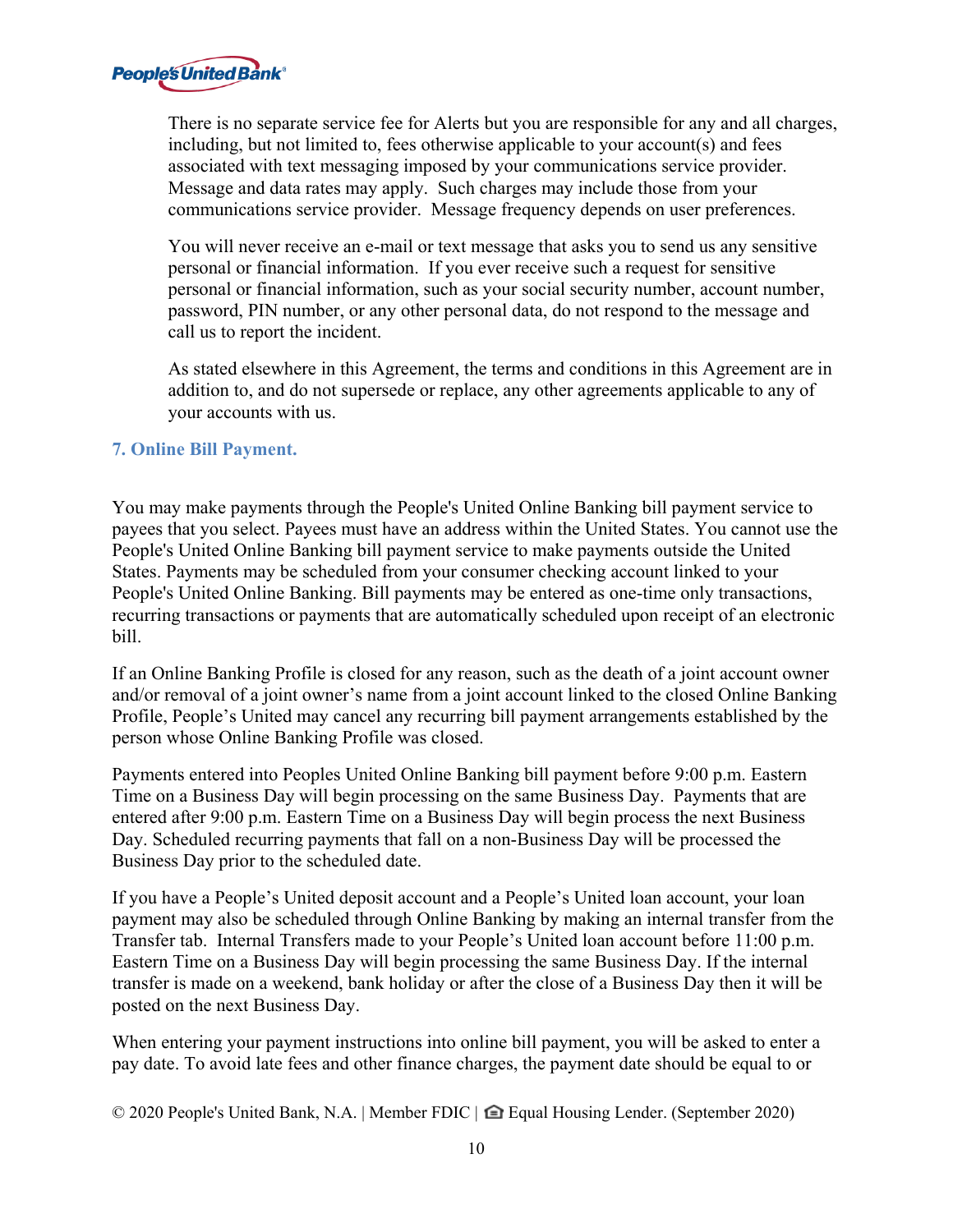

earlier than the actual due date, not the late date and/or within any grace period. The earliest possible pay date for each bill payment will be pre-filled when you are scheduling a payment.

You authorize the People's United Online Banking bill payment service to make payments in a manner we select. Most payments are made by electronic transmission, but some payments will be made by check. Electronic payments generally will be delivered in two Business Days from the Business Day that the payment is set up. Based on our estimate of average US Postal Service mailing times, payments sent by check will be delivered in three Business Days. For payments made by check you must provide a valid mailing address for the payee.

You have the right stop or change a bill payment. If a bill payment is sent by check and the check has not been cashed, you may contact the People's United Call Center at 1-800-525-9248 to have the stop placed. For electronic payments, if the bill payment status is pending, you will be able to edit/cancel the payment. If the status of the bill payment is processed, a stop payment cannot be placed. If a check remains outstanding for more than 90 days, the check will be voided, and the funds returned to your checking account.

#### <span id="page-10-0"></span>**8. E-Bill Presentment.**

<span id="page-10-1"></span>E-Bill presentment is a feature of the People's United Online Banking bill payment service that enables you to receive bills electronically from participating payees ("Payees").

#### **a. Approval of e-Bills**.

You must request participating Payees to send you electronic bills or e-Bills. Payees establish their own criteria for reviewing requests to receive e-Bills and have sole discretion to accept or decline your request. We do not participate in this decision. Participating Payees generally take as much as five (5) Business Days to approve an e-Bill set-up request.

#### **b. Accessing e-Bills from a Third Party.**

In some cases we obtain the e-Bill from the web site of the Payee. To do so, we will ask you for information needed for this purpose, such as any required password. When you provide this information, you authorize us to access the third-party website to retrieve the account information on your behalf, and you appoint us your agent for this purpose.

#### **c. Timely Delivery of e-Bills**.

We take no responsibility if a Payee does not provide the necessary data to forward an e-Bill in a timely manner. If you do not receive an e-Bill, it is your responsibility to contact the Payee directly. We are not responsible for any late charges or other adverse consequences. Any questions regarding your e-Bill details should be directed to your Payee.

#### <span id="page-10-2"></span>**d. Stop e-Bills.**

All parties have the right to cancel the e-Bill service at any time. We will notify you if People's United or a Payee discontinues/stops e-Bills. If you request that an e-Bill be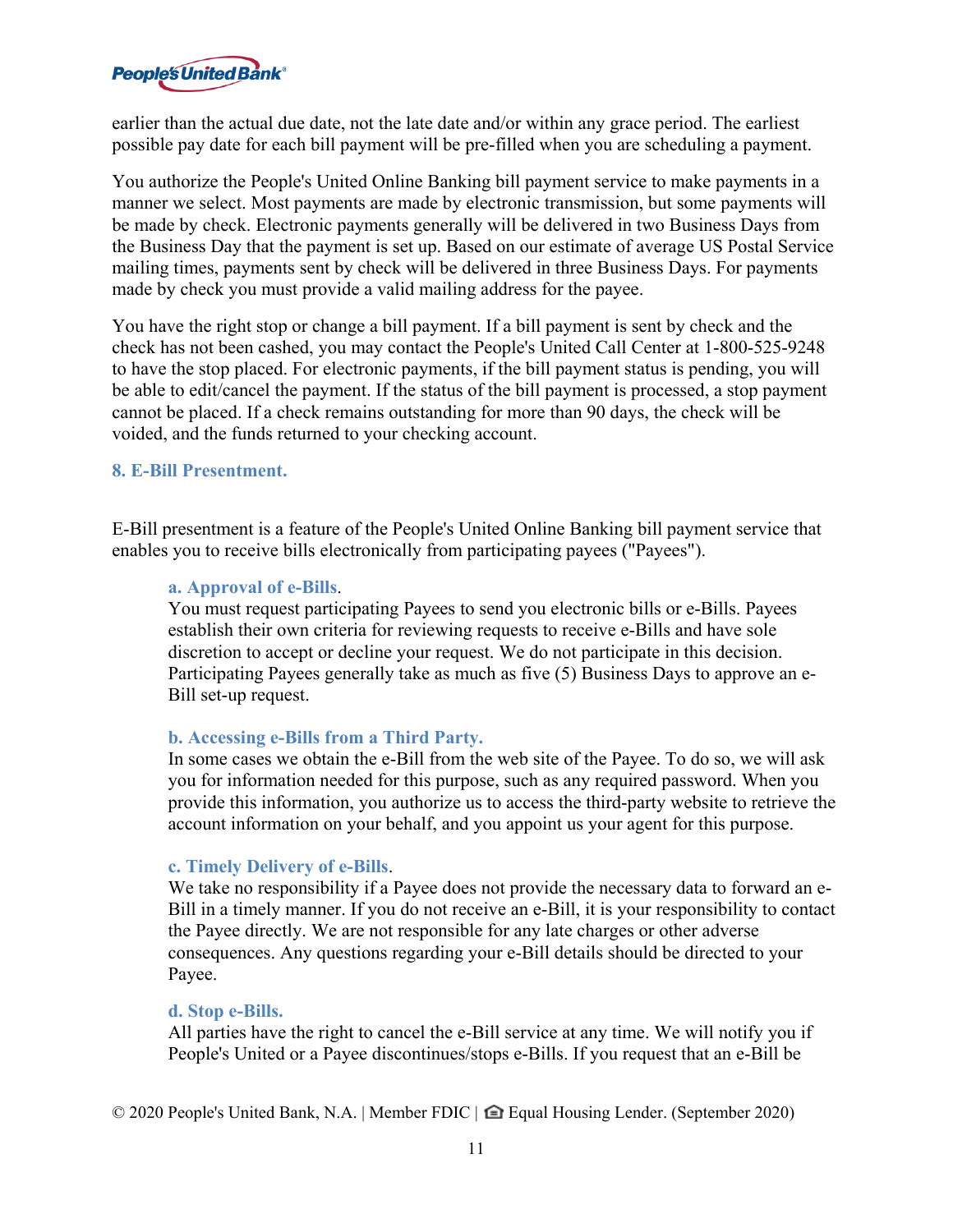**People's United Bank®** 

discontinued, we require seven (7) Business Days for the Payee to receive and process the request. We are not responsible and you agree that we shall not have any liability related to the Payee's delay in processing your request to stop e-Bills.

#### **e. Privacy.**

When you establish e-Bills with a participating Payee you will provide certain information to us that we will forward to the Payee to complete your enrollment. If you have concerns about the future use of this information, you should contact your Payee to provide your Payee with the information directly.

#### <span id="page-11-0"></span>**9. Expedited Bill Payment.**

You may schedule bill payments for next Business Day payment by selecting Expedited Payment on the Make Payments screen in the Peoples Online Banking bill payment service.

Next day bill payments must be scheduled before 7:45 p.m. Eastern Time on a Business Day. Payments initiated after this time on a Business Day or initiated on a non-Business Day will be processed the next Business Day for delivery to the payee the following Business Day.

There is a fee for next Business Day bill payment; please see the Schedule of Deposit Account Charges for more information. Expedited bill payments are done via electronic transfer. Expedited bill payment service is not available if you are making a payment to a payee for whom electronic delivery is not available.

If you initiate an expedited bill payment you must have sufficient funds in your account at the time you initiate the payment. Your requested bill payment will be processed immediately, and your deposit account balance will be reduced and reflect the debit for your requested bill payment. The fee associated with the expedited bill payment will be debited from your deposit account as well. You will be notified by e-mail alert whether your payment was made successfully. If your account is not in good standing or there are insufficient funds in your account to process both the requested next day bill payment and the associated fee, the payment will not be processed. You will be notified by e-mail alert that the payment was not made successfully.

#### <span id="page-11-1"></span>**10. Personal Financial Management Programs.**

If People's United Online Banking service permits access by personal financial management programs ("Programs") (such as Quicken™) the Bank may charge a monthly service charge for accounts that use these Programs. The Bank's charges will be included in the Schedule of Deposit Account Charges and are subject to change from time to time. If you choose to gain access for any Program, when such functionality is available, you will be responsible for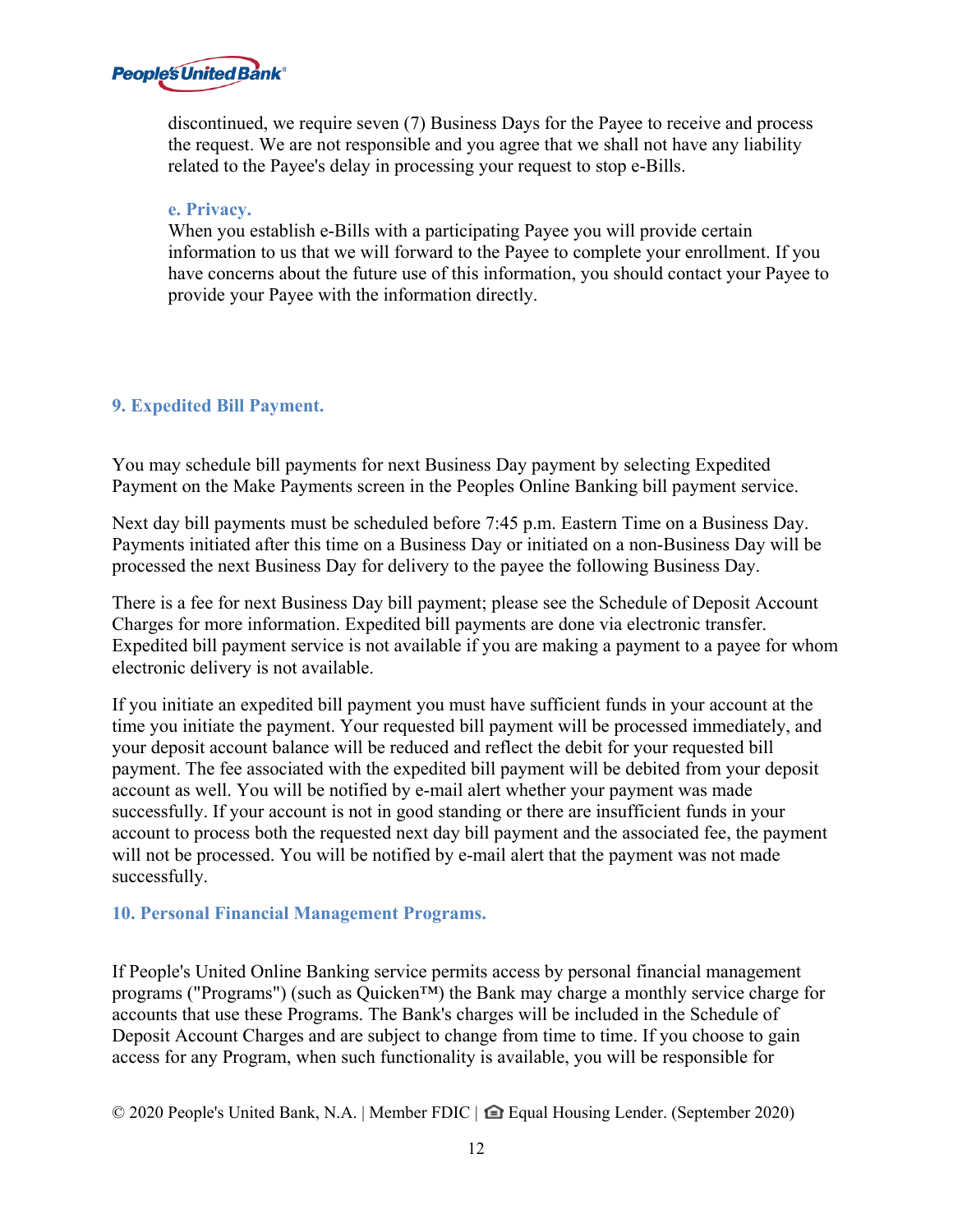

obtaining and maintaining the Program of your choice and for the payment of any fees charged by the Program provider in addition to any fees charged by People's United.

## <span id="page-12-0"></span>**11.External Transfer Service to Accounts You Own At Other Financial Institutions.**

Within People's United Online Banking you may sign up for the option of transferring funds between your People's United personal checking account and certain personal deposit or investment accounts at other financial institutions. You may only set up your People's United personal checking account for external funds transfers. Any other linked accounts in your Online Banking service, such as loan accounts, savings accounts, retirement accounts, or business (nonpersonal) accounts, are not eligible for external funds transfers.

### <span id="page-12-1"></span>**a. Account(s) Set-up and Scheduling an External Transfer.**

You will need to set up and verify each of your non-People's United accounts that you wish to use for these transfers. You agree that you will only attempt to set up and verify personal accounts which you own individually or jointly and for which you have the authority to transfer funds. You should not set up any accounts for external funds transfers which you do not own or for which you do not have authority to transfer funds. If you attempt to set up an ineligible People's United account for External Transfers, you will not be permitted to do so.

An inbound transfer moves funds into an account at People's United from an account outside People's United. An outbound transfer moves funds from an account at People's United to an account outside People's United. International transfers are not supported.

Transfers can be scheduled on either a one-time or recurring basis. The recurring transfer feature may be used when a set amount is transferred at regular intervals. For example, you may schedule a \$100 transfer from an account you own at another financial institution to your People's United checking account every two weeks.

The cut-off time for external transfers is 7:00 p.m. Eastern Time. Any external transfer initiated after this time will be considered as being initiated on the next Business Day. External Transfers will appear as "In Process" until fully processed after the end of the third Business Day after the transfer is requested. Outbound Transfers may be subject to longer availability by the receiving financial institution.

Processing of one-time external transfers may be initiated immediately or scheduled for initiation at a future date. Future-dated or recurring external transfers scheduled for a weekend or nonbusiness day will be processed on the next Business Day.

Future-dated and recurring external transfers can be edited or canceled prior to 7:00 p.m. Eastern Time on the Business Day before the Business Day the transfer is scheduled to be made. However, if the transfer is "In Process" or "Processed", you can no longer cancel it.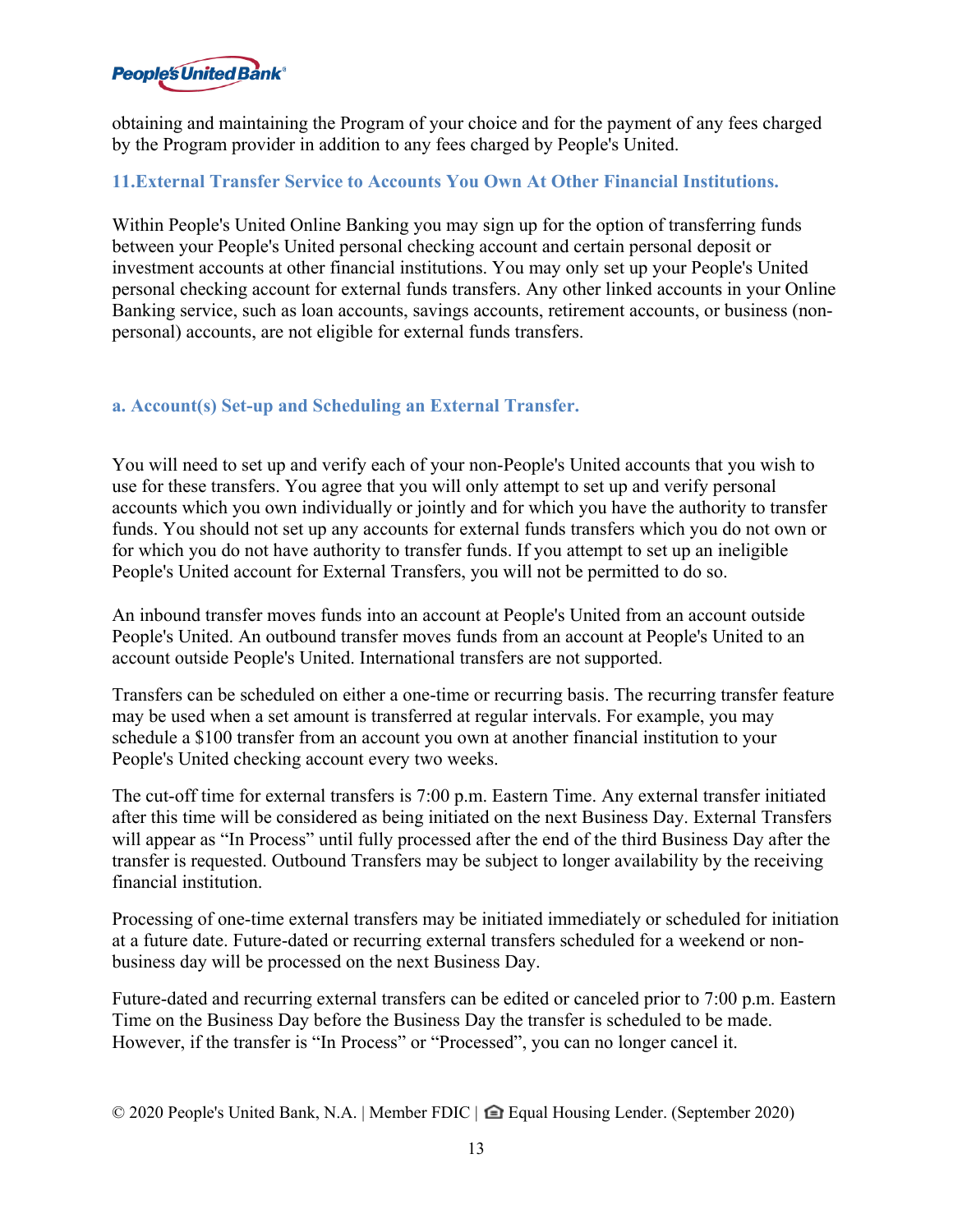

# <span id="page-13-0"></span>**b. Transaction Limits, Fees, Cutoff Time and When Your Funds Will Be Available.**

Funds from both inbound and outbound transfers will be held for three (3) full Business Days after the date of the transfer request. Funds will be available on the fourth  $(4<sup>th</sup>)$  Business Day after the date of the transfer request. Please note that for outbound transfers, the receiving bank may have different or longer availability.

People's United will apply limits to the amount of any transfer as well as the total amount that may be transferred in any one day and during any month. These limits will apply to outbound and inbound external transfers for all accounts. Any external transfer initiated on a day that is not a Business Day counts toward the applicable limit for the next Business Day. We may change your dollar limits at any time. Any decrease will be subject to notice as required by law, but you agree that we may reduce your limits stated above without prior notice upon occurrence of a Disqualifying Event described below.

External transfers are available to consumer customers, but you agree we may cancel, without prior notice, upon occurrence of a Disqualifying Event.

Each of the following is a Disqualifying Event:

- Any of your deposit accounts with People's United are not in good standing.
- You have an overdraft, an over-limit item, or an item returned for insufficient funds with respect to any People's United deposit account during the current or 3 prior statement cycles.

### <span id="page-13-1"></span>**c. External Transfer Processing.**

People's United will process external transfers on your behalf by means of the Automated Clearing House network pursuant to this Agreement and the rules of the National Automated Clearing House Association (NACHA). We can reject an external transfer if it is not in compliance with the NACHA rules. Under NACHA rules, any credit to your People's United account or your account at a third-party financial institution shall be provisional until such credit has been finally settled by us or by the third-party financial institution holding your account. You acknowledge that you have received notice of this requirement and of the fact that if we do not receive final settlement for an external transfer for any reason, we shall charge back the amount of such transfer from the account being debited or the account being credited, as applicable, or any other of your accounts or claim a refund from you.

You agree that you are authorized to initiate every inbound or outbound transfer you request in the amount requested. You also agree that your authority is operative at all relevant times including, without limitation, at the time you set up the transfer and at the time that we initiate the debit or credit to your People's United account.

<sup>© 2020</sup> People's United Bank, N.A. | Member FDIC | Equal Housing Lender. (September 2020)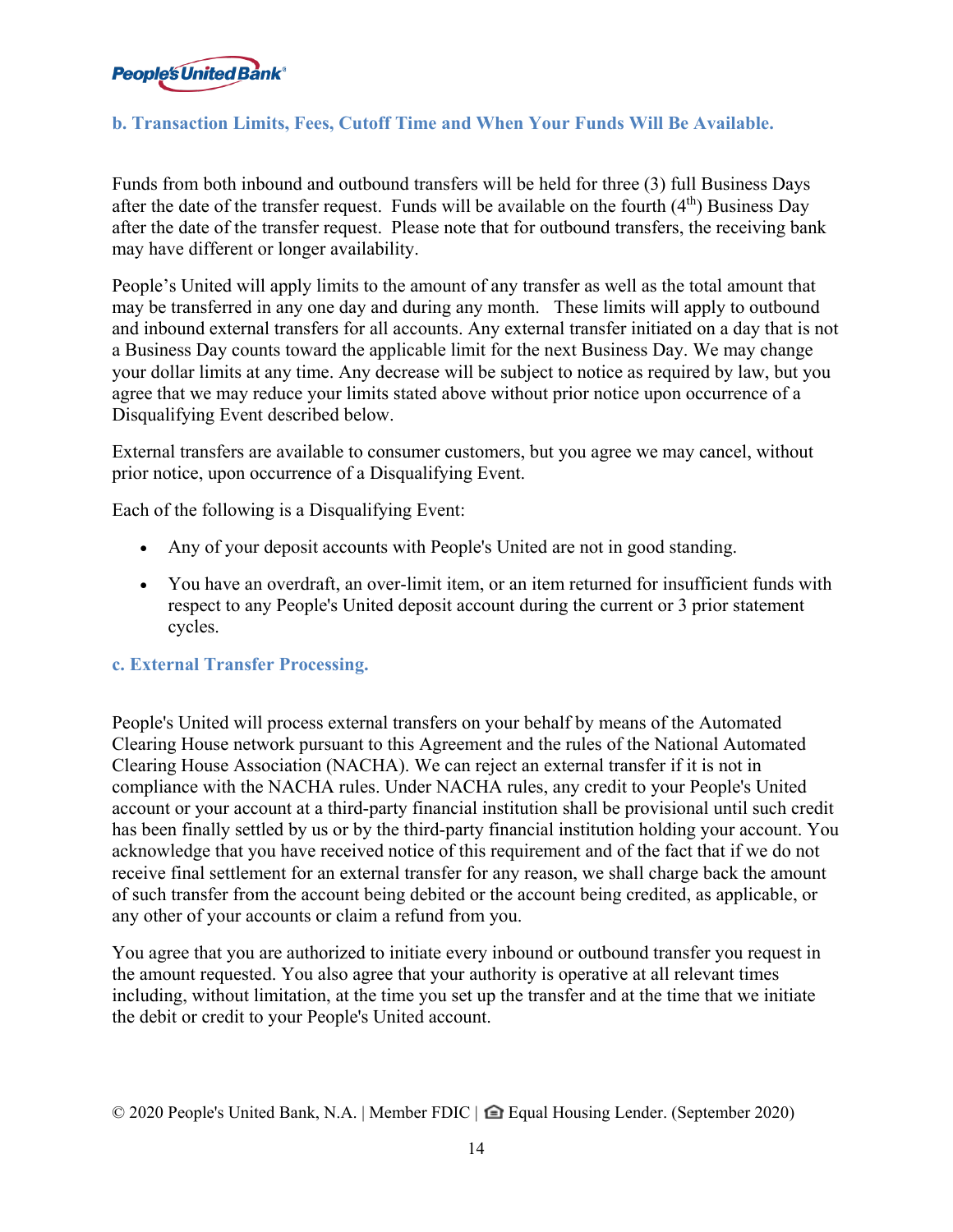

You agree that you will have sufficient funds available in the designated deposit account to cover your payment obligations under this Agreement. In the event that there are not sufficient funds available in your deposit account to cover your payment obligation, you agree that we may offset, without prior notice or demand, any account held by you to the extent permitted by law. If the deposit account does not have sufficient available funds on the scheduled date, we may elect not to initiate one or more of the transfers. If we do elect to initiate the transfer, it may cause an overdraft in your account in which case you shall be liable for the overdraft and any overdraft fees, as set forth in the CDAA and the People's United Schedule of Deposit Account Charges.

You are solely responsible for the accuracy and completeness of external transfer instructions provided to us. People's United is not responsible for any errors in the external transfer instructions or requests for cancellation or change to instructions provided by you to People's United.

You agree that if an external transfer request describes the receiver inconsistently by name and account number, payment of the external transfer may be made on the basis of the account number even if it identifies a person different from the named receiver.

### <span id="page-14-0"></span>**d. Account Reconciliation.**

Inbound and outbound external transfers will be reflected on your People's United periodic statement issued to you by us. You agree to notify us promptly of any discrepancy between your records and the information reflected in your periodic statements. If you fail to notify us of any such discrepancy within the time period set forth in the CDAA, you will be precluded from asserting the discrepancy against People's United.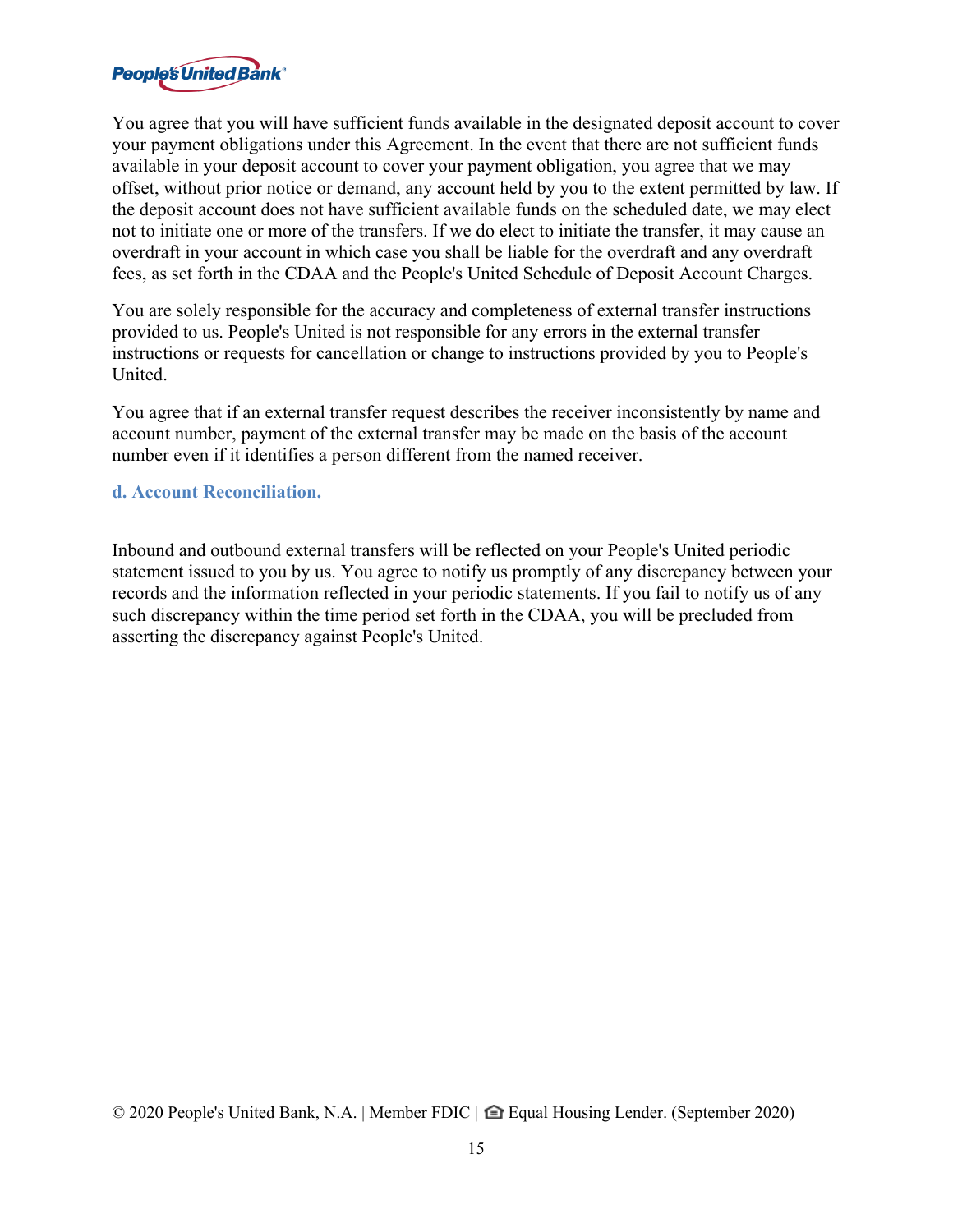<span id="page-15-0"></span>

## **Section B People's United Mobile Banking Services**

People's United Mobile Banking Services ("Mobile Banking") allow you to access certain account information and perform certain transactions including depositing checks using a cell phone or other handheld device (a "Mobile Device") all of which are described at our website at [www.peoples.com/mobile.](http://www.peoples.com/mobile) Not all products and services available through People's United Online Banking are available using your Mobile Device. And, depending on the Mobile Device and service you select, not all banking services are available. Additional customer eligibility requirements apply to services provided through Mobile Banking.

## <span id="page-15-1"></span>**1. Registration/Activation.**

In order to access Mobile Banking, you must have a Mobile Device that can send and receive information using the technology that supports this service. If you wish to deposit checks or items using Mobile Banking your Mobile Device also must have a camera. You may enroll in Mobile Banking by accessing People's United Online Banking using your Log in Codes.

### **Using Mobile Banking for the First Time**

When you enroll in Mobile Banking you will be prompted to go through step up authentication. This process is designed to provide enhanced security and help protect against fraudulent activity by establishing user identity when accessing Mobile Banking. The step-up authentication solution is designed to reduce the risk of fraud by confirming user identity when accessing Mobile Banking by device profiling and out-of-band authentication. Specifically, this solution includes the following components:

**Complex Device Profiling** - During the online banking login, extensive details about your device (e.g. computer, tablet, etc.) and network are gathered and evaluated for comparison with your typical behavior looking for any indication that fraud may be involved in the login. The result of this evaluation is used to determine if additional security steps are needed in the login process.

**Step-up Authentication** - Based on the results of the Device Profiling and the login authentication, Mobile Banking may require an additional Out-Of-Band authentication step. Out-Of-Band Authentication allows you to confirm your identity through the use of a one-time security code you would receive through a text message. You must provide to us a current mobile telephone number to allow us to send you a text message.

Upon subsequent logins to Mobile Banking, you may be required to authenticate your identity based on the results of the Device Profiling process. **It is your responsibility to ensure that the mobile telephone number in our records remains current to enable us to contact you by text. We will use the most current mobile phone number in our records to send authorization information.**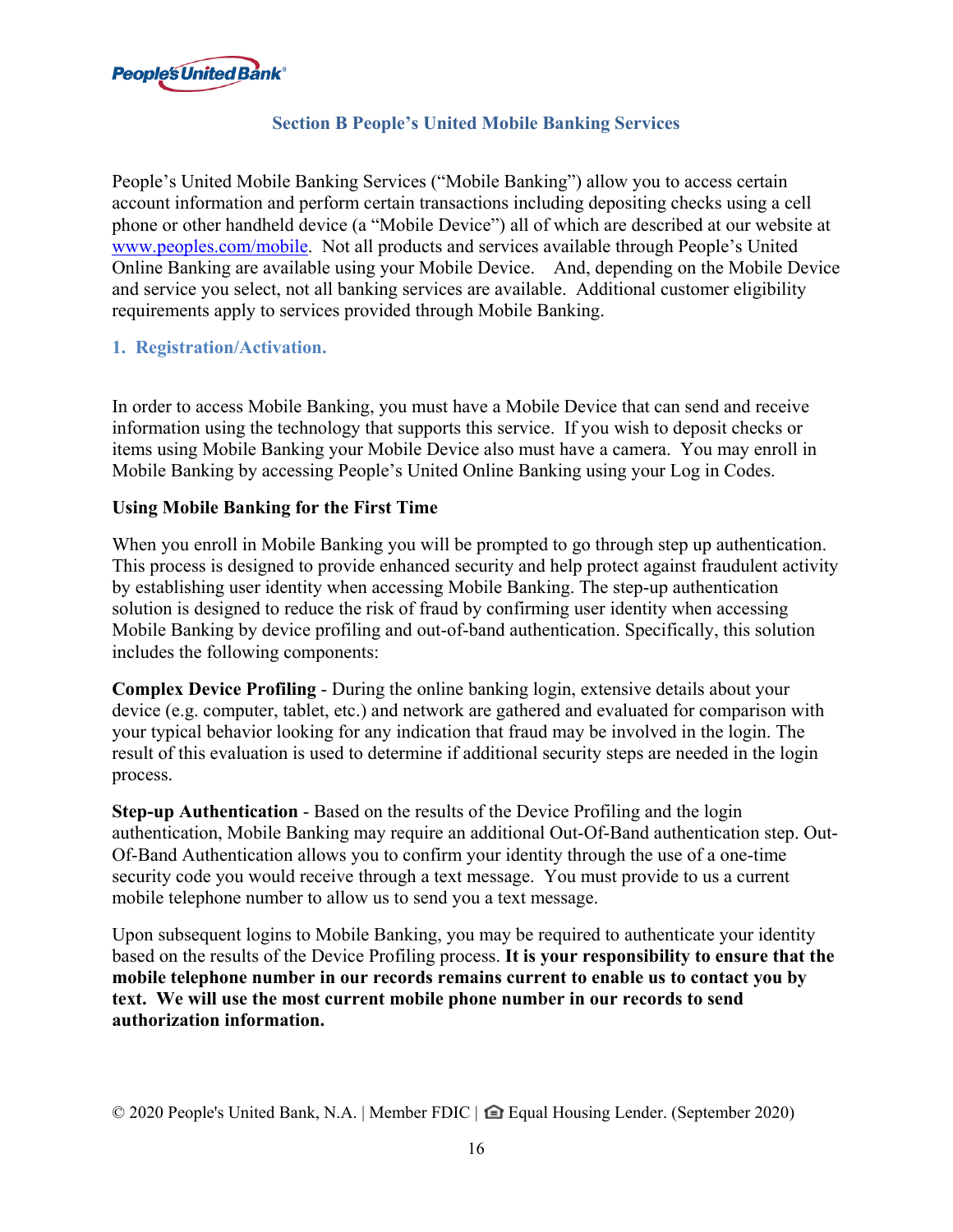

Mobile Banking may not be available through all mobile service providers and carriers, and some mobile phones and other wireless devices may not be supported. The list of Mobile Devices that currently support Mobile Banking is set forth [here;](https://www.peoples.com/customer-support/online-system-requirements#Mobile) however, this list is subject to change from time to time to reflect changes in the Mobile Devices and telecommunications carriers that support Mobile Banking. You are responsible for periodically referring to the supported device requirements to determine currently supported mobile service providers, carriers, and Mobile Devices. The technical standards required to access and use Mobile Banking (the "Mobile Technical Standards") may vary among the types of Mobile Devices and telecommunications carriers that support Mobile Banking and may be updated from time to time by the carriers. You are responsible for satisfying any Mobile Technical Standards. Those Mobile Technical Standards that carriers have provided to People's United are found [here.](https://www.peoples.com/customer-support/online-system-requirements#Mobile) You understand and agree that Licensor or the telecommunication carriers may modify the supported Mobile Devices and/or the Mobile Technical Standards at any time, without prior notice, and that Licensor, the telecommunication carriers and People's United shall not be liable to you for your failure to access or use Mobile Banking due to any such modifications.

Depending on the Mobile Device and telecommunications carrier you use, you may be required to download and install an application or other software to your Mobile Device (a "Mobile Application") in order to access and use Mobile Banking. It is solely your responsibility to download and properly install any Mobile Application that is required in order to access Mobile Banking through your Mobile Device and telecommunications carrier. By downloading the Mobile Application, you agree to the additional terms and conditions contained in the End User License Agreement Terms set forth in Paragraph 14 of Section B of this Agreement, and any other terms and conditions required by the licensor of the Mobile Application. You understand that the Mobile Application is being provided by a third party, and People's United has no responsibility whatsoever to you in connection with the Mobile Application. You are solely responsible for complying with all terms of use applicable to the Mobile Application, and properly downloading, installing, updating, and using the Mobile Application. People's United has no obligation whatsoever to notify you of any changes to or new releases for any Mobile Application and People's United shall have no liability for any claims or damages arising from or relating to the Mobile Application, or your failure to comply with any terms of use for the Mobile Application or your failure to download and properly install any update. You agree that any Mobile Application is licensed, not sold, solely for your use in accessing Mobile Banking.

Further, any Mobile Application is licensed to you "AS IS" without any warranty. PEOPLE'S UNITED DISCLAIMS ALL WARRANTIES WITH RESPECT TO ANY MOBILE APPLICATION, WHETHER EXPRESS, IMPLIED OR STATUTORY, INCLUDING WITHOUT LIMITATION IMPLIED WARRANTIES OF MERCHANTABILITY, SATISFACTORY QUALITY, FITNESS FOR A PARTICULAR PURPOSE, ACCURACY, TIMELINESS, AND NON-INFRINGEMENT OF THIRD PARTY RIGHTS. You release People's United, its service providers, affiliates and all other parties from all claims and damages that may arise from or relate to your use of any Mobile Application. You agree not to reverse engineer, decompile, disassemble or attempt to learn the source code of any Mobile Application, and you may not redistribute any Mobile Application.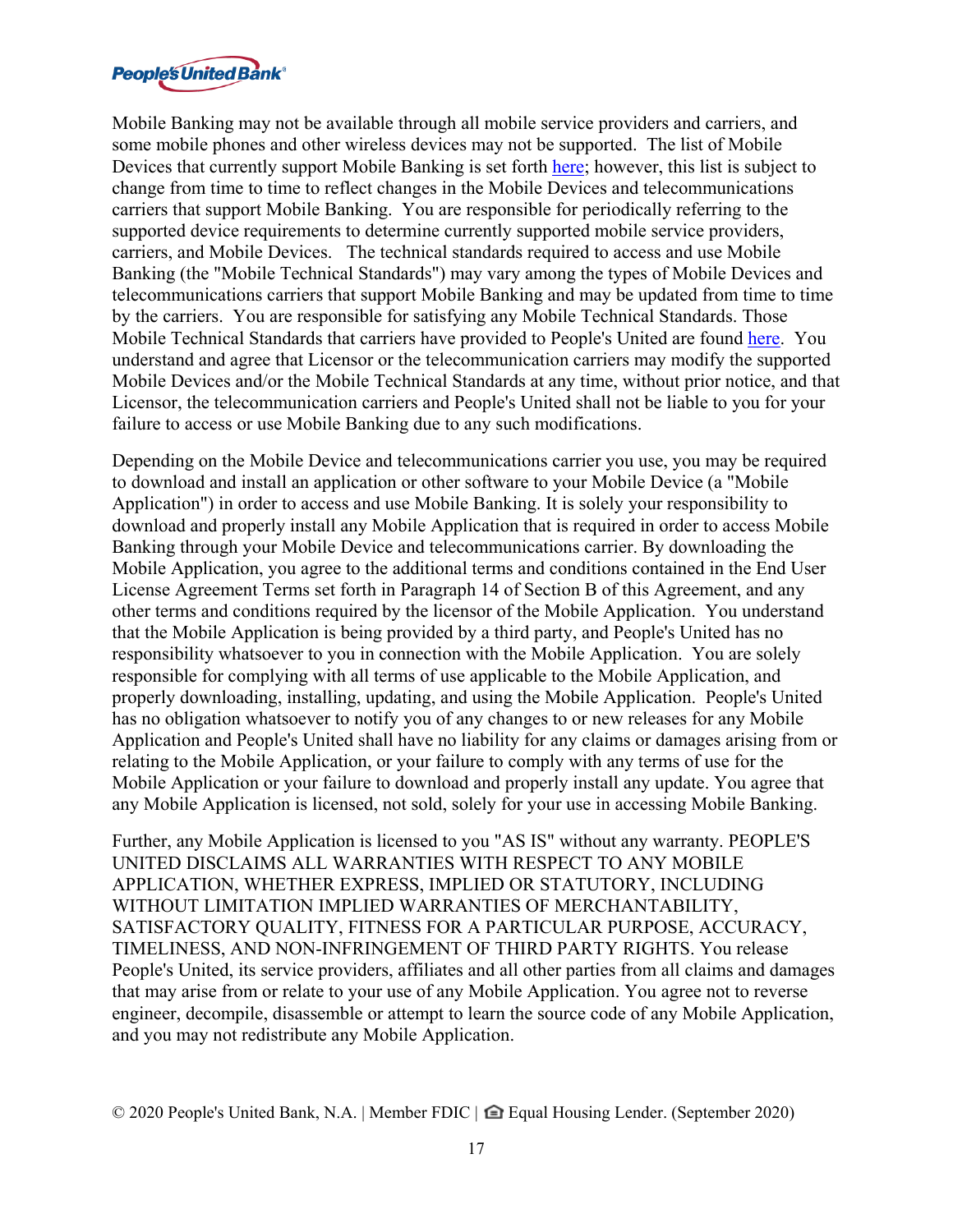

# <span id="page-17-0"></span>**2. Third Party Wireless Carrier Fees.**

You are solely responsible for fees, including web access, cellular and/or data or text message charges that may be billed by your mobile carrier based on your individual plan. Your wireless carrier's standard messaging rates apply to SMS correspondence. People's United does not charge for any content; however, downloadable content may incur additional charges from your wireless carrier. Please contact your wireless carrier for information about your messaging plan. Your wireless carrier may impose message or charge limitations on your account that are outside of our control. All charges are billed and payable to your wireless carrier.

<span id="page-17-1"></span>**3. People's United Consumer Mobile SMS Banking Services Wireless Carrier Restrictions.** Please note the following wireless carrier restrictions

- **Wireless Carriers are not liable for delayed or undelivered messages**
- **One Text per query**
- **Message and Data Rates may apply**

The following is a list of wireless carriers through which you can access People's United Consumer SMS Banking Services.

| AT&T@                      | Sprint®                                                        | T-Mobile®                                |
|----------------------------|----------------------------------------------------------------|------------------------------------------|
| Verizon Wireless           | Cricket                                                        | Google Voice                             |
| U.S. Cellular <sup>®</sup> | MetroPCS®                                                      | Cellcom US                               |
| nTelos®                    | Carolina West US                                               | CellSouth                                |
| Pioneer Cellular US        | <b>United Wireless</b>                                         | Appalachian Wireless                     |
| Element Mobile             | <b>MTA Communications</b>                                      | DTC Wireless US                          |
| Pine Cellular              | Sagebrush Cellular USA                                         | Chariton Valley Cellular                 |
| <b>Bandwidth USA</b>       | Epic Touch USA                                                 | <b>CTC Telecom Mosaic</b><br><b>USA®</b> |
| Peoples Wireless USA       | Duet IP Wireless<br><b>Communication Venture</b><br><b>USA</b> | RINA USA                                 |
| Siwireless USA             | <b>SRT Wireless USA</b>                                        | MobiPCS <sup>®</sup> USA                 |
| Layered Communications     | Cellular One® NE AZ<br><b>USA</b>                              | Alaska DigiTel                           |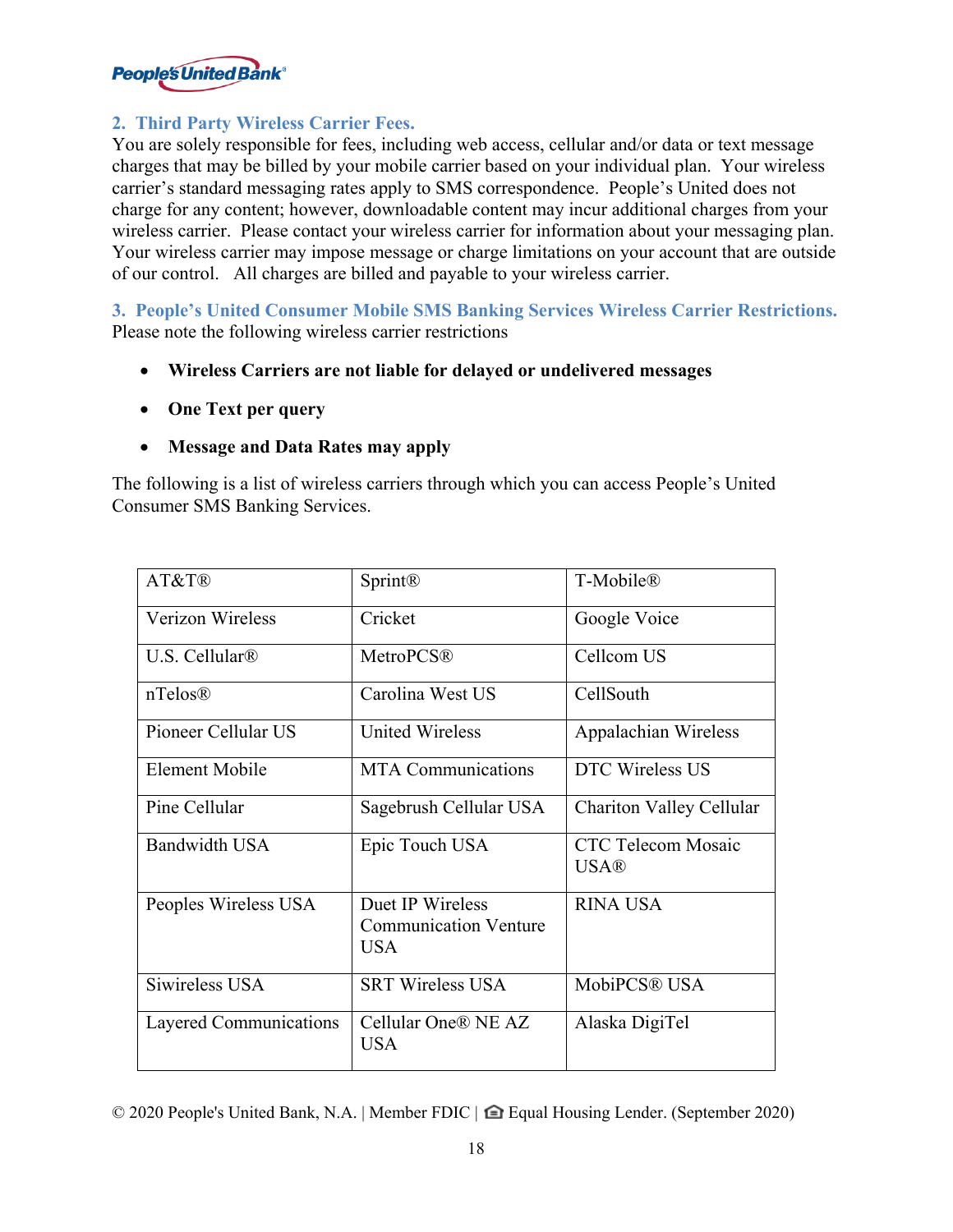

| <b>Bluegrass</b>                | Cell 1 East Cent IL <sup>®</sup> | Illinois Valley                |
|---------------------------------|----------------------------------|--------------------------------|
| Immix                           | Inland                           | Nex Tech <sup>®</sup> Wireless |
| ACS Alaska®                     | Golden State US                  | Thumb Cellular US              |
| Viaero <sup>®</sup> Wireless US | Plateau US                       | West Central WCC               |
| iWireless                       | <b>MTPCS®</b>                    | NW Missouri USA                |
| Chat Mobility USA®              |                                  |                                |

# <span id="page-18-0"></span>**4. Your Use of People's United Consumer SMS Banking Services.**

- a. You represent that you are the owner, or authorized user of the wireless device you use to receive the service and that you are authorized to approve the applicable charges.
- b. In order to utilize SMS Banking services, you must have at least one People's United account for which SMS Banking services apply and access to a Mobile Device. To apply for SMS Banking Services, you must be the sole or joint owner of the People's United Account(s) for which SMS Banking services apply and you must have full signing authority on the account(s). If there is any change of ownership of any such account(s), notification must be immediately provided to People's United.
- c. Opt in to SMS Banking requires enrollment completed through your online banking profile. To opt out text STOP to 84421 at any time.
- d. We will send you a message only once, and only with your explicit agreement as indicated by your continuation of the process flow.
- e. It is your sole responsibility to ensure your device(s) are compatible with and capable of operating in a manner that allows you to utilize SMS Banking services securely, including, but not limited to, installing current software manufacturer provided patches and current anti-virus/anti-spyware software.
- f. We may send any SMS Banking services message through your communication service provider in order to deliver them to you. You agree that your communication services provider is acting as your agent in this capacity. We will determine in our sole discretion what information we make available through this service.
- g. We will not be liable for any delays or failures in your receipt of any SMS messages as delivery is subject to effective transmission from your network operator and processing by your Mobile Device. SMS message services are provided on an AS IS, AS AVAILABLE basis.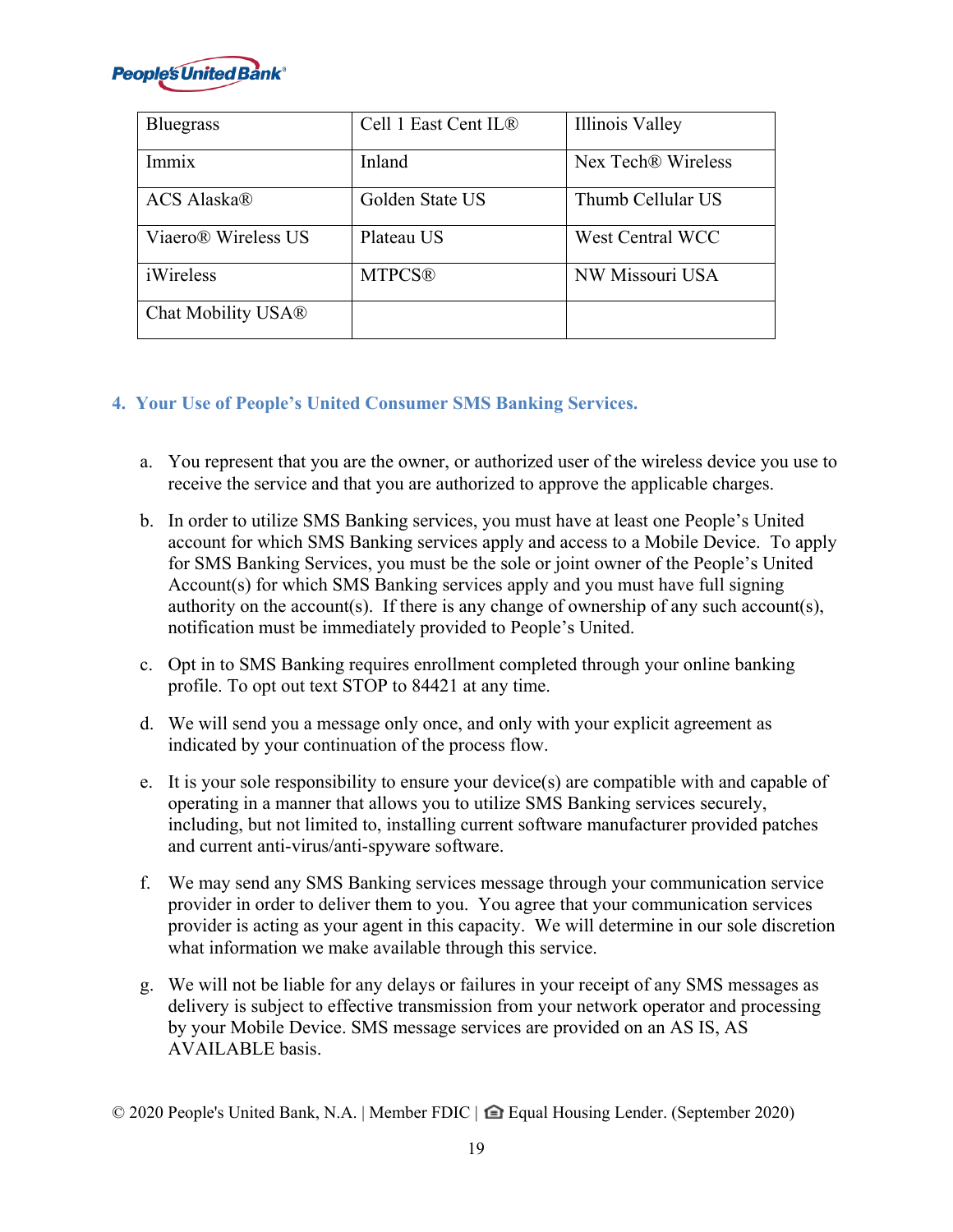**People's United Bank®** 

- h. Data obtained from you in connection with this SMS service may include your mobile phone number, your carrier's name, and the date, time, and content of your messages and other information that you may provide. We may use this information to contact you and to provide the services you request from us, and to otherwise operate, develop, and improve the service. Your wireless carrier and other service providers may also collect data from your SMS usage, and their practices are governed by their own policies. We will only use the information you provide to the service to transmit your text message or as otherwise described in this document. Nonetheless, we reserve the right at all times to disclose any information as necessary to satisfy any law, regulation, or governmental request, to avoid liability, or to protect our rights or property. When you complete forms online or otherwise provide us information in connection with the service, you agree to provide accurate, complete, and true information.
- i. The service as well as the content and materials received through the service are proprietary to us and our licensors, and are for your personal, non-commercial use only. You shall not damage, impair, interfere with, or disrupt the service or its functionality.
- j. We reserve the right to alter charges and/or these terms and conditions from time to time. We may suspend or terminate the service to you if we believe you are in breach of our terms and conditions. Your service is also subject to termination in the event your wireless service terminates or lapses. We may discontinue the service at any time.
- k. If you have any questions, call us at **800-525-9248**. You can also text the word HELP to 84421 to get additional information about the service. If you receive a message from us unexpectedly, you can text the word STOP to 84421. We do not charge for help or info messages; however, **Message and Data Rates May Apply.**
- l. Nothing about SMS Banking services creates any new or different liability for us beyond what is already applicable under your existing account agreements. You should notify us immediately if you believe the Mobile Device has been lost or stolen or if you believe there have been any unauthorized transactions on any of your accounts.

### <span id="page-19-0"></span>**5. Debit Card Controls**

You may set controls on your debit card(s) using Mobile Banking. Debit card controls allow you to establish categories of merchants and geographic locations where your debit card(s) may or may not be used, transactions types permissible with your card, such as in-store or online, and transaction limits. You can enroll your debit cards for card controls by selecting "Card Controls" in the "More" menu in Mobile Banking. Your card control selection will be effective immediately and can be removed by you at any time. If your debit card is ever lost or stolen, you can turn off your debit card using card controls. The "Card Control" functionality will also allow you to elect to receive alerts regarding your debit card usage. Even if you elect not to receive alerts, you still will receive certain alerts including when a card transaction using your debit card has been declined or when we have made changes to our systems. You agree that the debit card control services are provided by People's United and its service providers. If our

<sup>© 2020</sup> People's United Bank, N.A. | Member FDIC | Equal Housing Lender. (September 2020)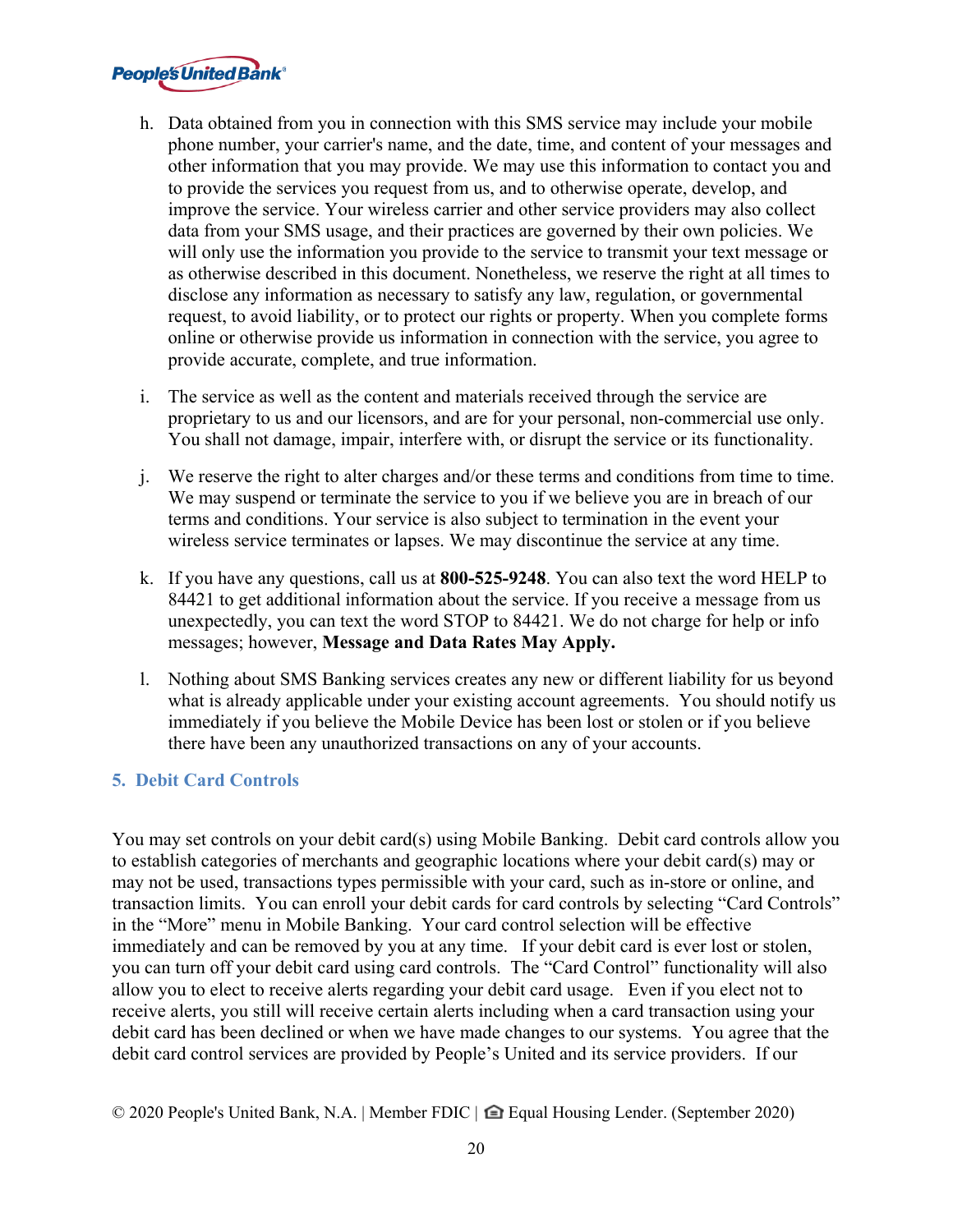

service providers experience an event that results in them not being able to provide the debit card control services, any card controls set up by you will not be in effect. During any service provider outage, all authorized transactions will be completed whether or not the transactions would have been subject to your established card controls. Unauthorized transactions will be handled in accordance with Section F of this Agreement.

# <span id="page-20-0"></span>**6. Check Deposits using Mobile Banking.**

You may deposit certain checks using Mobile Banking to your checking, savings or money market accounts from home or other remote location using a Mobile Device capable of capturing electronic images of the front and back of certain eligible checks and transmitting to People's United or its designated processor the images and other deposit information including but not limited to the magnetic ink character recognition ("MICR") line.

a. Account Owner Eligibility and Check Deposit Limits

In order to enroll in the check deposit services, you must be an authorized signer or an owner either individually or jointly of a People's United deposit account that is eligible for this service and be approved by People's United. In addition, your account must be in good standing.

People's United will apply limits on the dollar amount of and number of checks you may deposit in a day and over a multi-day period meaning ten (10) Business Days. The limits that we will apply will depend on how long you have been a customer of People's United and the balances you maintain in all of your accounts held at People's United including checking, savings, money market, certificate of deposit, IRA and brokerage accounts regardless of eligibility for mobile check deposit.

### b. Eligible Checks

You agree to scan and transmit only checks as that term is defined in Federal Reserve Regulation CC ("Reg CC") and only those checks that are permissible under this Agreement or such other items as we, in our sole discretion, elect to include in this service.

You agree that the image of the check transmitted to us shall be an "item" within the meaning of Article 4 of the Uniform Commercial Code as adopted in Connecticut. You agree that you will not use Mobile Banking to deposit any checks or items as shown below:

- Checks or items payable to any person or entity other than you, or to you and another party.
- Checks or items containing alterations to any of the fields on the front of the check or item (including the MICR line), or which you know or suspect, or should know or suspect, are fraudulent or otherwise not authorized by the owner of the account on which the check or item is drawn.
- Checks or items previously converted to a substitute check, as defined under Reg CC.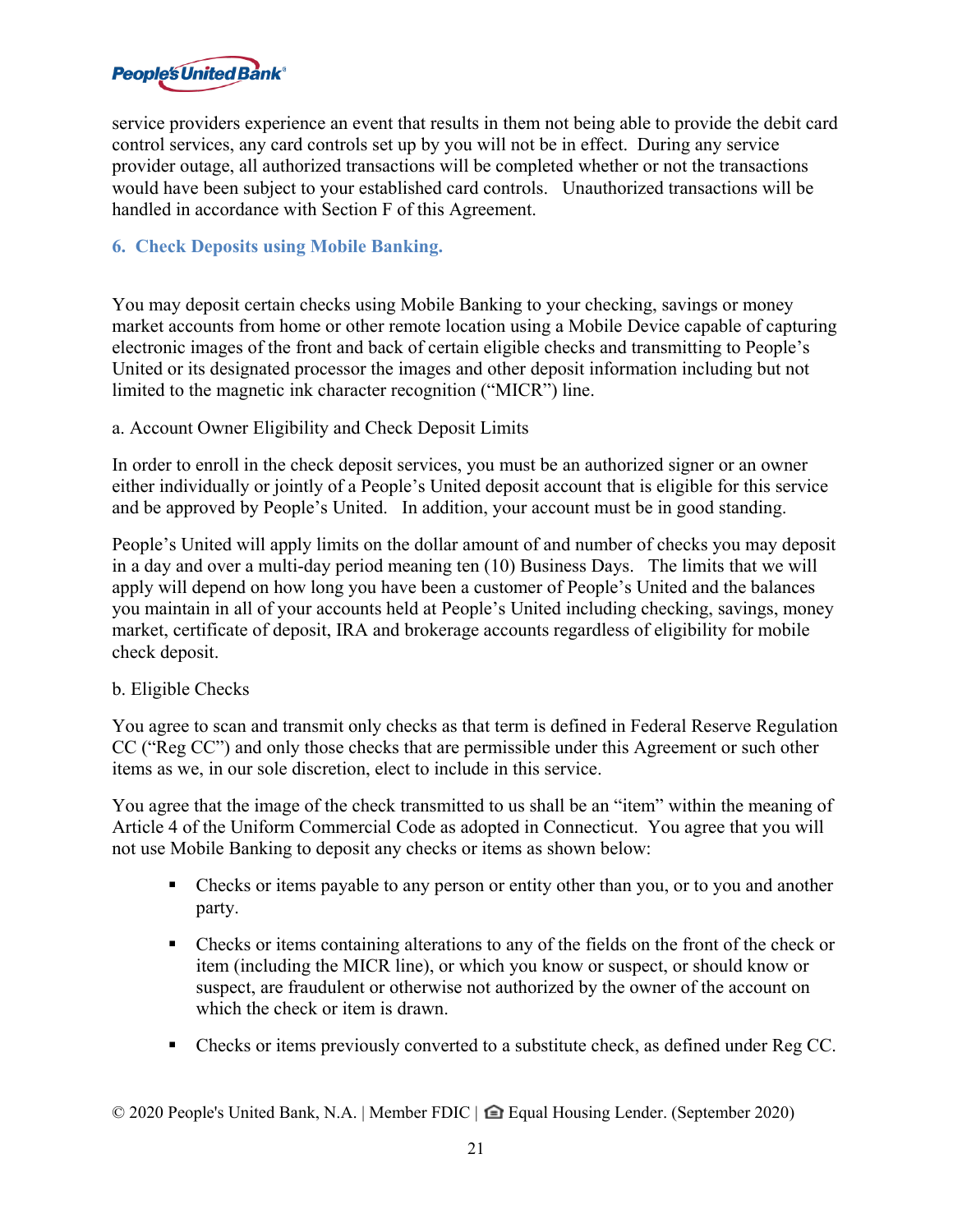**People's United Bank®** 

- Checks or items drawn on a financial institution located outside the United States.
- Checks or items not payable in United States currency.
- Checks or items dated more than 6 months prior to the date of deposit.
- Checks or items on which a stop payment has been issued or for which there are insufficient funds.
- Checks or items that are not otherwise acceptable under the terms of the CDAA.
- Checks drawn on a home equity line of credit.

Nothing in this Agreement shall be construed as requiring People's United to accept any check or item for deposit, even if People's United has accepted that type of check or item previously. People's United shall not be required to identify or reject any checks or items that you may scan or deposits that fail to meet the requirements of this Agreement.

#### c. Image Quality

The image of a check or item transmitted to People's United using Mobile Banking must be legible. The image quality of the checks and items must comply with the standards established from time to time by the American National Standards Institute, or any higher standard set by us, and with any requirements set by any clearing house we may use or agreement we have with respect to the processing checks or items. You agree that we shall not be liable for any damages resulting from a check or item's poor image quality, including those related to rejection of or delayed or improper crediting of such a check or item or from any inaccurate information you supply regarding the check or item.

#### d. Endorsements and Procedures

Before transmission you agree to endorse any check or item transmitted through Mobile Banking exactly as the check or item is made payable. When you endorse a check or item for mobile deposit, you agree to sign the back of the check in the endorsement area and indicate for People's United Mobile Deposit Only along with your signature. You agree to follow any and all other procedures and instructions for use of Mobile Banking as we may establish from time to time. You agree to supply any information in your possession that we request regarding a check or item deposited or attempted to be deposited through Mobile Banking.

### e. Receipt of Checks and Items, Crediting

We reserve the right to reject any check or item transmitted through Mobile Banking, at our discretion, without liability to you. We are not responsible for checks or items we do not receive in accordance with this Agreement or for images that are dropped or damaged during transmission. An image of a check or item shall be deemed received when you receive confirmation from People's United that we have received the image. Receipt of such confirmation does not mean that the transmission was error free, able to be processed or complete or that funds will be credited for that check or item.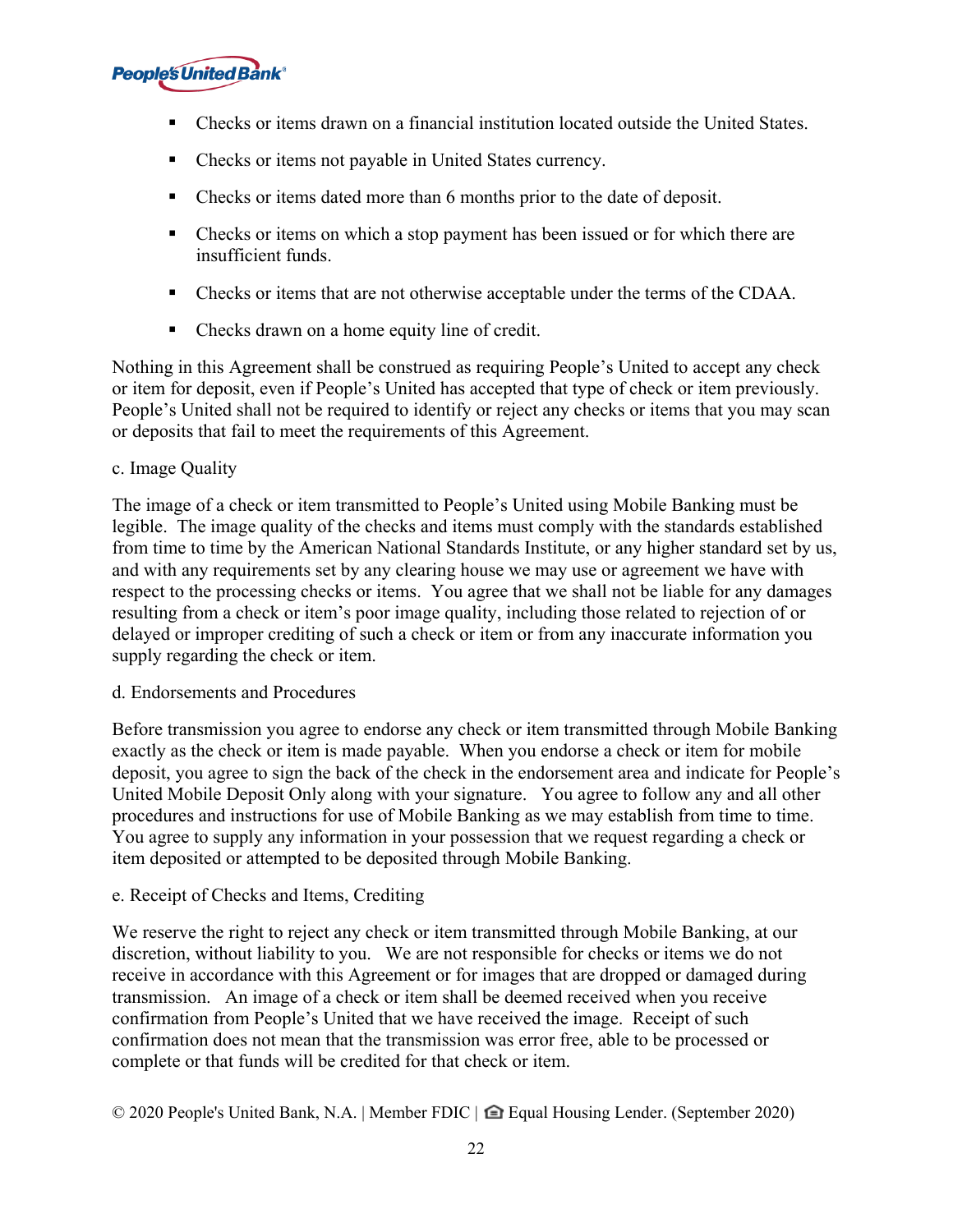

As provided in the CDAA, deposits received and accepted before 7:00 p.m. Eastern Time on a Business Day will be available the next Business Day. Deposits received and accepted after 7:00 p.m. Eastern Time on a Business Day or deposited on a non-Business Day will be available on the second Business Day after the day of deposit. People's United may establish later times than 7:00 p.m. Eastern Time for checks or items deposited via Mobile Banking. In the event that People's United establishes earlier or later times for checks and items deposited via Mobile Banking, we reserve the right to change the times at any time as permitted by law. Regardless of whether People's United establishes earlier or later times for checks and items deposited via Mobile Banking, you understand and agree that checks and items must be received and accepted by People's United before the applicable time and must not be incomplete, illegible or erroneous to be eligible for next Business Day availability.

f. Disposal of Transmitted Checks and Items

Upon your receipt of confirmation from People's United that we have received the image of an item, you must retain the original check or item in a secure location for fifteen (15) days from the date of transmission. You will promptly mark each imaged item as "Electronically Presented" or "Void." Upon request, you will promptly provide any check or item, or a sufficient copy of the front and back of the item to People's United as requested to aid in the clearing and collection process, to resolve claims by third parties with respect to any check or item or for People's United audit purposes. **You agree never to represent to us or any other party a check or item that has been deposited through Mobile Banking unless we notify you that the check or item will not be accepted for deposit through Mobile Banking.** 

g. Promises You Make to Us; Indemnity.

You will only transmit eligible checks and items;

Images will meet People's United image quality standards in effect from time to time;

You will not store or make a back-up copy of any electronic item;

You will not transmit an image or images of the same check or item to us more than once and will not deposit or negotiate, or seek to deposit or negotiate, such check or item with any other party;

You will not deposit or represent the original check or item to People's United or any other party;

All information you provide to People's United is accurate and true, including that all images transmitted to People's United accurately reflect the front and back of the check or item at the time it was scanned.

<span id="page-22-0"></span>**7. Mobile Banking Service Limitations.** 

It is important that you understand the limitations of Mobile Banking, including but not limited to the following: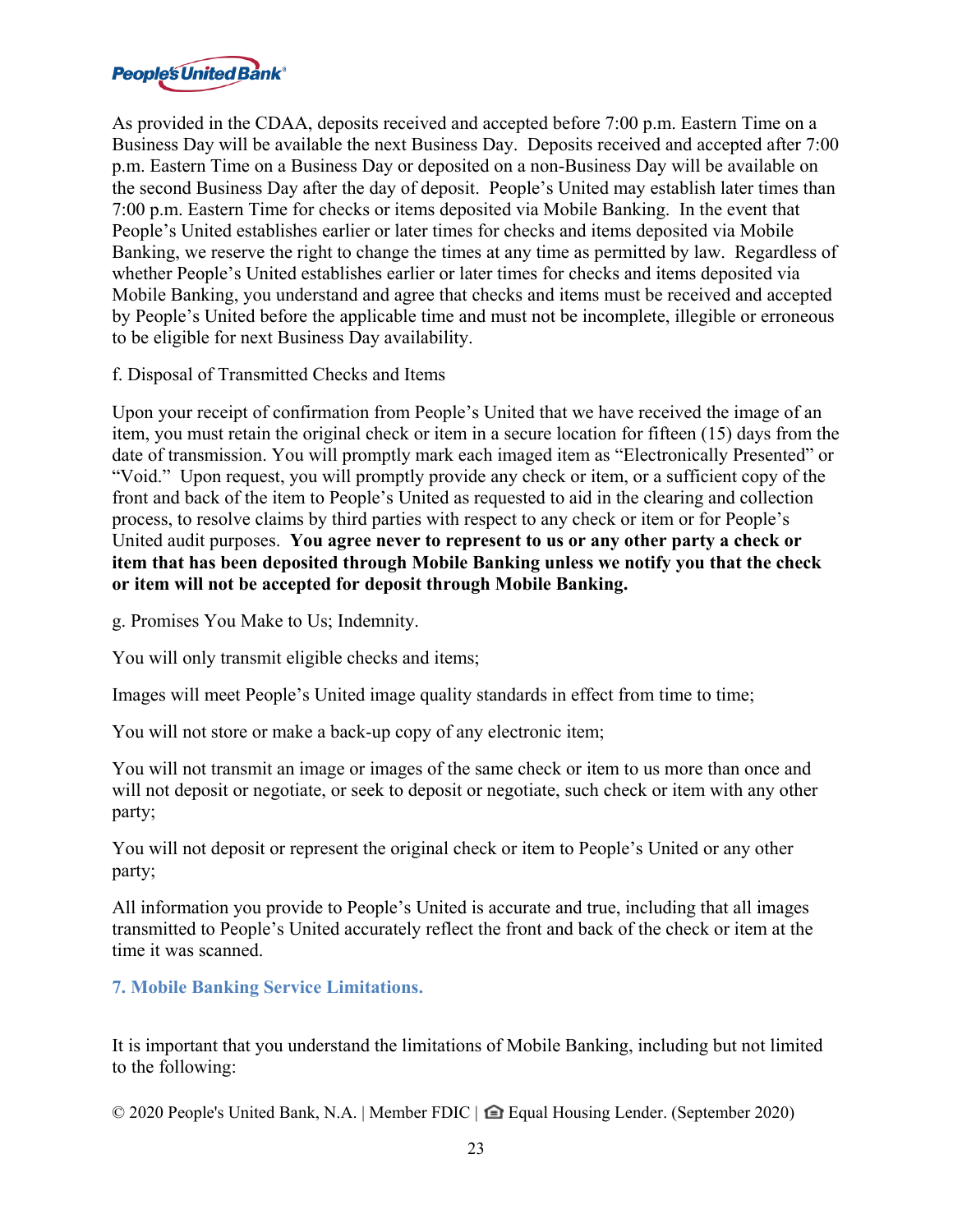

The balance of your accounts may change at any time as we process items and fees against your accounts, and the information provided to you through Mobile Banking may become quickly outdated.

Because Mobile Banking is accessible only through your Mobile Device, your access to Mobile Banking may be limited by the service provided by your telecommunications carrier.

There may be technical or other difficulties related to Mobile Banking. These difficulties may result in loss of data, personalized settings or other Mobile Banking interruptions. Neither People's United nor its service providers assume any responsibility for the timeliness, deletion, or misdelivery of any user data, failure to store user data, communications or personalized settings in connection with your use of Mobile Banking; nor for the delivery or the accuracy of any information requested or provided through Mobile Banking.

Neither we nor any of our service providers assumes responsibility for the operation, security, functionality or availability of any Mobile Device or mobile network which you utilize to access the Mobile Banking, nor guaranty that you will have continuous or uninterrupted access to Mobile Banking. We are not responsible for any delay, failure or error in the transmission or content of information provided through Mobile Banking. Neither we nor any of our service providers and affiliates will be liable for damages arising from the non-delivery, delayed delivery, or improper delivery of any information through Mobile Banking, from any inaccurate information provided through Mobile Banking, from your use of or reliance on any information provided through Mobile Banking, or from your inability to access Mobile Banking.

We will not be liable to you for any losses caused by your failure to properly use Mobile Banking or your Mobile Device. We reserve the right to refuse to make any transaction you request through Mobile Banking for any reason. You agree and understand that Mobile Banking may not be accessible or may have limited utility over some mobile networks, such as while roaming.

You agree to exercise caution when utilizing Mobile Banking and/or the Mobile Application on your Mobile Device and to use good judgment and discretion when obtaining or transmitting information.

Financial information obtained through Mobile Banking (including, without limitation, any text message alerts) reflects the most recent account information available through Mobile Banking and may not be accurate or current. You agree that neither we nor our service providers will be liable for any errors or delays in the content, or for any actions taken in reliance thereon. Certain features and functions available through Online Banking may not be available using Mobile Banking.

You understand that the Mobile Banking services are provided by People's United through the Licensor, and People's United shall not be liable to you for any modification, interruption or termination of all or any portion of the Mobile Banking services due to the acts or omissions of Licensor or its agents.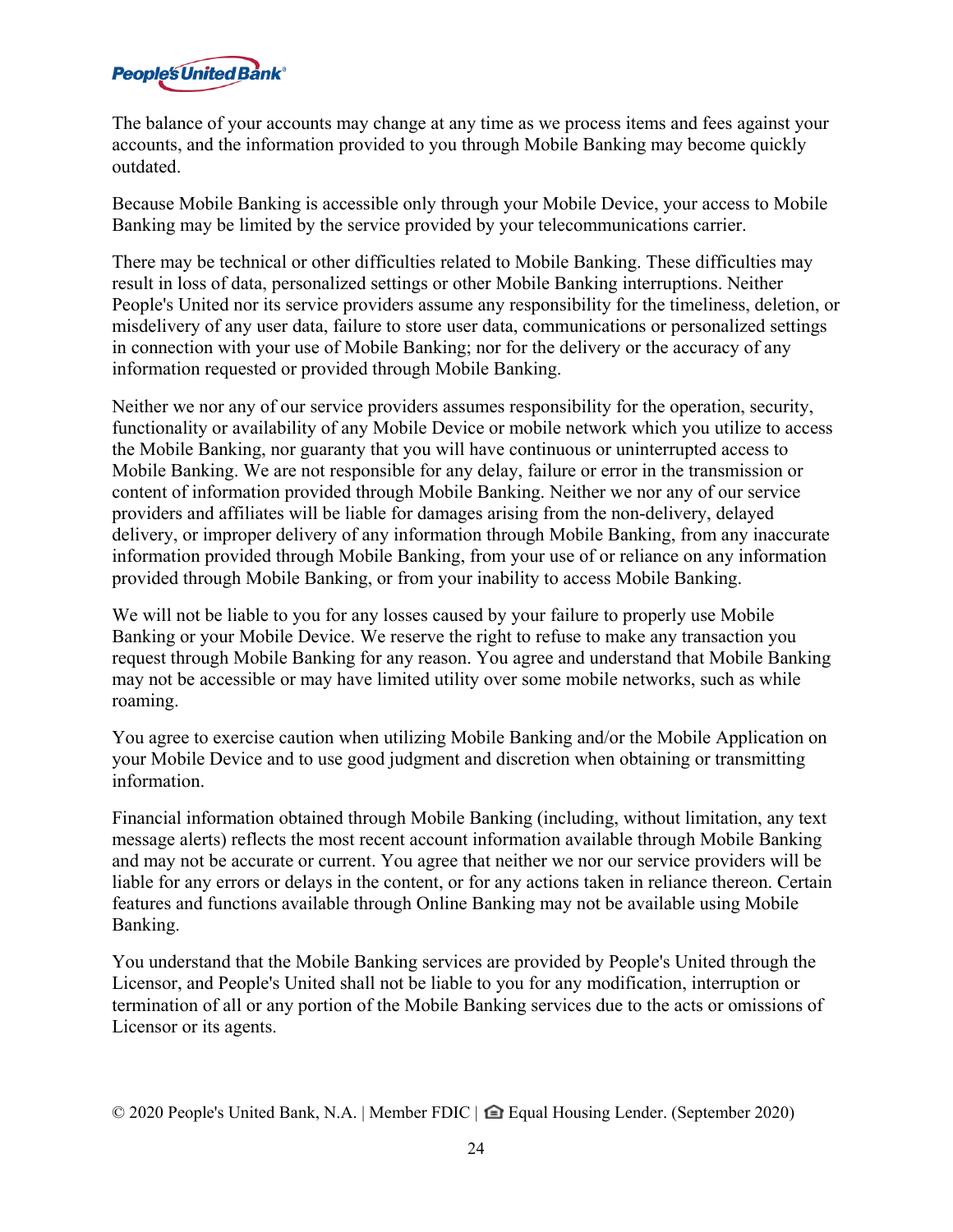

## <span id="page-24-0"></span>**8. Security.**

In addition to the safeguarding and security provisions set forth in the Agreement, the following provisions shall apply to your use of Mobile Banking:

Once you have registered for Mobile Banking your Mobile Device may be used to obtain information about your People's United accounts available through Mobile Banking (your "Mobile Accounts"), and perform transactions on and make transfers between Mobile Accounts. You are responsible for maintaining the security of your Mobile Device and you are responsible for all transfers made using your Mobile Device. Mobile Banking will display sensitive information about your Mobile Accounts, including balances and transfer amounts. Anyone with access to your Mobile Device may be able to view this information.

In order to prevent misuse of your accounts through Mobile Banking, you agree to protect all Login Codes associated with your accounts and Mobile Banking, and to monitor your accounts on a daily basis.

In addition to protecting your Login Codes and other account information, you should also take precautions to protect your personal identification information, such as your driver's license, Social Security Number, etc. This information by itself or together with other account information may allow unauthorized access to your accounts. You are also responsible for protecting and securing all information and data stored in your Mobile Device.

## <span id="page-24-1"></span>**9. Additional Usage Obligations.**

When you use the Mobile Banking services to access your Mobile Accounts, you agree to the following terms (which terms shall survive the termination of this Agreement):

a. Account Ownership/Accurate Information. You represent that you are the legal owner of the accounts and other financial information which may be accessed through Mobile Banking. You represent and agree that all information you provide to us in connection with Mobile Banking is accurate, current and complete and that you have the right to provide such information to us for the purpose of operating Mobile Banking. You agree to not misrepresent your identity or your account information. You agree to keep your account information up to date and accurate.

b. Proprietary Rights. You are permitted to use content delivered to you through Mobile Banking only in connection with your proper use of Mobile Banking. You may not copy, reproduce, distribute, or create derivative works from this content.

c. User Conduct. You agree not to use Mobile Banking or the content or information delivered through Mobile Banking in any way that would (i) infringe any third-party copyright, patent, trademark, trade secret, or other proprietary rights or rights of publicity or privacy, including any rights in Mobile Banking software or the Mobile Applications, (ii) be fraudulent or involve the sale of counterfeit or stolen items, including, but not limited to, use of Mobile Banking to impersonate another person or entity, (iii) violate any law, statute, ordinance or regulation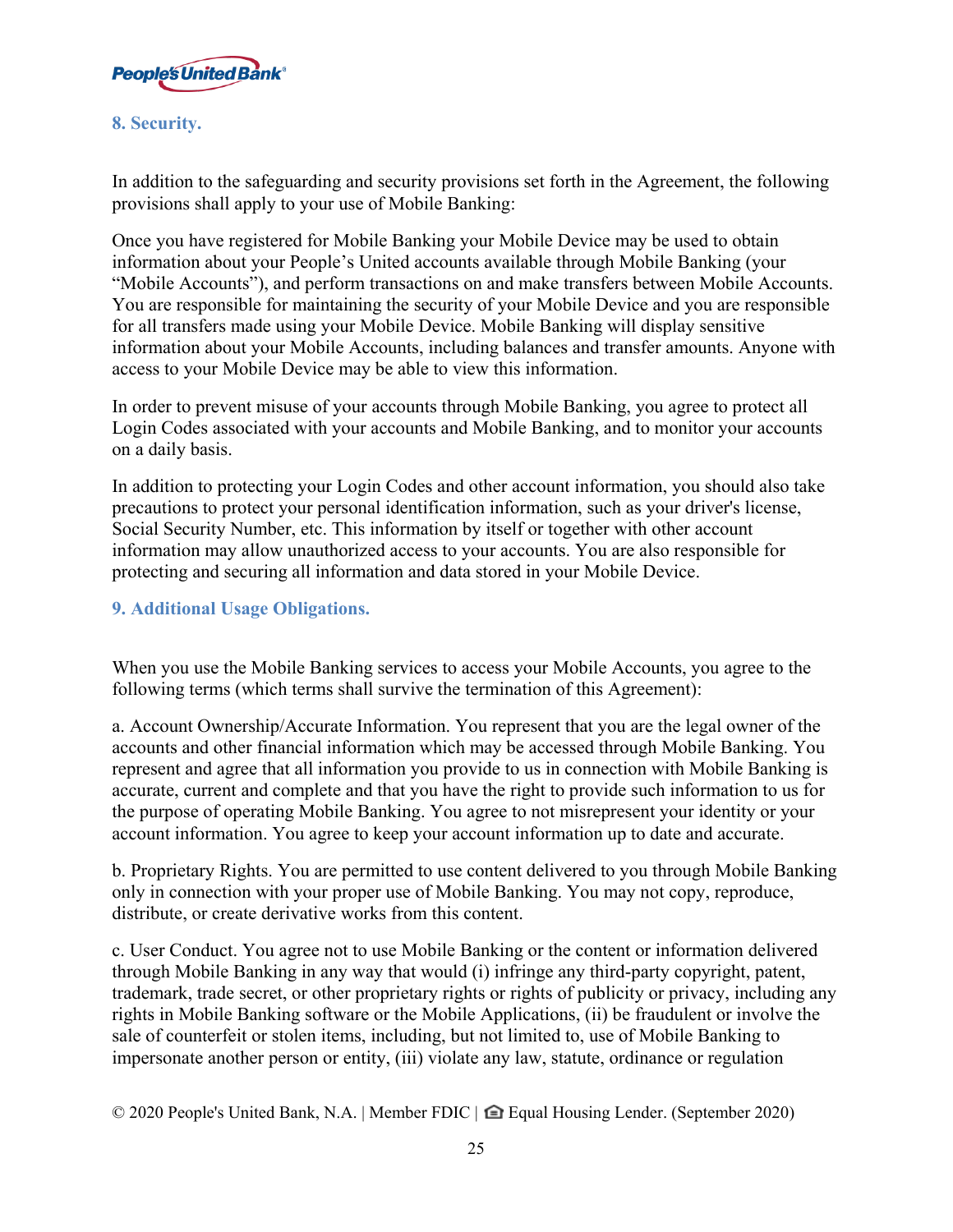

(including, but not limited to, those governing export control, consumer protection, unfair competition, anti-discrimination or false advertising), (iv) be false, misleading or inaccurate, (v) create liability for us or our affiliates or service providers, or cause us to lose (in whole or in part) the services of any of our service providers, (vi) be defamatory, trade libelous, unlawfully threatening or unlawfully harassing, (vii) potentially be perceived as illegal, offensive or objectionable, (viii) interfere with or disrupt computer networks connected to Mobile Banking,  $(ix)$  interfere with or disrupt the use of Mobile Banking by any other user,  $(x)$  result in unauthorized entry or access to the computer systems or networks of others; (xi) send unsolicited electronic mail messages (also known as spam).

d. No Commercial Use or Re-Sale. You agree that Mobile Banking is for personal use only. You agree not to resell or make commercial use of Mobile Banking.

e. You agree to take every precaution to ensure the safety, security and integrity of your accounts and transactions when using Mobile Banking. You agree not to leave your Mobile Device unattended while logged into Mobile Banking and to log off immediately at the completion of each access by you. You agree not to provide your password or other access information to any other person. If you do, we will not be liable for any damage resulting to you. You agree to notify us immediately if you lose, or change or cancel the number of, your Mobile Device. If you believe that someone may have unauthorized access to your Mobile Banking, you agree to cancel your Mobile Banking associated with the Mobile Device immediately. You agree to provide us with immediate notice in the event you suspect fraud or any unauthorized access to any of your accounts. You agree to comply with all applicable laws, rules and regulations in connection with Mobile Banking.

f. You agree not to access or use the Mobile Banking from locations outside of the United States.

g. You agree to notify us immediately to disable Mobile Banking from your Mobile Device if your Login Code has been compromised, lost, stolen or used without your authorization, or if your Mobile Device has become compromised, lost, stolen or used without your authorization. Failure to notify us immediately could result in the loss of all money accessible by the Login Code. You could lose all the money in your account (plus your maximum overdraft line of credit, if you have one).

h. To the extent that we or our service providers require information about you in order to provide Mobile Banking, you hereby consent to the exchange of such information between us and such service providers.

### <span id="page-25-0"></span>**10. Exclusion of Warranties; Limitation of Liability; Indemnification.**

Limitations on People's United's liability are described in the CDAA, EFT Agreement, and the Agreement. In addition:

YOU EXPRESSLY UNDERSTAND AND AGREE THAT YOUR USE OF THE MOBILE BANKING IS AT YOUR SOLE RISK. MOBILE BANKING IS PROVIDED ON AN "AS IS" AND "AS AVAILABLE" BASIS. ANY MATERIAL DOWNLOADED OR OTHERWISE OBTAINED THROUGH THE USE OF THE MOBILE BANKING IS OBTAINED AT YOUR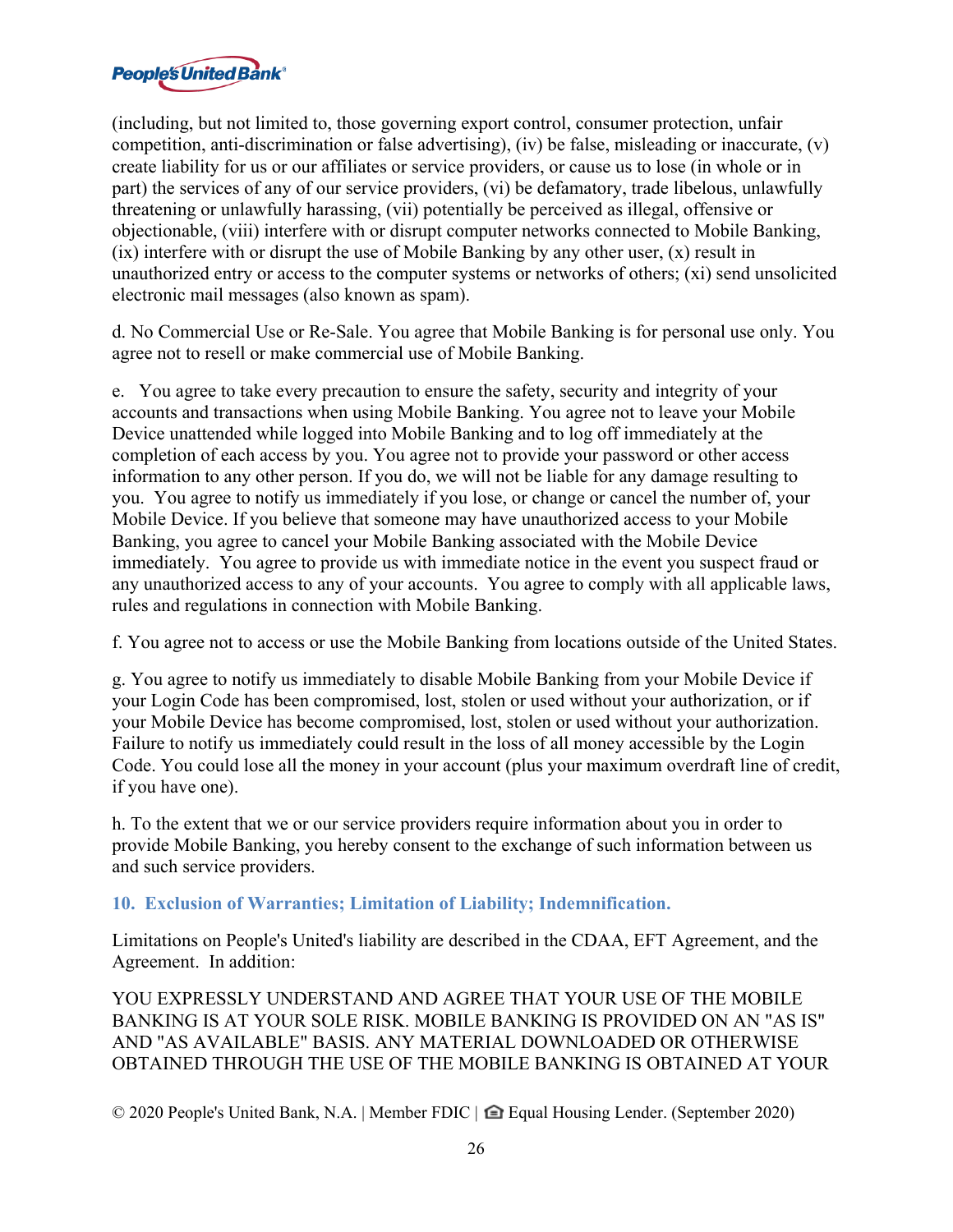**People's United Bank®** 

OWN DISCRETION AND RISK, AND PEOPLE'S UNITED IS NOT RESPONSIBLE FOR ANY DAMAGE TO YOUR MOBILE DEVICE OR LOSS OF DATA THAT RESULTS FROM THE DOWNLOAD OF ANY SUCH MATERIAL, WHETHER DUE TO ANY COMPUTER VIRUS OR OTHERWISE. PEOPLE'S UNITED MAKES NO REPRESENTATION OR WARRANTY AS TO THE COMPLETENESS, ACCURACY, RELIABILITY, OR CURRENCY OF ANY THIRD-PARTY INFORMATION OR DATA THAT YOU OBTAIN THROUGH THE USE OF THE SERVICES. NO ADVICE OR INFORMATION, WHETHER ORAL OR WRITTEN, OBTAINED BY YOU FROM PEOPLE'S UNITED OR THROUGH OR FROM YOUR USE OF MOBILE BANKING WILL CREATE ANY WARRANTY OR REPRESENTATION NOT EXPRESSLY STATED IN THESE TERMS.

YOUR SOLE AND EXCLUSIVE REMEDY FOR ANY FAILURE OR NON-PERFORMANCE OF MOBILE BANKING (INCLUDING ANY SOFTWARE OR THEIR MATERIALS SUPPLIED IN CONNECTION WITH MOBILE BANKING) SHALL BE FOR US TO USE COMMERCIALLY REASONABLE EFFORTS TO CORRECT THE APPLICABLE MOBILE BANKING SERVICE. Some jurisdictions do not allow the exclusion of certain warranties, so the above exclusions may not apply to you. You may also have other legal rights, which vary by state.

#### <span id="page-26-0"></span>**11. Indemnification.**

YOU AGREE TO INDEMNIFY, HOLD HARMLESS AND DEFEND US, OUR OFFICERS, DIRECTORS, EMPLOYEES, SHAREHOLDERS, PARENTS, SUBSIDIARIES, AFFILIATES, AGENTS, LICENSORS AND SERVICE PROVIDERS FROM AND AGAINST ANY AND ALL THIRD PARTY CLAIMS, LIABILITY, DAMAGES, EXPENSES AND COSTS (INCLUDING, BUT NOT LIMITED TO, REASONABLE ATTORNEYS FEES) CAUSED BY OR ARISING FROM YOUR USE OF MOBILE BANKING, OR THE USE OF MOBILE BANKING BY ANY OF YOUR CO-DEPOSITORS OR ANY OTHER PERSON WHOM YOU HAVE PERMITTED TO USE MOBILE BANKING, YOUR BREACH OF THIS AGREEMENT, YOUR INFRINGEMENT, MISUSE OR MISAPPROPRIATION OF ANY INTELLECTUAL PROPERTY OR OTHER RIGHT OF ANY PERSON OR ENTITY, AND/OR YOUR COMMISSION OF FRAUD OR ANY OTHER UNLAWFUL ACTIVITY OR CONDUCT.

#### <span id="page-26-1"></span>**12. Miscellaneous**.

a. Consent to use of Data. You agree that People's United may collect information about your Mobile Device, system and application software in connection with offering and operating Mobile Banking and to enhance your experience when using Mobile Banking. To read our privacy statement, visit www.peoples.com/privacy.

b. We reserve the right to block access or delete Mobile Banking software from your Mobile Device if we or our agents or Mobile Banking service providers have reason to believe you are misusing the Mobile Banking or otherwise not complying with this Agreement, or have reason to suspect your Mobile Device has been infected with malicious software or virus.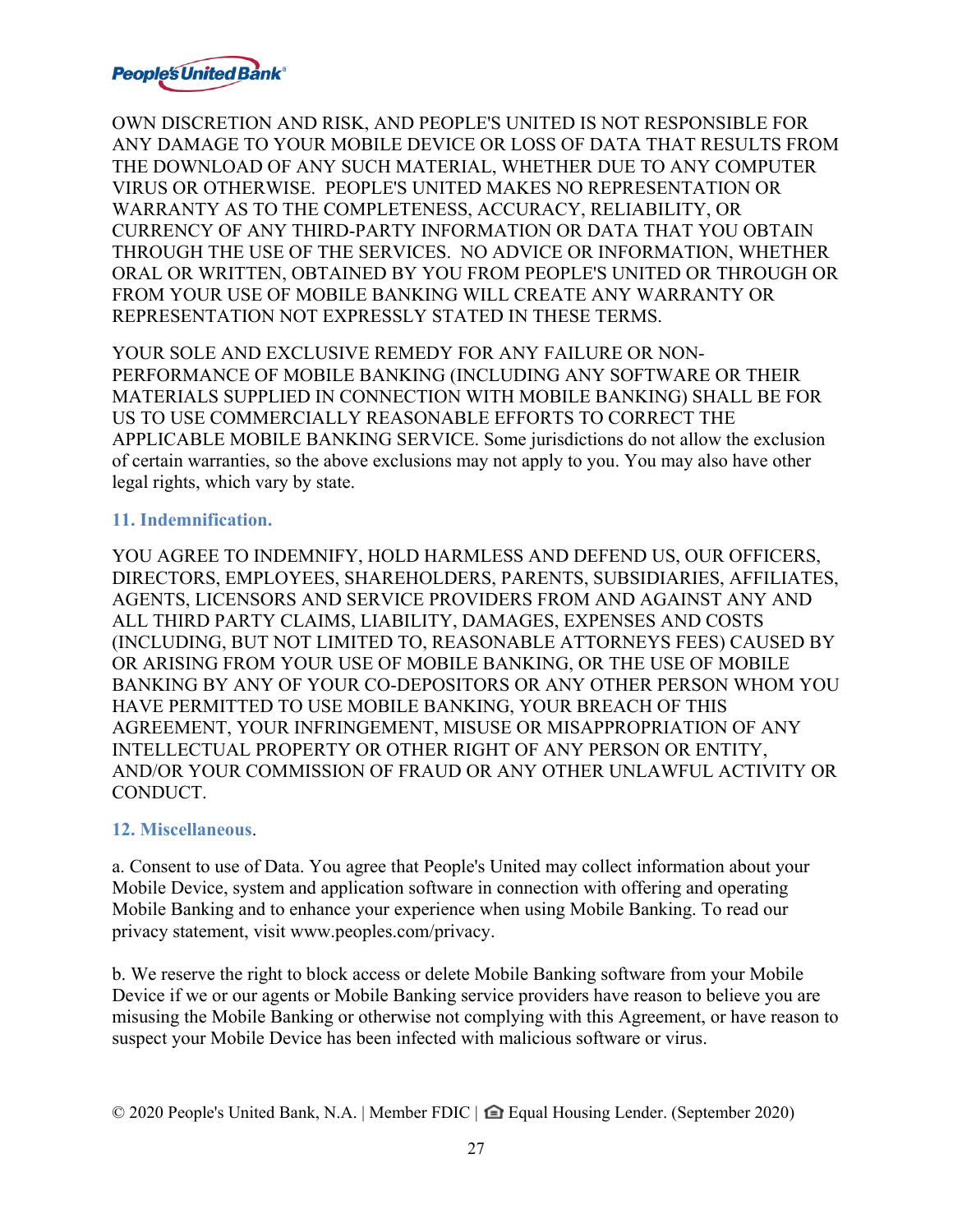

c. People's United is not responsible for translating any of the information contained within Mobile Banking to any other language and we are not responsible for the accuracy of any thirdparty translating services.

d. For assistance with our Mobile Banking services visit [https://www.peoples.com/customer](https://www.peoples.com/customer-support)[support](https://www.peoples.com/customer-support) or call 1-800-525-9248 or visit a local People's United Bank branch. Do not attempt to contact a People's United representative via SMS text or any form of unencrypted message. People's United will never contact you via email, text message or other means for purposes of obtaining your sensitive information, passwords or mobile phone information (SIM card #, serial #, IMEI#).

e. People's United may provide links to third party websites without endorsing the accuracy or safety of the third-party service, and People's United disclaims all liability for any linked sites or their content. It is important for you to take necessary precautions to ensure appropriate safety from viruses, worms, Trojan horses, and other potentially destructive items. When visiting external websites, you should review those websites' privacy policies and other terms of use to learn more about how they collect and use any personally identifiable information.

f. People's United reserves the right to employ "cookie" technology to as a prerequisite for your use of Mobile Banking. You must allow the use of "cookies" or Mobile Banking may not function as intended.

g. You are responsible for your own acquisition, upkeep and management of your Mobile Devices. Further, you are responsible for procuring your own network or cellular connections. People's United does not provide internet or cellular connectivity or the devices associated with the use of this service.

h. You are responsible for the accuracy of your data entry and use of the application when accessing accounts and conducting transactions. People's United is not liable for errors caused by your misuse or error. This includes any error caused by "pre-filling" or automated entry done on your behalf by the device, system or application software.

i. You are responsible for keeping all account and login information private and ensuring that you do not download viruses or malicious software that could put your confidential information at risk.

j. People's United maintains the right to contact you via your Mobile Device as a means to relay important account information or information about the use of Mobile Banking for as long as you are enrolled in Mobile Banking.

k. We specifically do not warrant that Mobile Banking will function in any foreign countries.

l. People's United locations and driving directions are provided to you as convenience and we are not liable for the accuracy or effectiveness of the information. We are not liable for death or damage as it relates to the use of such location services.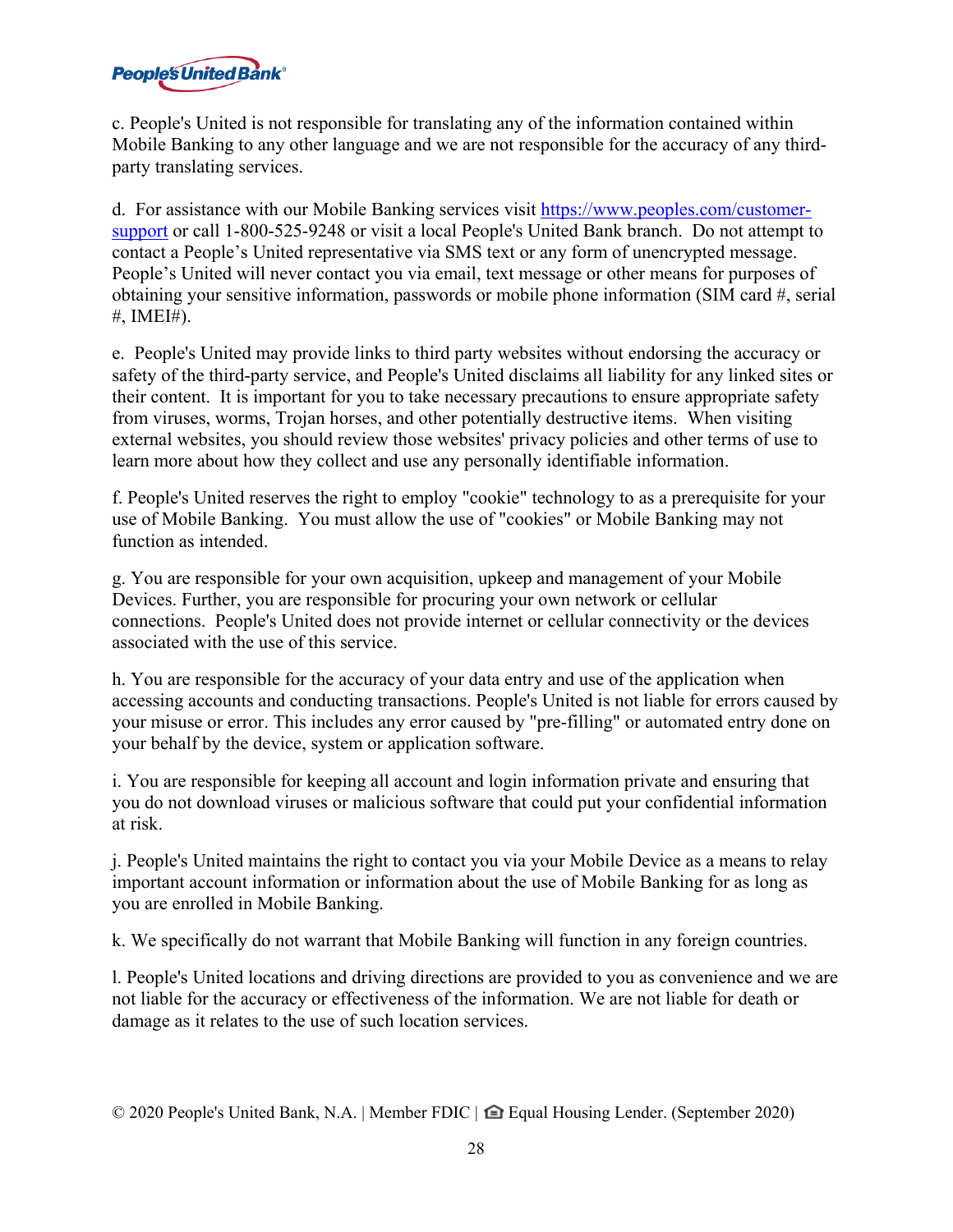

m. People's United shall not be liable for any failure to perform its obligations under this Agreement due to the occurrence of an event beyond our control (including without limitation as fire, flood, power outage, acts of God, government or civil authority, civil or labor disturbance, war, riots, or the failure of our service providers to perform).

## <span id="page-28-0"></span>**13. Third Party Beneficiaries.**

You agree that our Mobile Banking service providers (including any provider of the Mobile Application or other Mobile Banking software) may rely upon your agreements and representations in this Agreement, and such service providers are third party beneficiaries of such agreements and representations, with the power to enforce those provisions against you, as applicable and as the circumstances or context may require.

## <span id="page-28-1"></span>**14. END USER LICENSE AGREEMENT (MOBILE BANKING) TERMS FOR THE DOWNLOADABLE APP.**

To be Agreed to by End User Prior to Use of the Downloadable App

a. Ownership. You acknowledge and agree that a third party provider or licensor ("Licensor") to your financial services provider, People's United, is the owner of all right, title and interest in and to the downloaded software to be used for access to mobile banking services from your financial services provider and the computer programs contained therein in machine readable object code form as well as any accompanying user documentation along with all subsequent copies, updates or versions thereof which are made available to you (if any), regardless of the media or form in which they may exist (collectively the "Software").

b. License. Subject to the terms and conditions of this License Agreement, (hereafter referred to as "this Agreement") you are hereby granted a limited, nonexclusive license to use the Software in accordance with the terms of this Agreement. All rights not expressly granted to you by this Agreement are hereby reserved by the owner of the Software. Nothing in this license will entitle you to receive hard-copy documentation, technical support, telephone assistance, or updates to the Software. This Agreement may be terminated at any time, for any reason or no reason. Upon termination, you agree to immediately destroy all copies of the Software in your possession or control.

c. Restrictions. You shall not: (i) modify, revise or create any derivative works of the Software; (ii) decompile, reverse engineer or otherwise attempt to derive the source code for the Software; (iii) redistribute, sell, rent, lease, sublicense, or otherwise transfer rights to the Software; or (iv) remove or alter any proprietary notices, legends, symbols or labels in the Software, including, but not limited to, any trademark, logo or copyright.

d. Disclaimer Warranty. THE SOFTWARE IS PROVIDED ON AN "AS IS" AND "AS AVAILABLE" BASIS WITHOUT WARRANTIES OF ANY KIND, EITHER EXPRESS OR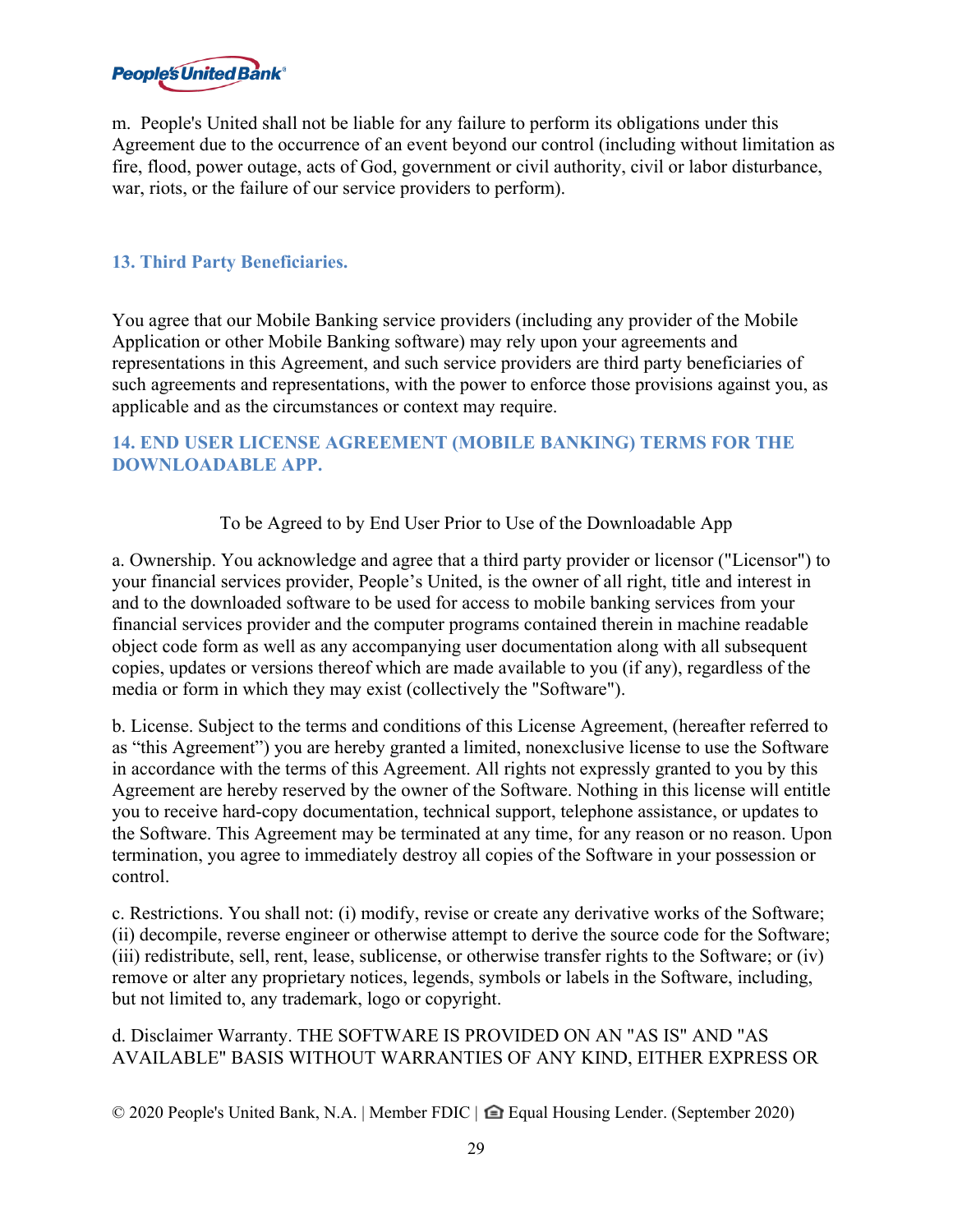**People's United Bank®** 

IMPLIED, INCLUDING, BUT NOT LIMITED TO, THE IMPLIED WARRANTIES OF MERCHANTABILITY, FITNESS FOR A PARTICULAR PURPOSE AND NON-INFRINGMENT. NO WARRANTY IS PROVIDED THAT THE SOFTWARE WILL BE FREE FROM DEFECTS OR VIRUSES OR THAT OPERATION OF THE SOFTWARE WILL BE UNINTERRUPTED. YOUR USE OF THE SOFTWARE AND ANY OTHER MATERIAL OR SERVICES DOWNLOADED OR MADE AVAILABLE TO YOU THROUGH THE SOFTWARE IS AT YOUR OWN DISCRETION AND RISK, AND YOU ARE SOLELY RESPONSIBLE FOR ANY DAMAGE RESULTING FROM THEIR USE.

e. Limitations of Warranty. TO THE MAXIMUM EXTENT PERMITTED BY APPLICABLE LAW, IN NO EVENT WILL LICENSOR , THE PROVIDER OF ANY FINANCIAL SERVICES AVAILABLE THROUGH OR RELATED TO THE SOFTWARE, ANY OF THEIR CONTRACTORS OR PROVIDERS OR ANY OF EACH OF THEIR AFFILIATES BE LIABLE FOR ANY DAMAGES ARISING OUT OF THE USE OR INABILITY TO USE THE SOFTWARE, INCLUDING BUT NOT LIMITED TO ANY GENERAL, SPECIAL, INCIDENTAL OR CONSEQUENTIAL DAMAGES, EVEN IF ADVISED OF THE POSSIBILITY THEREOF, AND REGARDLESS OF THE LEGAL OR EQUITABLE THEORY (CONTRACT, TORT OR OTHERWISE) UPON WHICH ANY CLAIM IS BASED. IN ANY CASE, LIABILITY OF LICENSOR OR ANY OF THE OTHER PERSONS OR ENTITIES DESCRIBED IN THE PRECEDING SENTENCE ARISING OUT OF THE USE OR INABILITY TO USE THE SOFTWARE SHALL NOT EXCEED IN THE AGGREGATE THE LESSER OF \$10.00 OR THE SUM OF THE FEES PAID BY YOU FOR THIS LICENSE.

f. U.S. Government Restricted Rights. The Software is commercial computer software subject to RESTRICTED RIGHTS. In accordance with 48 CFR 12.212 (Computer software) or DFARS 227.7202 (Commercial computer software and commercial computer software documentation), as applicable, the use, duplication, and disclosure of the Software by the United States of America, its agencies or instrumentalities is subject to the restrictions set forth in this Agreement.

g. Miscellaneous. This Agreement constitutes the entire agreement between the parties concerning the subject matter hereof. This Agreement will be governed by and construed in accordance with the laws of the State of Florida excluding that body of laws pertaining to conflict of laws. If any provision of this Agreement is determined by a court of law to be illegal or unenforceable, such provision will be enforced to the maximum extent possible and the other provisions will remain effective and enforceable. All disputes relating to this License Agreement are subject to the exclusive jurisdiction of the courts of Florida and the parties expressly consent to jurisdiction and venue thereof and therein. The parties confirm that this Agreement and all related documentation are and will be in the English language. The application of the United Nations Convention on Contracts for the International Sale of Goods is hereby expressly waived and excluded.

h. Content and Services. Neither Licensor nor the provider of the wireless network is the provider of any financial services available through or related to the Software, and neither Licensor nor the provider of the wireless network or any contractor of the provider of the financial services available through or related to the Software, is responsible for any of the materials, information, products or services made available to you via the Software.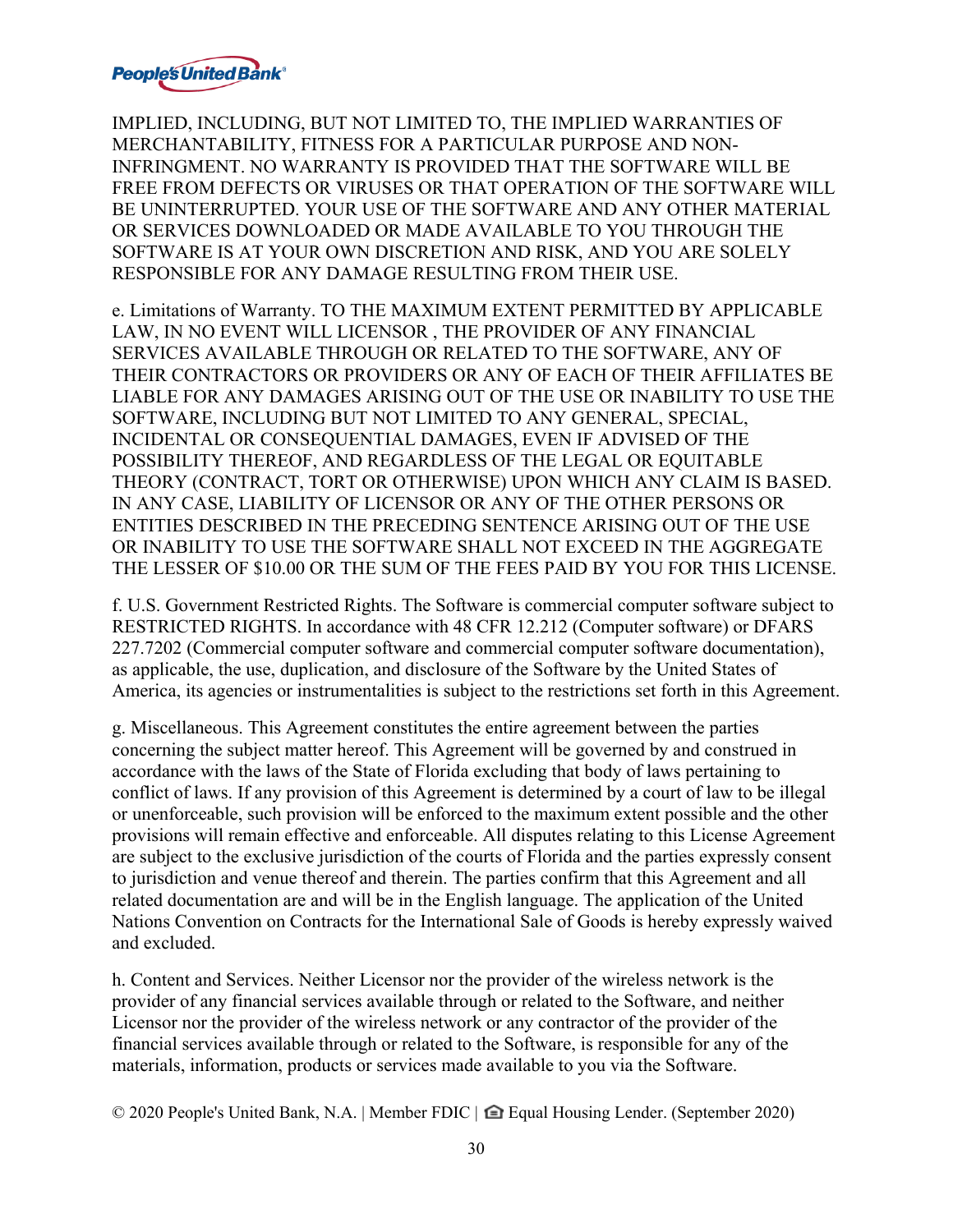<span id="page-30-0"></span>

## **Section C. People's United Person-2-Person Payment Services**

### <span id="page-30-1"></span>**1. The Person-2-Person Payment Services.**

People's United Person-2-Person Payment Services ("P2P Payment Services") allow consumer customers who enroll in this service to send *real time* electronic payments to an individual's bank account or to an individual's email or mobile telephone number. For payments you send to individuals you can decide the method of payment (bank) or allow the receiver to choose how they want to receive the money.

#### <span id="page-30-2"></span>**2. Fees.**

The P2P Payment Services are provided at no charge to you.

### <span id="page-30-3"></span>**3. Enrollment**

You may enroll for P2P Payment Services by accessing People's United Online Banking and navigating to the "Enroll in Person-2-Person" page. People's United will review your enrollment request before you are permitted to use the P2P Payment Services. Please note that this review may result in a delay before you are able to use the P2P Payment Services.

When you have reviewed the Person-2-Person enrollment information, click on the enroll button to enroll in the P2P Payment Services. When you enroll you must designate the eligible funding account(s) for P2P Payments. Your funding account must be a checking account that you own either alone or jointly. You also will be asked to validate your email address tied to your People's United Online Banking relationship. When you have validated your email, a confirmation code will be sent to the email address, and you will be asked to enter this code to confirm your email.

### <span id="page-30-4"></span>**4. Setting Up Contacts and Sending or Receiving Payments.**

To send or receive a payment to or from a person, you may add the person as a contact including the person's name and email address or mobile phone number. You also may add additional contact information including account number and mailing address. Once the contact is added, using People's United Online Banking you may send payments to the contact's checking or savings account at a domestic bank if you have added the bank account information to the contact, to the contact's email or mobile telephone number.

You also may send payments to a person without setting the person up as a contact. If you send payments to an email address or a mobile phone number, the payment recipient may claim the payment from the Incoming Payments Tab within Person-2-Person. This option will require that the payment recipient is enrolled in Person-2-Person and has gone through the process of confirming ownership of the email address or mobile phone number. Alternatively, the payment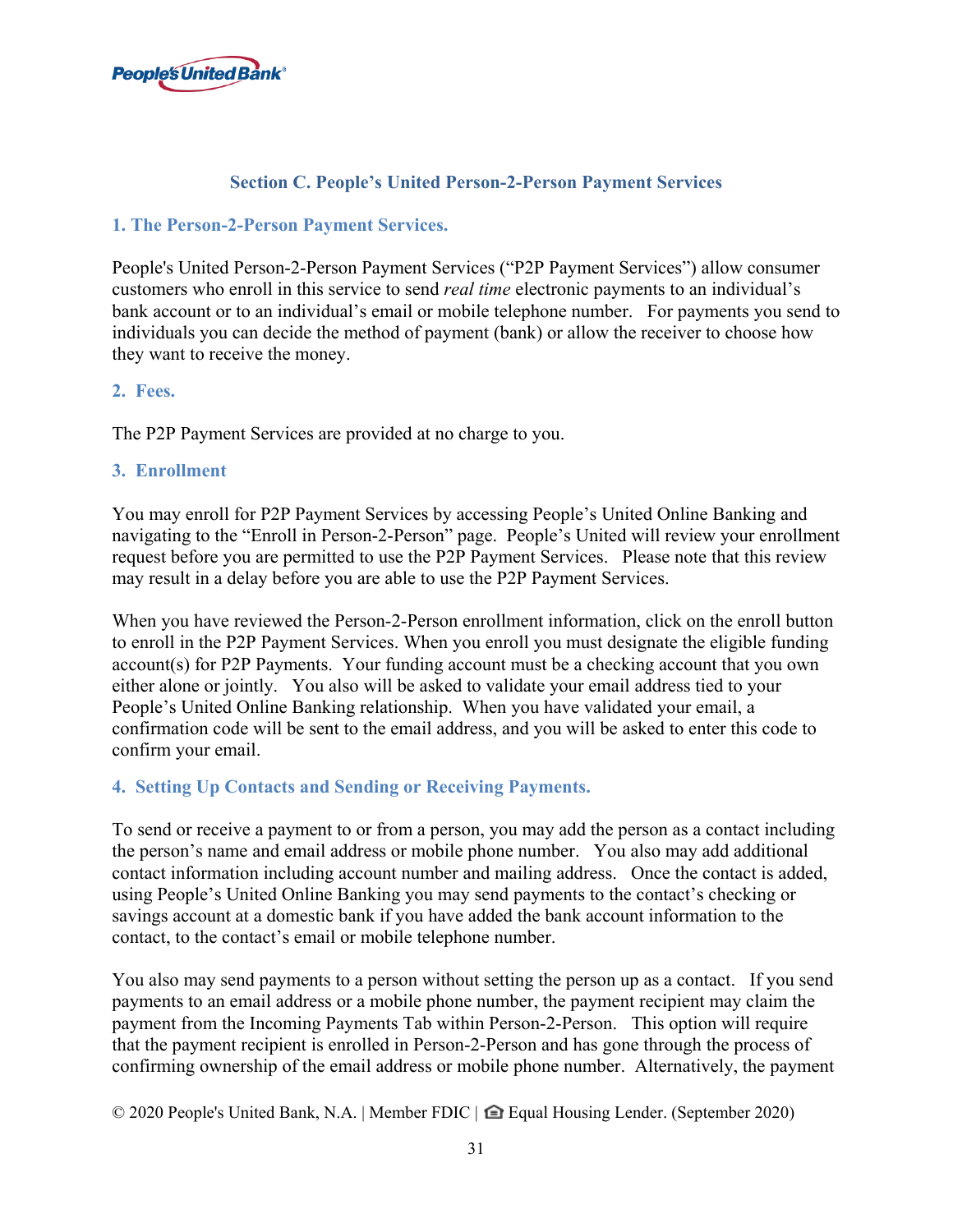

recipient may be directed to Person-2-Person to claim a payment. The payment recipient will be asked to supply a claim code sent in the payment notification. Once the claim code is provided, the payment recipient may select how to receive the payment, including using a debit card. Please note that not all debit cards can be used for this purpose. Only debit cards affiliated with the NYCE® Payments Network, MasterCard® MoneySend, or Visa® Original Credit Transactions (OCT) are available to claim a payment.

#### <span id="page-31-0"></span>**5. Payee Statuses.**

If a contact or payment recipient claims the payment, the payment will be reflected as claimed on the Outgoing page of Person-2-Person. If the contact or payment recipient declines to claim a payment, the payment will be reflected as declined on the Outgoing page of Person-2-Person. If the contact or payment recipient does not take any action on the payment notification, the status of payment within the Outgoing page of Person-2-Person will show the payment as unclaimed for 10 days. After 10 days the payment status will be changed to expired.

### <span id="page-31-1"></span>**6. Payment Authorization.**

You are responsible for all payments and requests you authorize in the P2P Payment Services. If you permit another person to use the P2P Payment Services using your login credentials, you are responsible for any transactions they authorize from your accounts.

When we receive payment instructions from you, you authorize us to debit your funding account and remit funds on your behalf. You also authorize us to credit your funding account for the receipt of payments, including but not limited to those payments from contacts to whom you sent payment(s) or cancelled and returned to you because the processing of the payment transaction could not be completed.

You acknowledge and agree that if your payment instructions identify an account by name and account number, the relevant, financial institution may execute those payment instructions by reference to the account number only, even if such account number does not correspond to the account name. You further acknowledge and agree that financial institutions holding the account may choose not to investigate discrepancies between account names and account numbers at other financial institutions.

### <span id="page-31-2"></span>**7. Cancelling a Payment.**

With the exception of send to email or mobile number payments, all other available payment methods are real time and cannot be changed once initiated. If you elect the send to email or a mobile number payment method, it is possible to cancel your payment prior to when the payment is claimed or expires. The debit to your funding account occurs when the contact has provided all the information necessary to claim the payment.

### <span id="page-31-3"></span>**8. Available Funds.**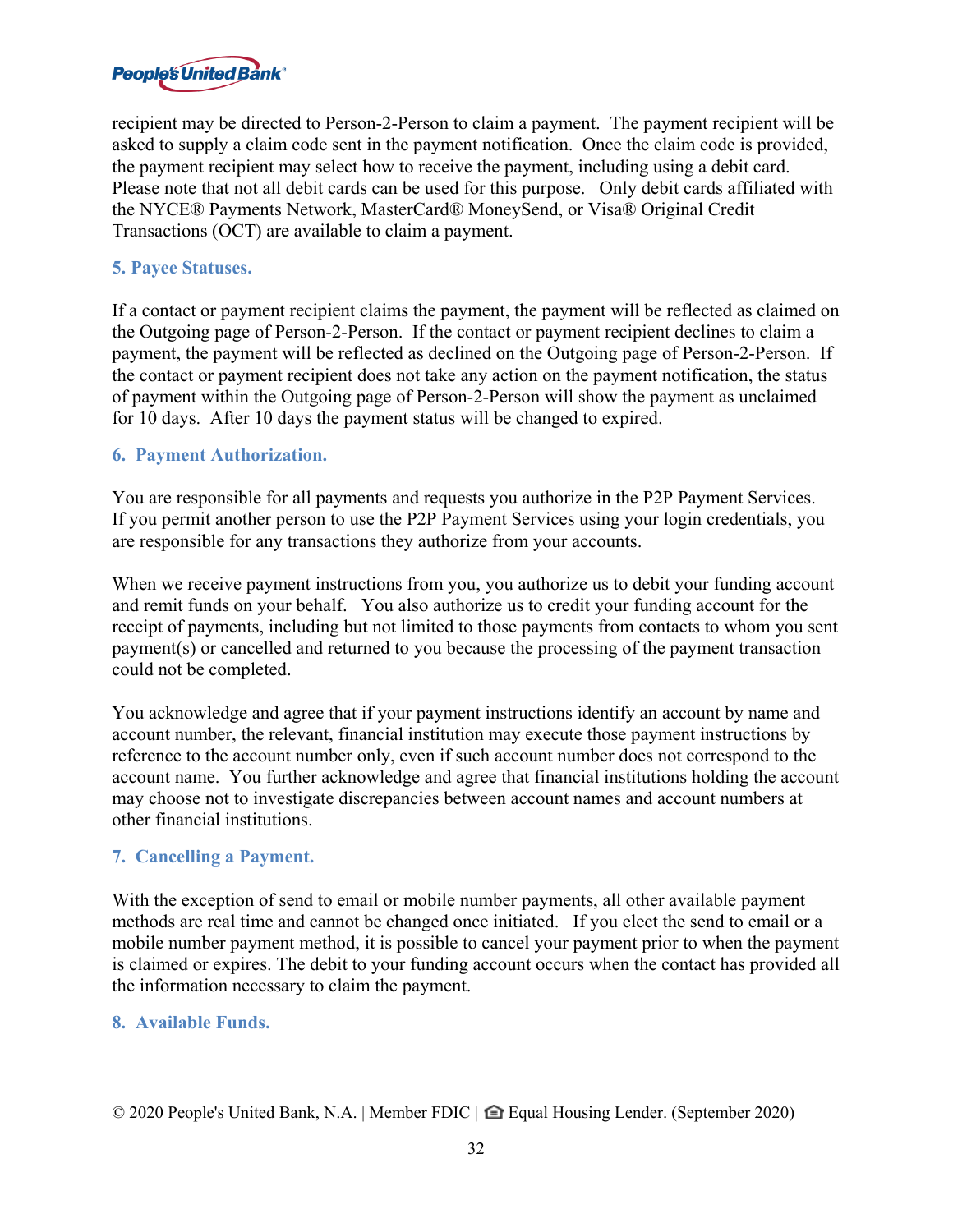

Funds must be available in your designated account on the scheduled payment or claim date. If funds are not available on the scheduled payment date, the payment will be declined.

## <span id="page-32-0"></span>**9. Limitations on P2P Payment Services.**

For security reasons, there are limits on the amount of money you can send or request through People's United P2P Payment Services. We establish the maximum amount of any payment transfer in a day using a set of pre-determined eligibility requirements based on how long you have been enrolled in the P2P services, the number of successful payments you have made, and how long it has been since your last P2P payment.

If our eligibility requirements are met the maximum amount of any payment may not exceed \$1,000.00 and the aggregate amount of transfers in a day may not exceed \$1,000.00. If the eligibility requirements are not met, a lower introductory limit is established until we determine that our eligibility requirements are met. Regardless of the applicable payment limit, we may deny or suspend payments based on possible fraudulent activity at any time in our sole discretion.

You agree not to use the P2P Payment Services to conduct business or activity or solicit the performance of any activity prohibited by law or any contractual provision to which you are bound. You also agree not to use the P2P Payment Services for any payments or requests for payment to persons or entities located outside of the United States, for any payments that violate any law, statute, ordinance or regulation. We have the right but not the obligation to monitor for, block and/or reverse such payments. In no event shall we be liable for any claims or damages resulting from your use of the P2P Payment Services for prohibited payments.

#### <span id="page-32-1"></span>**10. Amendment, Termination or Suspension of Services.**

Except as otherwise required by law, we may in our sole discretion change these terms, and modify or cancel the P2P Payment Services features we offer and add or change fees associated with the P2P Payment Services from time to time and at any time subject to any legal requirement to provide you prior notice of such change. If no notice is required by applicable law, we reserve the option, in our business judgment, to provide or not provide you prior notice. By using People's United Online Banking and the P2P Payment Services, you agree that all notices that we may be required to send to you in connection with this Agreement may be sent to you electronically via email to any email address that has been provided to us for your account or in any other manner permitted by law.

We may terminate or suspend all or any part of the P2P Payment Services at any time, in our discretion, without notice to you, and without liability to you. No termination of the P2P Payment Services or any part thereof will affect your liability or obligations under this Agreement accruing prior to the date of termination or any provisions of this Agreement which, by their nature or by express provision, are intended to survive termination. When you ask us to activate the P2P Payment Services, and each time you use the P2P Payment Services, you confirm your agreement to conform to the terms of this Agreement in effect at that time. If you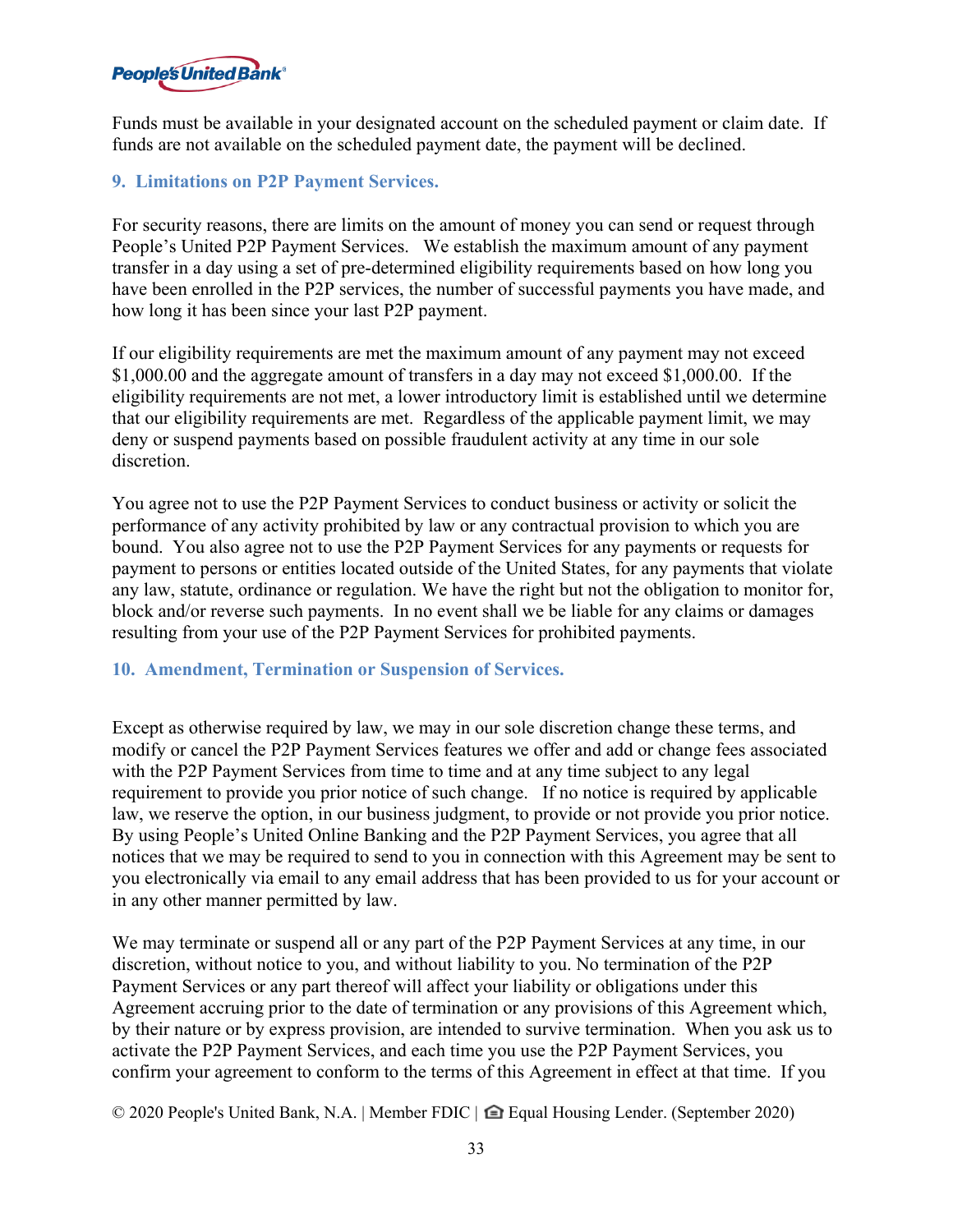

authorize someone else to use your P2P Payment Services, you agree to notify us immediately if you have withdrawn your authorization.

### <span id="page-33-0"></span>**11. Exclusion of Warranties; Limitation of Liability; Indemnification.**

People's United will not be liable for damages you incur if you do not have sufficient funds in your funding account to make the payment on the payment date, for the failure of any payee to correctly account for or timely credit a payment or for circumstances beyond our control.

Further limitations on People's United's liability are described in the CDAA including the EFT Agreement or this Agreement.

In addition:

YOU EXPRESSLY UNDERSTAND AND AGREE THAT YOUR USE OF THE P2P PAYMENT SERVICES IS AT YOUR SOLE RISK. P2P PAYMENT SERVICES ARE PROVIDED ON AN "AS IS" AND "AS AVAILABLE" BASIS. NO ADVICE OR INFORMATION, WHETHER ORAL OR WRITTEN, OBTAINED BY YOU FROM PEOPLE'S UNITED OR THROUGH OR FROM YOUR USE OF P2P PAYMENT SERVICES WILL CREATE ANY WARRANTY OR REPRESENTATION NOT EXPRESSLY STATED IN THESE TERMS.

YOUR SOLE AND EXCLUSIVE REMEDY FOR ANY FAILURE OR NON-PERFORMANCE OF THE P2P PAYMENT SERVICES SHALL BE FOR US TO USE COMMERCIALLY REASONABLE EFFORTS TO CORRECT THE APPLICABLE P2P PAYMENT SERVICES ISSUE(S). Some jurisdictions do not allow the exclusion of certain warranties, so the above exclusions may not apply to you. You may also have other legal rights, which vary by state.

**Section D. Digital Wallet Services**

<span id="page-33-1"></span>These digital wallet terms and conditions (the "Digital Terms") apply when you choose to add your People's United debit card linked to your checking account (a "Card) to a digital wallet such as Apple Pay™ or Samsung Pay (each a "Digital Wallet"). A Digital Wallet provides you with a way to make payments at a merchant using an electronic or digital wallet in place of presenting your physical card or to make e-commerce payments to merchants participating in the Digital Wallet. By adding a Card to the People's United Digital Wallet Services or clicking on the "Agree" button, you accept these terms and conditions. If you do not agree or do not accept these terms and conditions, you will not be entitled to use the People's United Digital Wallet Services.

#### <span id="page-33-2"></span>**1. Adding a Card**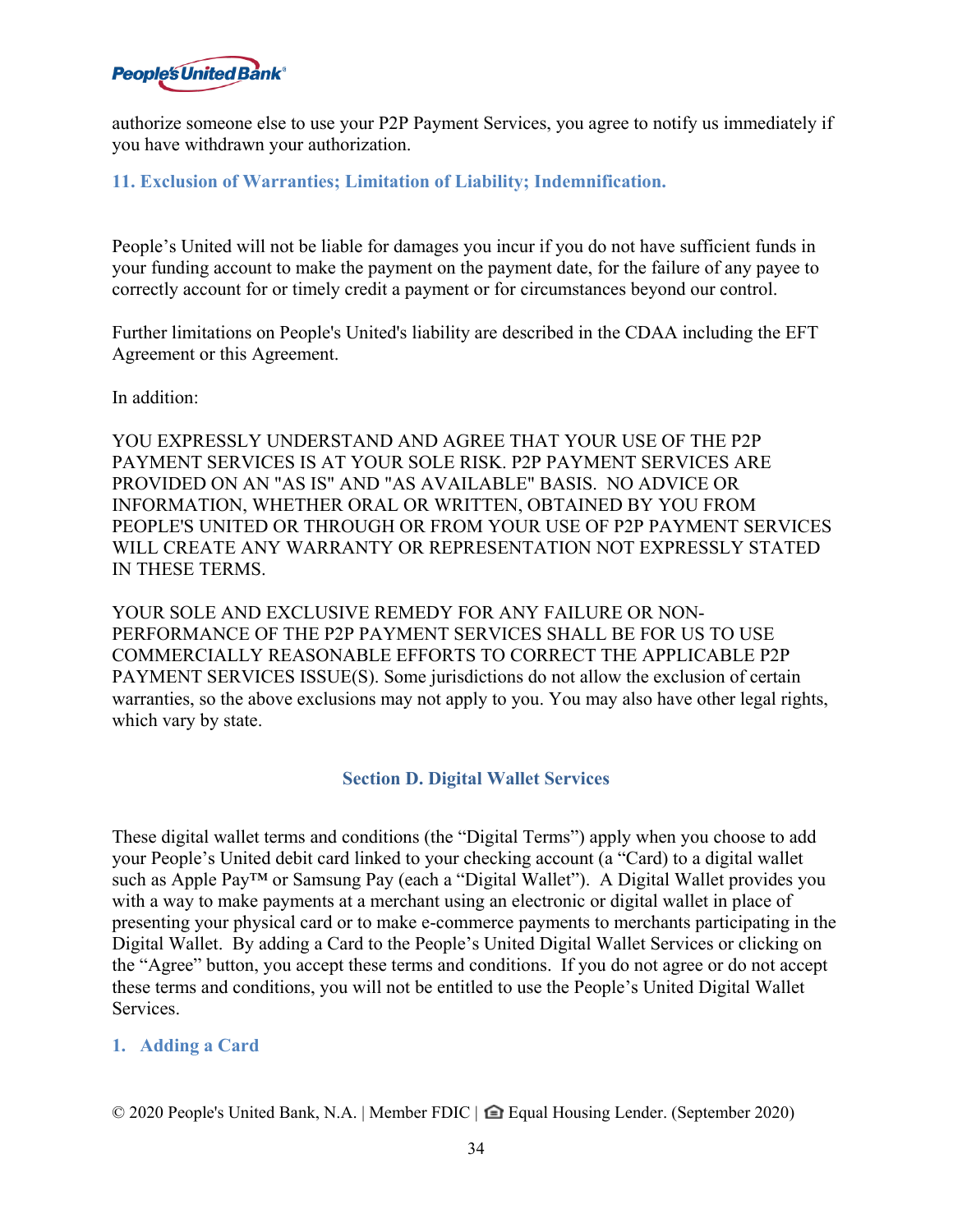

You may add an eligible Card to the Wallet by following the instructions of the Digital Wallet provider, such as Apple Pay™ or Samsung Pay. If your Card is not in good standing, then your Card will not be eligible to be added to the Digital Wallet, and if already in the Digital Wallet, the card may be removed. When you add a Card to the Digital Wallet, the Digital Wallet allows you to use your Card to enter into transactions where the Digital Wallet is accepted.

The storage and usage of your Card number (and credentials corresponding to your Card number in the Wallet) are subject to the terms and conditions of your People's United cardholder agreement, as such agreement is in effect from time to time. Please contact us for more information at the contact information included in your cardholder agreement.

# <span id="page-34-0"></span>**2. Your Card, Account and Online Banking Terms Do Not Change**

The terms, agreements, and disclosures that govern your Card, the account tied to your Card, and the use of People's United Online or Mobile Banking continue to apply when you add your Card to a Digital Wallet. Any applicable fees and charges that apply to your Card will apply when you use a Digital Wallet to access your Card. We do not charge you any additional fees for adding your Card to a Digital Wallet or using your Card in the Digital Wallet. The Digital Wallet provider and other third parties such wireless carriers or data service providers may charge you fees.

People's United is not the provider of the Digital Wallet, and we are not responsible for providing the Digital Wallet Services to you. We are only responsible for supplying information securely to the Digital Wallet provider to allow usage of your People's United Card(s). We are not responsible for any failure of the Digital Wallet or the inability to use the Digital Wallet for any transaction. We are not responsible for the performance or non-performance of the Digital Wallet provider or any other third parties regarding any agreement you enter into with the Digital Wallet provider or associated third-party relationships that may impact your use of a Digital Wallet.

# <span id="page-34-1"></span>**3. Card Limits; Removing a Card from a Digital Wallet**

Any limits that we place on the frequency or dollar amount of your People's United Card transactions will also apply to a Digital Wallet transaction. We also can block a People's United Card in the Digital Wallet from purchases at any time. If you wish to remove a Card from your Digital Wallet you should contact your Digital Wallet provider on how to remove a Card.

### <span id="page-34-2"></span>**4. Consumer Privacy**

Your privacy and the security of your information are important to us. The People's United Bank Privacy Notice and Affiliate Marketing Opt-Out Notice (available at <https://www.peoples.com/privacy-policy> ) applies to your use of your People's United Card in the Digital Wallet. You agree that we may share your information with the Digital Wallet provider, a payment network, and others in order to provide the Digital Wallet Services, to make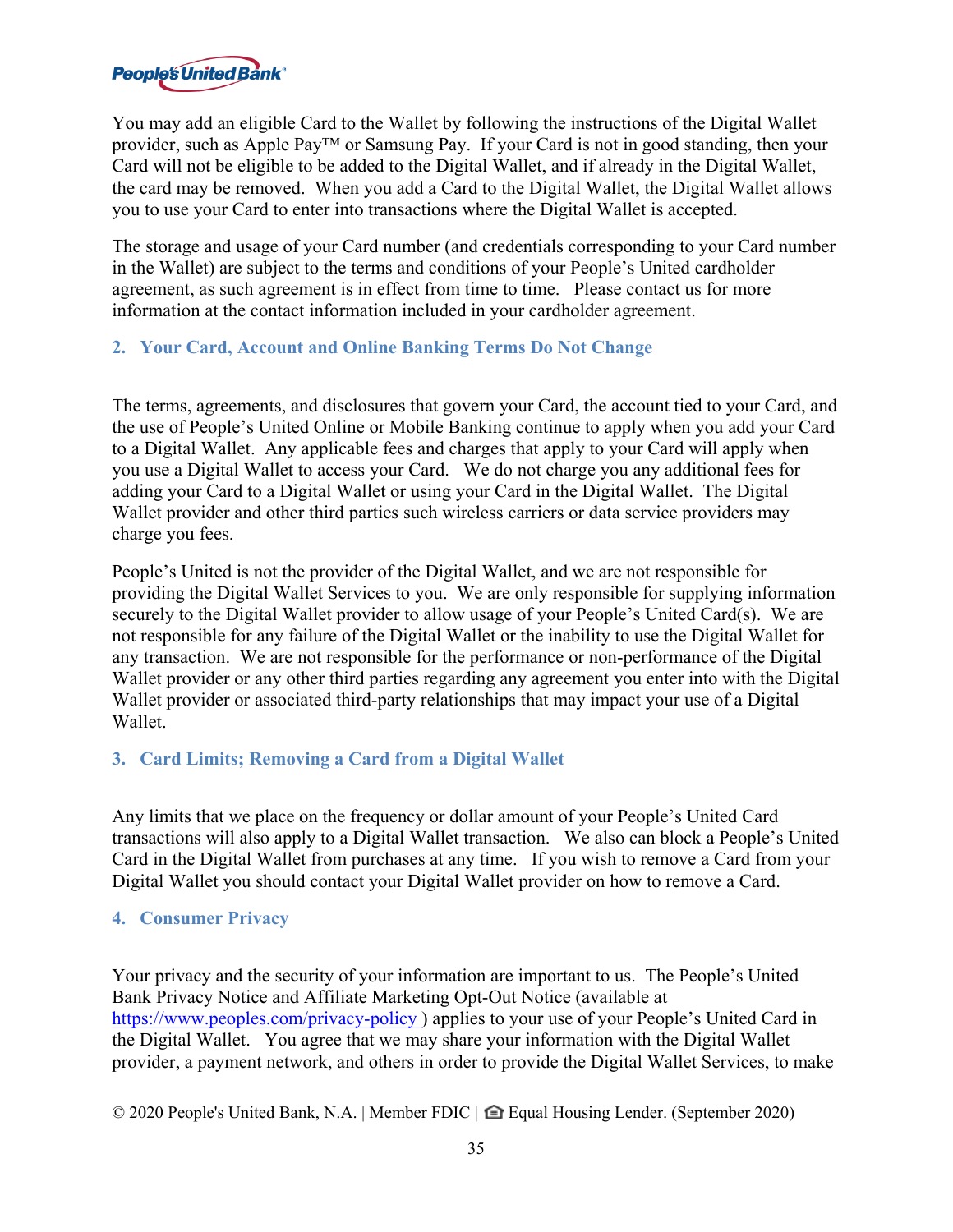

information available to you about your Card transactions, and to improve our ability to provide the Digital Wallet Services. This information helps us to add your Card to the Wallet and to maintain the Digital Wallet. We do not control the privacy and security of your information that may be held by the Digital Wallet provider or third parties and that is governed by the privacy policy given to you by the Digital Wallet provider or third parties.

## <span id="page-35-0"></span>**5. Ending or Changing these Digital Wallet Terms and Conditions**

We can terminate the Digital Wallet Services and these terms and conditions at any time. We also can change these terms and conditions at any time. We will provide notice if required by law. We also may assign these terms and conditions. You cannot change these terms and conditions, but you can terminate these terms at any time by removing all Cards from the Digital Wallet. You may not assign these terms and conditions.

#### **Section E. Personal Finance Services**

<span id="page-35-1"></span>Using the People's United Personal Finance tools and services, you will be able to aggregate your accounts from multiple financial institutions in one place. This tool will also allow you to track spending by category, save for goals, and provide help with budgeting. When you enroll to use the Personal Finance tools and services, you must agree to the terms of the End User License below which governs the use of the personal finance services.

This End User License User agreement contains the terms and conditions for your use of the Personal Finance tools and services that we may provide to you and that involve accessing thirdparty account information ("Services"). Hereinafter "us" "we" "our" or "financial institution" refers to People's United Bank, N.A.

- 1. **Provide Accurate Information.** You represent and agree that all information you provide to us in connection with the Services is accurate, current, and complete. You agree not to misrepresent your identity or account information. You agree to keep account information secure, up to date and accurate. You represent that you are a legal owner, or an authorized user, of the accounts at third-party sites which you include or access through the Services, and that you have the authority to (i) designate us and our service providers as your agent, (ii) use the Services, and (iii) give us and our service providers the passwords, usernames, and all other information you provide.
- 2. **Content You Provide.** Your use of the Services is your authorization for Financial Institution or its service providers, as your agent, to access third-party sites which you designate in order to retrieve information. You are licensing to Financial Institution and its service providers any information, data, passwords, usernames, PINS, personally identifiable information or other content you provide through the Services. You authorize
- © 2020 People's United Bank, N.A. | Member FDIC | Equal Housing Lender. (September 2020)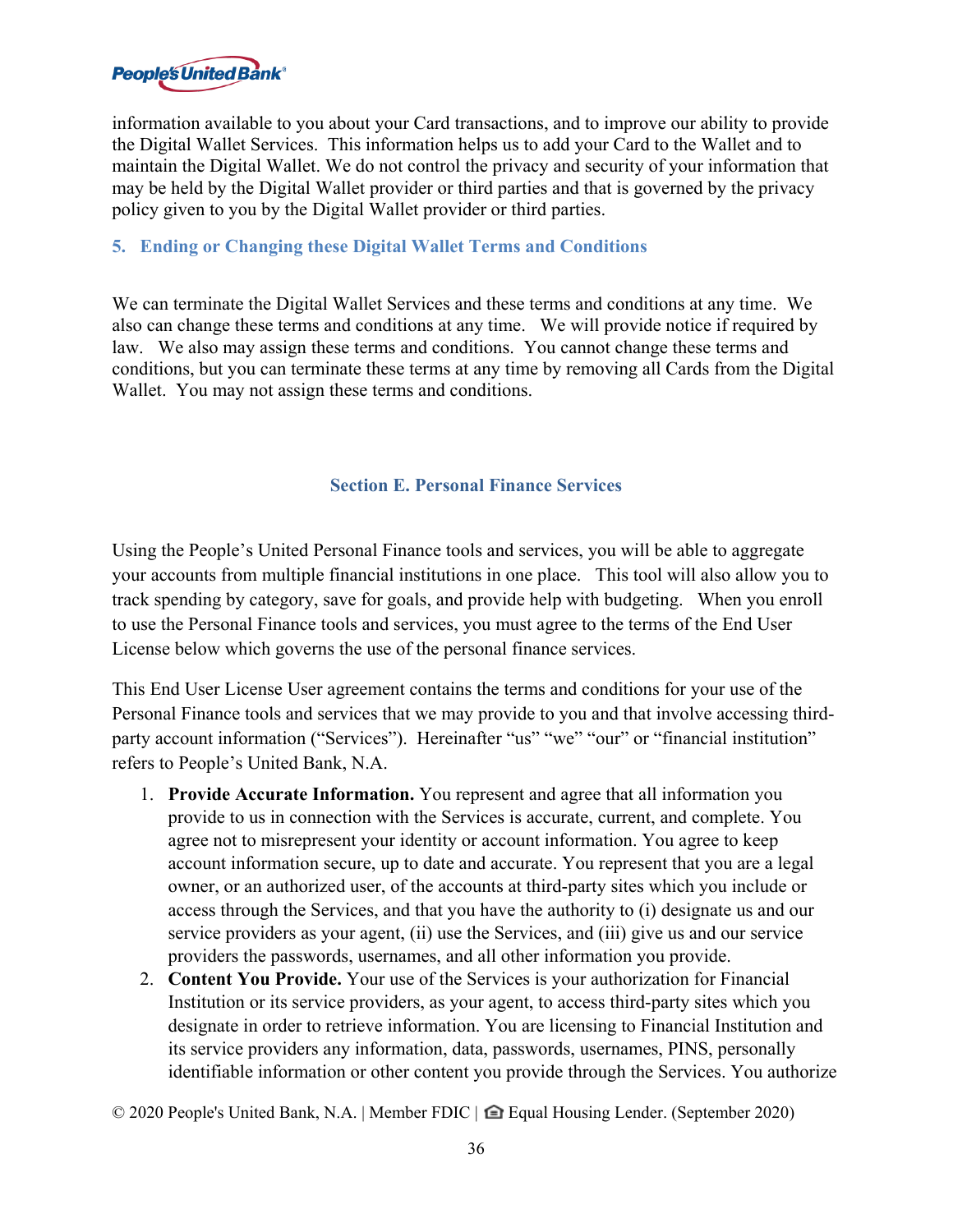**People's United Bank®** 

us or our service providers to use any information, data, passwords, usernames, PINS, personally identifiable information or other content you provide through the Services or that we or our service providers retrieve on your behalf for purposes of providing the Services, to offer products and services, and for other permissible business purposes. Except as otherwise provided herein, we or our service providers may store, use, change, or display such information or create new content using such information.

- 3. **Power of Attorney.** You grant Financial Institution and its service providers a limited power of attorney as provided below to access information at third-party sites on your behalf. Third-party sites shall be entitled to rely on the authorizations, agency, and the power of attorney granted by you or through your account. For all purposes hereof, you hereby grant Financial Institution and its service providers a limited power of attorney, and you hereby appoint them as your true and lawful attorney-in-fact and agent, with full power of substitution and re-substitution, in any and all capacities, to access third-party sites to retrieve information, use such information, as described herein, with the full power and authority to do and perform each and every act and thing required and necessary to be done in connection with such activities, as fully to all intents and purposes as you might or could do in person. You understand and agree that the Services are not sponsored or endorsed by any third-party site. **YOU ACKNOWLEDGE AND AGREE THAT WHEN FINANCIAL INSTITUTION OR ITS SERVICE PROVIDERS ACCESS AND RETRIEVE INFORMATION FROM THIRD-PARTY SITES, THEY ARE ACTING AS YOUR AGENT, AND NOT AS THE AGENT OR ON BEHALF OF THE THIRD-PARTY SITES.**
- 4. **Third-Party Accounts.** With respect to any third-party sites we may enable you to access through the Services or with respect to any non-Financial Institution accounts you include in the Services, you agree to the following:
	- a. You are responsible for all fees charged by the third-party in connection with any non-Financial Institution accounts and transactions. You agree to comply with the terms and conditions of those accounts and agree that this User agreement does not amend any of those terms and conditions. If you have a dispute or question about any transaction on a non-Financial Institution account, you agree to direct these to the account provider.
	- b. Any links to third-party sites that we may provide are for your convenience only, and Financial Institution and its service providers do not sponsor or endorse those sites. Any third-party services, which you may be able to access through the Services, are services of the listed institutions. We nor our service providers have responsibility for any transactions and inquiries you initiate at third-party sites. The third-party sites you select are solely responsible for their services to you. We nor our service providers are liable for any damages or costs of any type arising out of or in any way connected with your use of the services of those third parties.
- 5. **Limitations of Services.** When using the Services, you may incur technical or other difficulties. Neither we nor our service providers are responsible for any technical or

<sup>© 2020</sup> People's United Bank, N.A. | Member FDIC | Equal Housing Lender. (September 2020)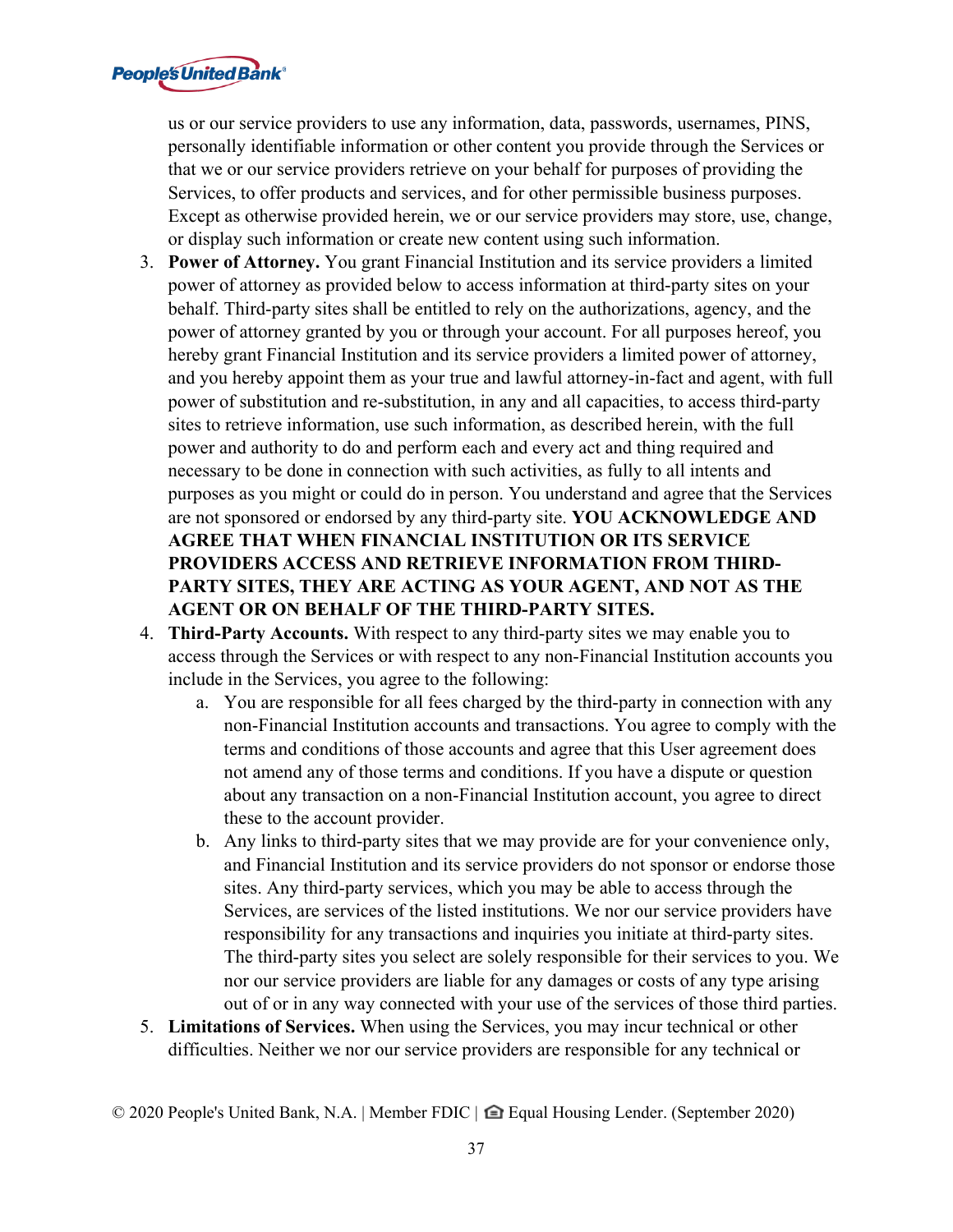**People's United Bank®** 

other difficulties or any resulting damages that you may incur. Any information displayed or provided as part of the Services is for informational purposes only, may not reflect your most recent transactions, and should not be relied on for transactional purposes. We and our service providers reserve the right to change, suspend or discontinue any or all of the Services at any time without prior notice.

- 6. **Acceptance of User Agreement and Changes.** Your use of the Services constitutes your acceptance of this User agreement. This User agreement is subject to change from time to time. We will notify you of any material change via e-mail or on our website by providing a link to the revised User agreement. Your continued use will indicate your acceptance of the revised User agreement. The licenses, user obligations, and authorizations described herein are ongoing.
- 7. **Aggregated Data.** Anonymous, aggregate information, comprising financial account balances, other financial account data, or other available data that is collected through your use of the Services, may be used by us and our service providers to conduct certain analytical research, performance tracking and benchmarking. Our service providers may publish summary or aggregate results relating to metrics comprised of research data, from time to time, and distribute or license such anonymous, aggregated research data for any purpose, including but not limited to, helping to improve products and services and assisting in troubleshooting and technical support. Your personally identifiable information will not be shared with or sold to third parties.
- 8. **Ownership.** You agree that Financial Institution and its service providers, as applicable, retain all ownership and proprietary rights in the Services, associated content, technology, mobile applications and websites.
- 9. **User Conduct.** You agree not to use the Services or the content or information delivered through the Services in any way that would: (a) be fraudulent or involve the sale of counterfeit or stolen items, including but not limited to use of the Services to impersonate another person or entity; (b) violate any law, statute, ordinance or regulation (including without limitation those governing export control, consumer protection, unfair competition, anti-discrimination or false advertising); (c) create liability for Financial Institution or its service provider or cause Financial Institution to lose the services of our service providers; (d) access the information and content programmatically by macro or other automated means; or (e) use the Services in such a manner as to gain unauthorized entry or access to computer systems.
- 10. **Indemnification.** You agree to defend, indemnify and hold harmless Financial Institution, its third-party service providers and their officers, directors, employees and agents from and against any and all third-party claims, liabilities, damages, losses or expenses, including settlement amounts and reasonable attorneys' fees and costs, arising out of or in any way connected with your access to or use of the Services, your violation of these terms or your infringement, or infringement by any other user of your account, of any intellectual property or other right of anyone.

<sup>© 2020</sup> People's United Bank, N.A. | Member FDIC | Equal Housing Lender. (September 2020)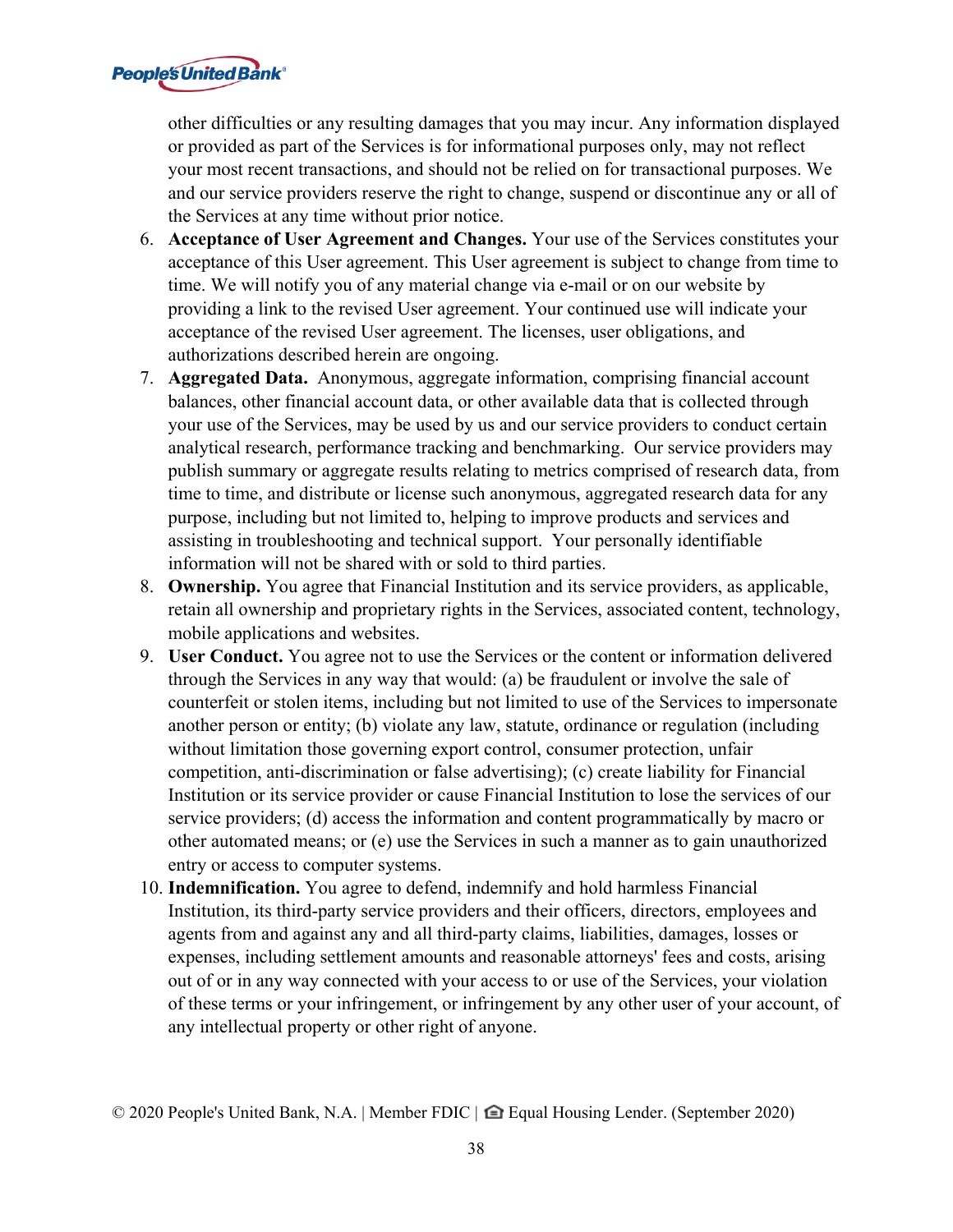**People's United Bank®** 

- 11. **Disclaimer.** The Services are not intended to provide legal, tax or financial advice. The Services, or certain portions and/or functionalities thereof, are provided as strictly educational in nature and are provided with the understanding that neither Financial Institutions nor its third-party providers are engaged in rendering accounting, investment, tax, legal, or other professional services. If legal or other professional advice including financial, is required, the services of a competent professional person should be sought. Financial Institution and its third-party providers specifically disclaim any liability, loss, or risk which is incurred as consequence, directly or indirectly, of the use and application of any of the content on this site. Further, Financial Institution and its third-party providers are not responsible for any investment decisions or any damages or other losses resulting from decisions that arise in any way from the use of the Services or any materials or information accessible through it. Past performance does not guarantee future results. Financial Institution and its third-party providers do not warrant that the Services comply with the requirements of the FINRA or those of any other organization anywhere in the world
- 12. **DISCLAIMER OF WARRANTIES.** YOU AGREE YOUR USE OF THE SERVICES AND ALL INFORMATION AND CONTENT (INCLUDING THAT OF THIRD PARTIES) IS AT YOUR RISK AND IS PROVIDED ON AN "AS IS" AND "AS AVAILABLE" BASIS. WE, AND OUR SERVICE PROVIDERS, DISCLAIM ALL WARRANTIES OF ANY KIND AS TO THE USE OF THE SERVICES, WHETHER EXPRESS OR IMPLIED, INCLUDING, BUT NOT LIMITED TO THE IMPLIED WARRANTIES OF MERCHANTABILITY, FITNESS FOR A PARTICULAR PURPOSE AND NONINFRINGEMENT. WE, AND OUR SERVICE PROVIDERS, MAKE NO WARRANTY THAT THE SERVICES (i) WILL MEET YOUR REQUIREMENTS, (ii) WILL BE UNINTERRUPTED, TIMELY, SECURE, OR ERROR-FREE, (iii) THE RESULTS THAT MAY BE OBTAINED FROM THE SERVICES WILL BE ACCURATE OR RELIABLE, (iv) THE QUALITY OF ANY PRODUCTS, SERVICES, INFORMATION, OR OTHER MATERIAL OBTAINED BY YOU THROUGH THE SERVICES WILL MEET YOUR EXPECTATIONS, OR (v) ANY ERRORS IN THE SERVICES OR TECHNOLOGY WILL BE CORRECTED.ANY MATERIAL DOWNLOADED OR OTHERWISE OBTAINED THROUGH THE USE OF THE SERVICES IS DONE AT YOUR OWN DISCRETION AND RISK AND YOU ARE SOLELY RESPONSIBLE FOR ANY DAMAGE TO YOUR COMPUTER SYSTEM OR LOSS OF DATA THAT RESULTS FROM THE DOWNLOAD OF SUCH MATERIAL. NO ADVICE OR INFORMATION, WHETHER ORAL OR WRITTEN, OBTAINED BY YOU FROM FINANCIAL INSTITUTION OR ITS SERVICE PROVIDERS THROUGH OR FROM THE SERVICES WILL CREATE ANY WARRANTY NOT EXPRESSLY STATED IN THESE TERMS.
- 13. **LIMITATION OF LIABILITY.** YOU AGREE THAT FINANCIAL INSTITUTION AND ITS THIRD-PARTY SERVICE PROVIDERS WILL NOT BE LIABLE FOR ANY DIRECT, INDIRECT, INCIDENTAL, SPECIAL, CONSEQUENTIAL OR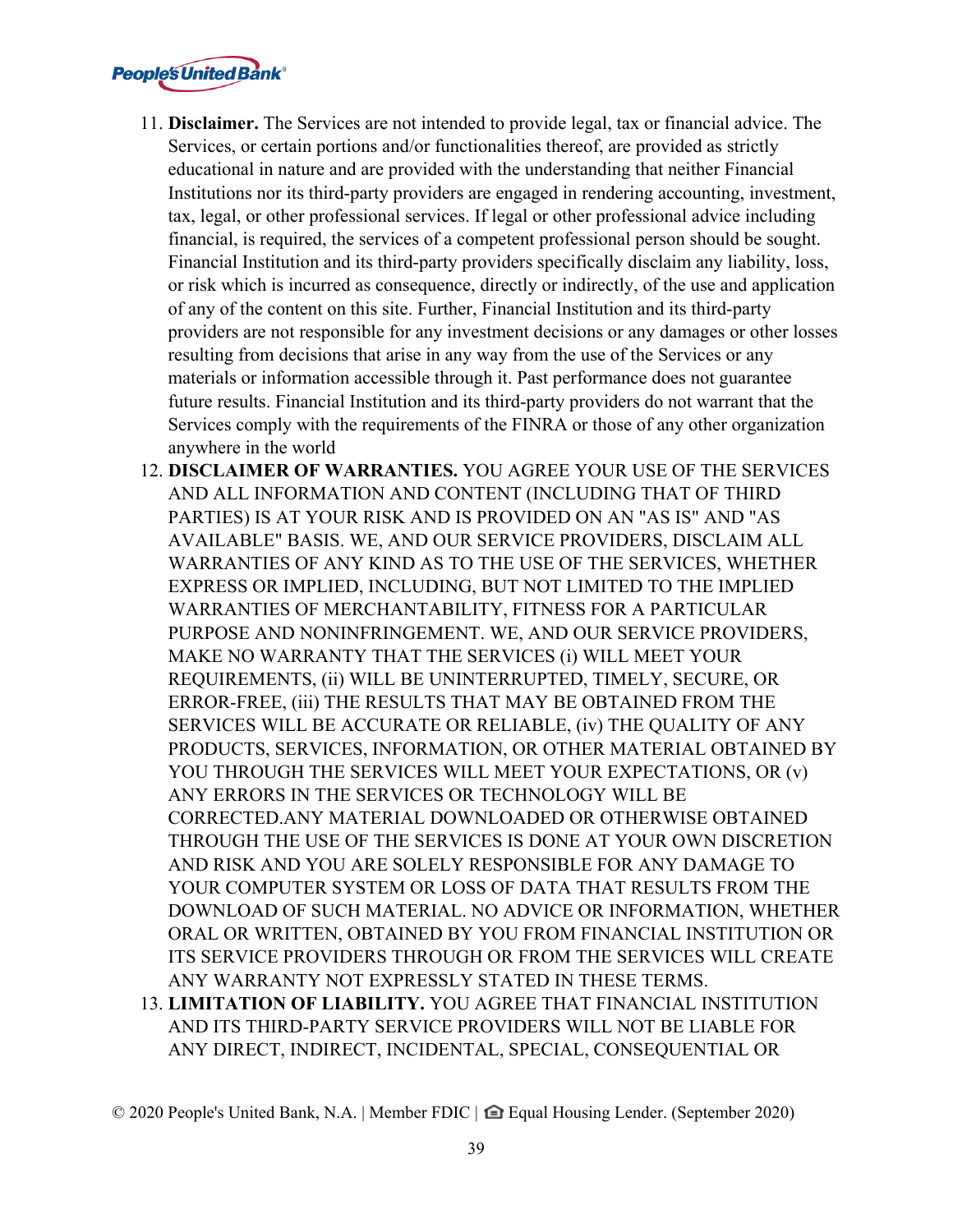**People's United Bank®** 

EXEMPLARY DAMAGES, INCLUDING, BUT NOT LIMITED TO DAMAGES FOR LOSS OF PROFITS, GOODWILL, USE, DATA OR OTHER LOSSES, EVEN IF WE HAVE BEEN ADVISED OF THE POSSIBILITY OF SUCH DAMAGES, RESULTING FROM (i) THE USE OR THE INABILITY TO USE THE SERVICES AT OUR WEBSITE/MOBILE APPLICATION OR OF ANY THIRD-PARTY ACCOUNT PROVIDER'S WEBSITE/MOBILE APPLICATION; (ii) THE COST OF GETTING SUBSTITUTE GOODS AND SERVICES, (iii) ANY PRODUCTS, DATA, INFORMATION OR SERVICES PURCHASED OR OBTAINED OR MESSAGES RECEIVED OR TRANSACTIONS ENTERED INTO, THROUGH OR FROM THE SERVICES, (iv) UNAUTHORIZED ACCESS TO OR ALTERATION OF YOUR TRANSMISSION OR DATA, (v) STATEMENTS OR CONDUCT OF ANYONE ON THE SERVICES, (vi) THE USE, INABILITY TO USE, UNAUTHORIZED USE, PERFORMANCE OR NON-PERFORMANCE OF ANY THIRD-PARTY ACCOUNT PROVIDER SITE, EVEN IF THE PROVIDER HAS BEEN ADVISED PREVIOUSLY OF THE POSSIBLITY OF SUCH DAMAGES, OR (vii) ANY OTHER MATTER RELATING TO THE SERVICES.

- 14. **Export Restrictions.** You acknowledge that the Services and any software underlying such Services are subject to the U.S. Export Administration Regulations (15 CFR, Chapter VII) and that you will comply with these regulations. You will not export or reexport the software or Services, directly or indirectly, to: (1) any countries that are subject to U.S. export restrictions; (2) any end user who has been prohibited from participating in U.S. export transactions by any federal agency of the U.S. government; or (3) any end user who you know or have reason to know will utilize them in the design, development or production of nuclear, chemical or biological weapons. You further acknowledge that the Services may include technical data subject to export and re-export restrictions imposed by U.S. law.
- 15. **Other Terms.** You may not assign this User agreement. A determination that any provision of this User agreement is unenforceable or invalid shall not render any other provision of this User agreement unenforceable or invalid.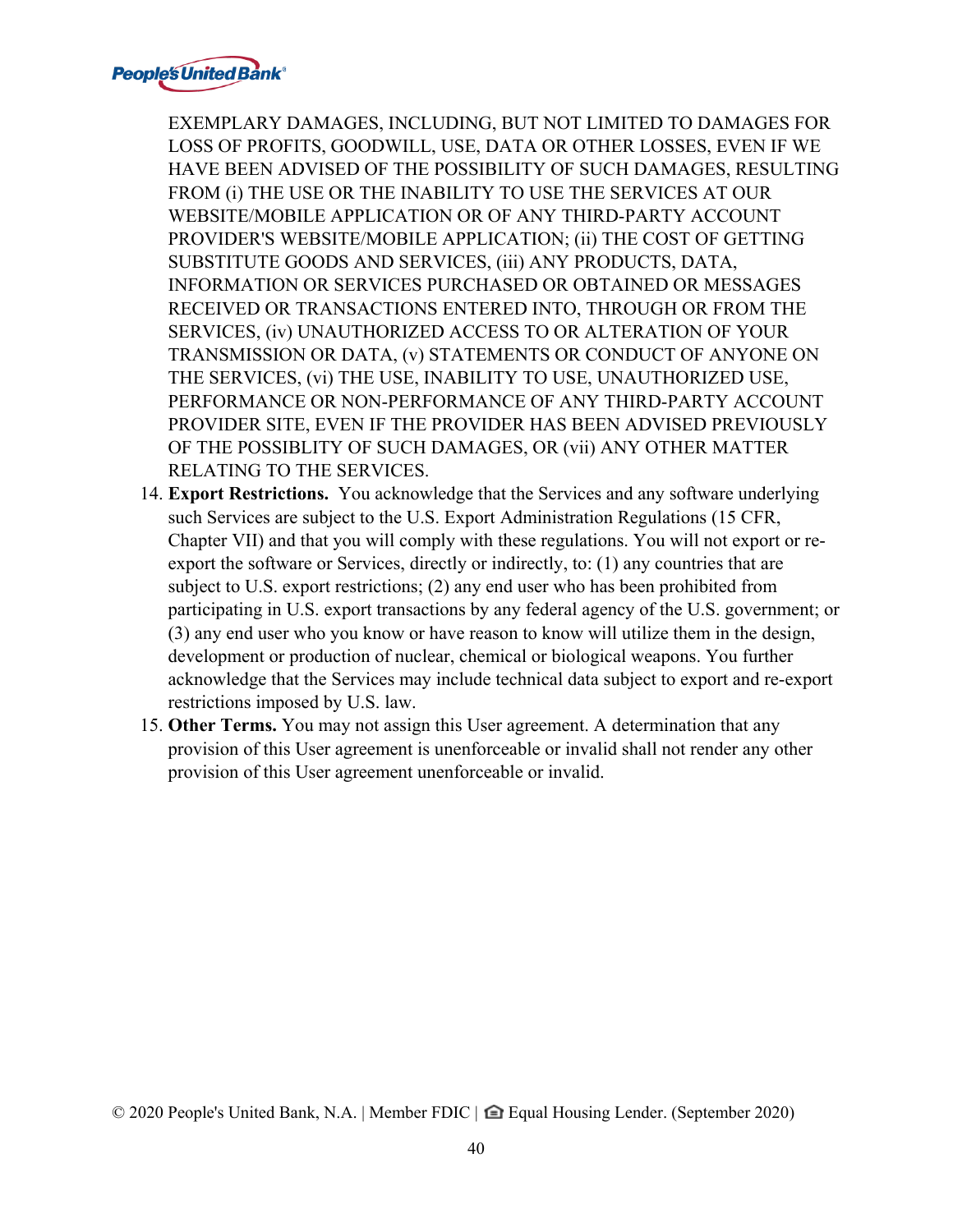**People's United Bank®** 

### <span id="page-40-0"></span>**Section F. Important Information about Consumer Customer Dispute Resolution and Limitations on Liability; Governing Law; Termination**

### <span id="page-40-1"></span>**1. Stop Payments**

Your right to Stop Payment

If you have told us in advance to make regular Electronic Funds Transfers or EFT out of your account, you can stop payment.

How to Stop Payment

To stop regular payments out of your account, call us at the Call Center (1-800-894-0300) or write to us at:

> People's United Bank Adjustment Department, BC5-668 P.O. Box 7009 Bridgeport, CT 06601-7009

in time for us to receive your request three (3) Business Days or more before the payment is scheduled to be made. If you call, we also require that you put your request in writing and get it to us within fourteen (14) calendar days after you call.

#### <span id="page-40-2"></span>**2. What Happens If We Don't Stop Payment**

If we receive your order to stop one of these payments three (3) Business Days or more before the transfer is scheduled, and we do not do so, we will be liable for your losses or damages. We will then have your rights, if any, against the person who was paid. If the person who was paid was entitled to be paid, we may charge that amount to your account after learning that fact.

### <span id="page-40-3"></span>**3. Effect of a Stop Payment**

If you give us a stop payment order, we will only stop that particular payment. When a stop payment order applies to more than one debit entry, the order remains in effect until the entries have been stopped. If you have authorized a third party to make preauthorized transfers from your Checking Account, and if you want to stop all further transfers from your Checking Account by that third party, you must take the following actions:

(a) Send to the third party a written revocation of the payment authorization previously given by you to that third party.

(b) When you call us and/or write us to place a stop payment order, you must specifically state that you would like to stop all future payments to that particular party.

We may confirm that the third party has received your written revocation and we may require you to provide us with a copy of the revocation.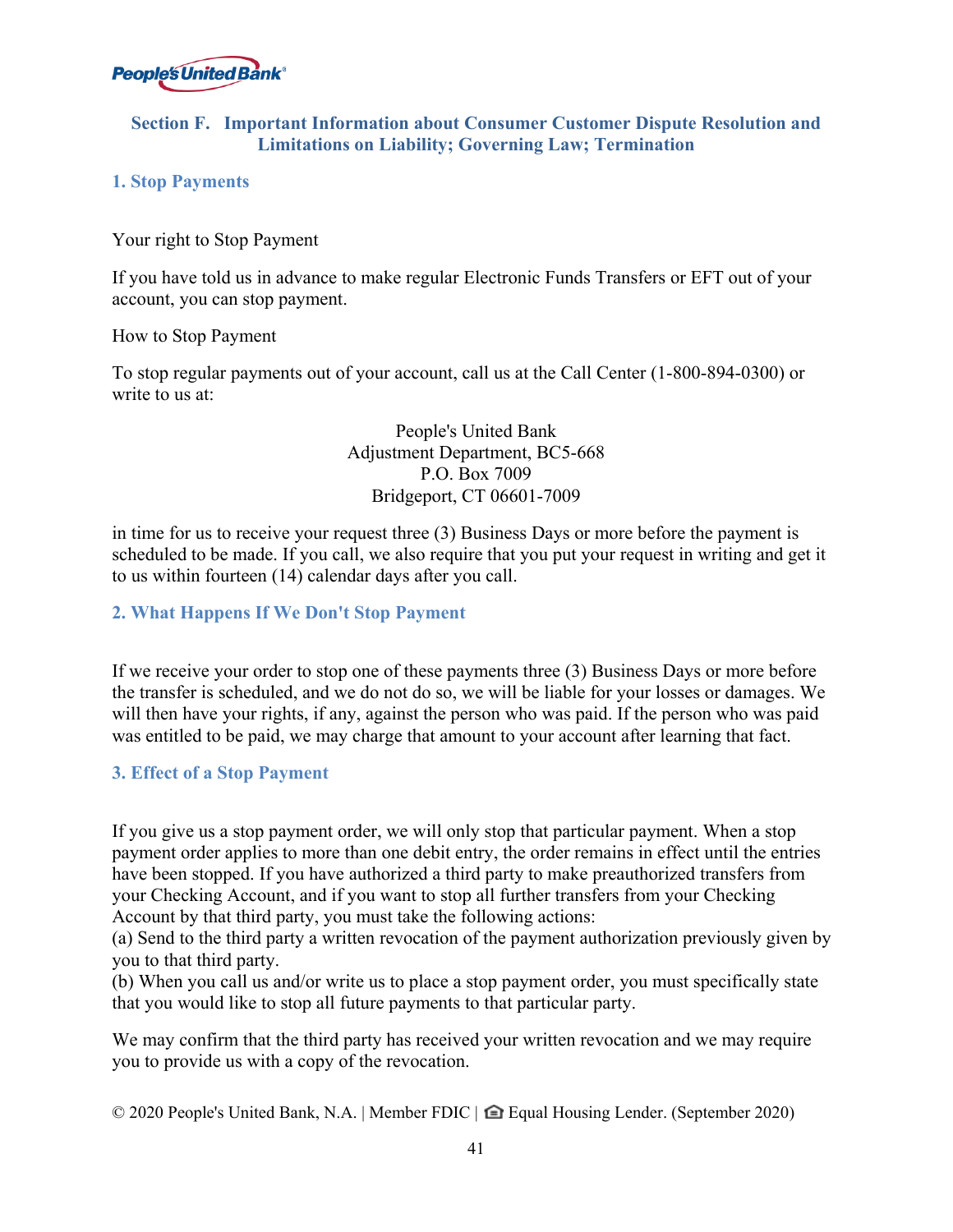

# <span id="page-41-0"></span>**4. Stopping Payment of Electronic Transfers**

UNLESS OTHERWISE PROVIDED IN THIS AGREEMENT, YOU MAY NOT STOP PAYMENT OF ELECTRONIC FUNDS TRANSFERS. THEREFORE YOU SHOULD NOT EMPLOY ELECTRONIC ACCESS FOR PURCHASES OR SERVICES UNLESS YOU ARE SATISFIED THAT YOU WILL NOT NEED TO STOP PAYMENT.

## <span id="page-41-1"></span>**5. Your Liability for Unauthorized Transfers**

Please tell us at once if you believe your Log in Code, meaning your user login or your password, or both, has been lost or stolen. Telephoning is the best way of keeping your possible losses down. Reporting fraud, loss, or theft of your user log in or password within twenty-four (24) hours of discovery is the best way to reduce the associated inconvenience of fraud losses. You could lose all the money in your checking account and related savings accounts and your maximum available funds in your Personal Line of Credit. If you tell us within two (2) Business Days, you can lose not more than \$50 if someone uses your user login or password without your permission.

You also agree to assist us in our attempts to recover any losses from unauthorized users of your user login or password (including permitted users who exceed their authority) and to assist in their prosecution.

IF YOUR ACCOUNT IS NOT A CONSUMER ACCOUNT (WHERE THE ACCOUNTHOLDER IS A NATURAL PERSON AND THE ACCOUNT IS USED FOR PERSONAL, FAMILY OR HOUSEHOLD PURPOSES), YOU MAY BE LIABLE FOR ALL LOSSES FROM UNAUTHORIZED TRANSACTIONS.

### <span id="page-41-2"></span>**6. What Happens If You Don't Tell Us At Once**

If you do NOT tell us within two (2) Business Days after you learn of the loss or theft of your user login or password and we prove that we could have stopped someone from using your user login or password without your permission, if you had told us, you could lose up to \$500.

If you are a Massachusetts customer, you can lose no more than \$50 if you do not give us notice of your user login or password being used without your permission.

### <span id="page-41-3"></span>**7. If Your Statement Shows Transfers You Didn't Make**

If your statement shows transfers that you did not make tell us at once. If you do not tell us within sixty (60) days after the statement was mailed to you, you cannot get back any money you lost after the sixty (60) days if we can prove that we could have stopped someone from taking the money if you had told us in time.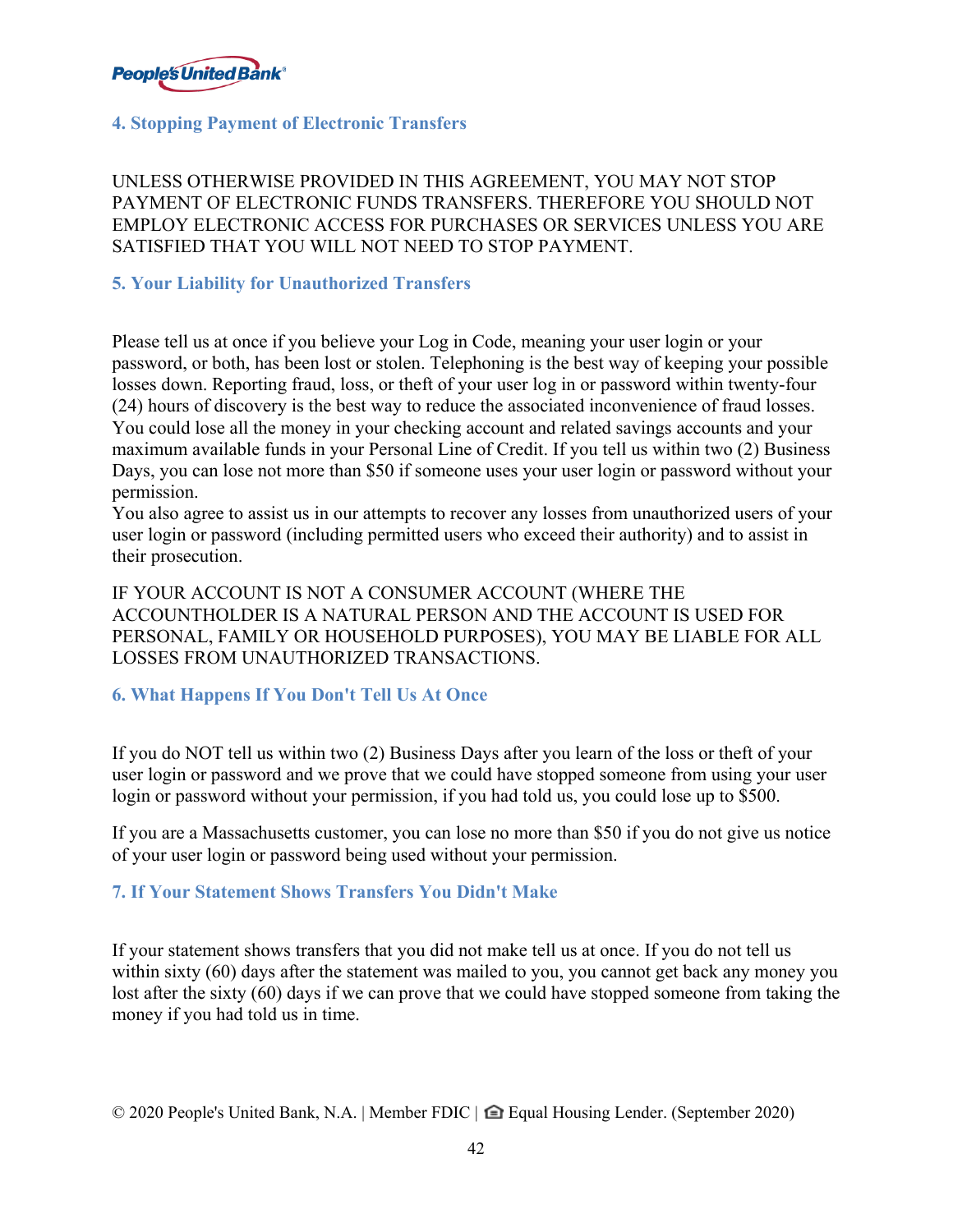

## <span id="page-42-0"></span>**8. When We Will Extend The Time Period**

If a good reason (such as a long trip or hospital stay) kept you from telling us, we will extend the period.

<span id="page-42-1"></span>**9. Whom To Call Or Write If You Think Your User Login Password Has Been Lost or Stolen**

If you believe your user login or password has been lost or stolen or your find that someone has transferred or may transfer money from your account without your permission, call us at the Call Center (1-800-894-0300) or write to us at:

People's United Bank Adjustment Department, BC5-668 P.O. Box 7009 Bridgeport, CT 06601-7009

What To Do In Case Of Errors Or Questions About Electronic Fund Transfers

Call us at the Call Center at 1-800-894-0300, or write us at: People's United Bank Adjustment Department, BC5-668 P.O. Box 7009, Bridgeport, CT 06601-7009

as soon as you can, if you think your statement or receipt is wrong or if you need more information about a transfer listed on the statement or receipt. We must hear from you no later than sixty (60) days after we sent the FIRST statement on which the problem or error appeared.

When you contact us provide the following:

(1) Tell us your name and account number.

(2) Describe the error or the transfer you are unsure about, and explain as clearly as you can why you believe it is an error or why you need more information.

(3) Tell us the dollar amount of the suspected error.

If you tell us orally, we require that you send us your complaint or question in writing within ten (10) Business Days.

We will determine whether an error occurred within ten (10) Business Days after we hear from you, and will correct any error promptly. If we need more time, however, we may take up to forty-five (45) days to investigate your complaint or question.

If we decide to do this, we will credit your account within ten (10) Business Days for the amount you think is in error, so that you have the use of the money during the time it takes us to complete our investigation. If we ask you to put your complaint or question in writing, and we do not receive it within ten (10) Business Days, we may not credit your account.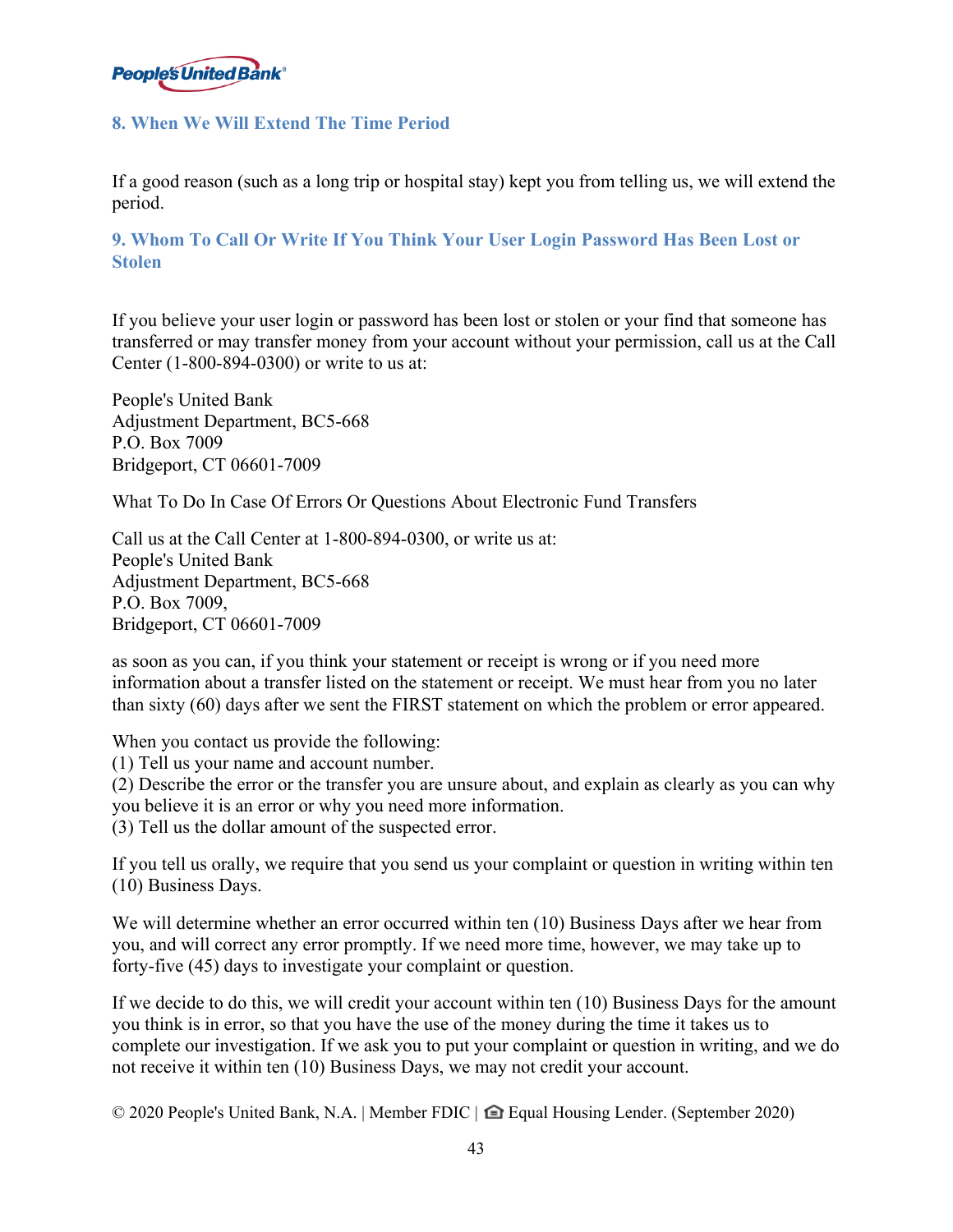

For new accounts (meaning your claim of error involves an electronic funds transfer on an account within thirty (30) days after the first deposit to the account was made), our time limits (ten (10) Business Days and forty-five (45) calendar days) are double (twenty (20) Business Days and ninety (90) calendar days).

We will tell you the results of our investigation within three (3) Business Days after completing our investigation. If we decide that there was no error, we will send you a written explanation. You may ask for copies of the documents that we used in our investigation.

## <span id="page-43-0"></span>**10. Our Liability for Failure to make Transfers**

If we do not complete a transfer to or from your People's United account on time or in the correct amount according to this Agreement with you, we will be liable for your losses or damages. However, there are some exceptions. We will NOT be liable:

(1) If, through no fault of ours, you do not have enough available funds (including your Personal Line of Credit) in your account to make the transfer.

(2) If circumstances beyond our control prevent the transfer, despite reasonable precautions we have taken.

(3) For any other reason stated elsewhere in this Agreement.

In the event, we are ever liable to you for damages due to a transfer, your damages will be limited to actual damages only. We will not be responsible for incidental or consequential damages, court costs or attorney's fees.

If you are an account owner and you are not a natural person, we are not liable for any failure to make transfers to or from your account, or for transfers that are in the wrong amount. You agree to indemnify and hold us harmless from any and all losses, costs, damages, claims and expenses, arising out of or in connection with any unauthorized use of any of our services described herein, including without limitation ACH transfers or use of any user id or password.

# <span id="page-43-1"></span>**11. Limit of People's United's Responsibility**

The limitations on People's United's liability are described in the CDAA and EFT Agreements. In addition, unless otherwise provided in the EFT Agreement, or otherwise provided by law:

(i) We are responsible for acting only on such instructions sent through People's United Electronic Banking Services which we actually receive. We are not responsible for any malfunction in communications facilities not under our control or any problem attributable to your access service provider.

(ii) We are not responsible for any direct, indirect, special, incidental or consequential damages arising in any way out of the use of People's United Electronic Banking Services.

## (iii) NEITHER PEOPLE'S UNITED BANK NOR ANY OF ITS SUBSIDIARIES MAKES ANY EXPRESS OR IMPLIED WARRANTIES CONCERNING PEOPLE'S UNITED ELECTRONIC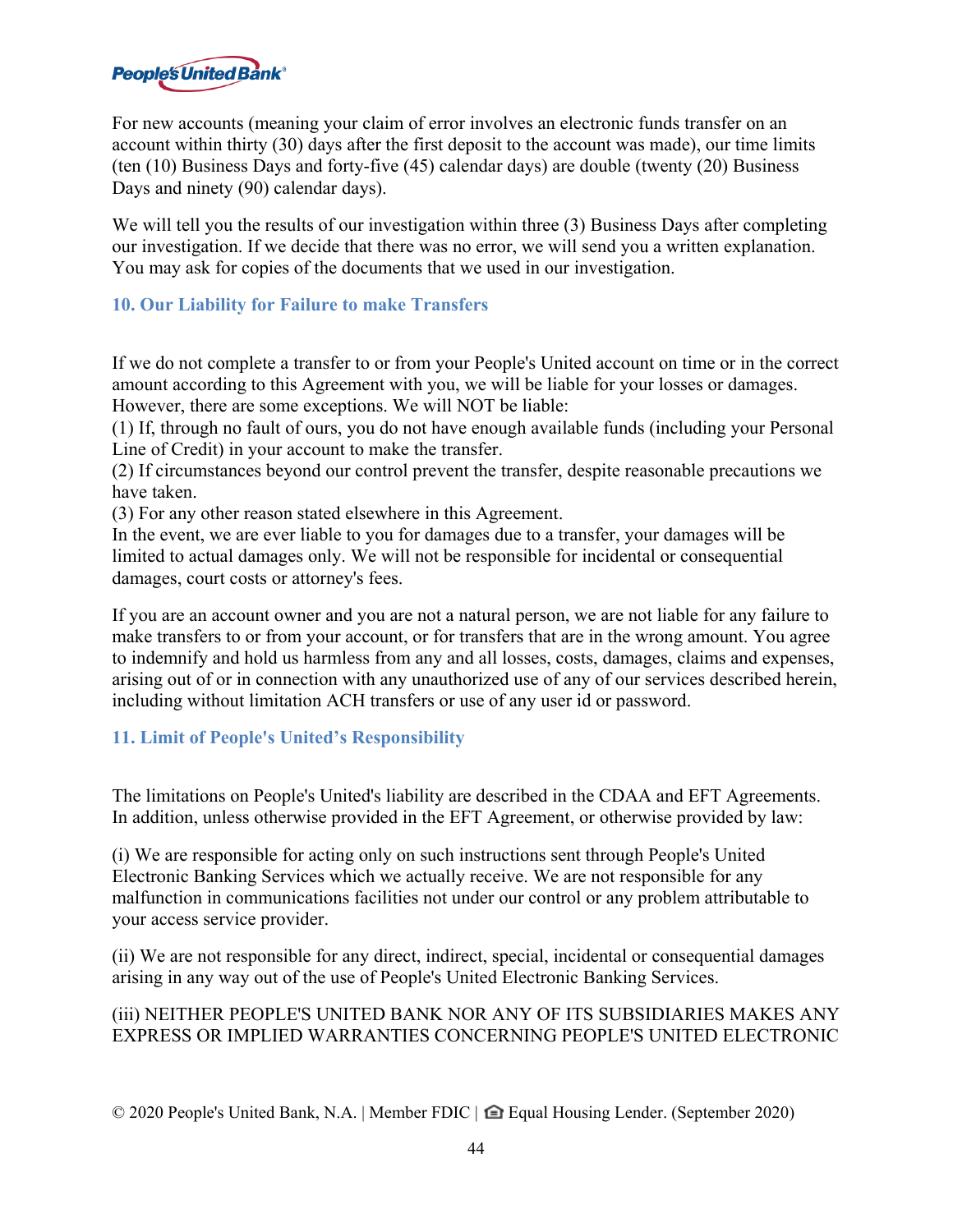**People's United Bank®** 

## BANKING SERVICES INCLUDING, BUT NOT LIMITED TO, ANY WARRANTIES OF MERCHANTABILITY OR FITNESS FOR A PARTICULAR PURPOSE.

## <span id="page-44-0"></span>**12. Notices.**

By using People's United Electronic Banking Services, you agree that all notices that we may be required to send to you in connection with this Agreement may be sent to you electronically via e-mail to any e-mail address that has provided to us for your account or in any other manner permitted by law.

## <span id="page-44-1"></span>**13. Changes to Terms / Termination**

We reserve the right to change the fees associated with use of People's United Electronic Banking Services. We reserve the right to change and/or suspend any other term of this Agreement or the People's United Electronic Banking Services at any time, subject to any legal requirement to provide you prior notice of such change. If no notice is required by applicable law, we reserve the option, in our business judgment, to provide or not provide notice of such changes.

We reserve the right to terminate this Agreement at any time, and if we do so, we may also terminate other internet banking services. Such termination will be subject to any legal requirement to provide you prior notice.

You may terminate this Agreement at any time by providing us at least ten (10) Business Days prior written notice. If you terminate this Agreement, we may also terminate other People's United Electronic Banking Services and trading services under Section F of this Agreement to you have access.

# <span id="page-44-2"></span>**14. Account Information; When We Will Disclose Information to Others.**

We will disclose information to third parties about your account or the transfers you make under the following circumstances:

a. We will disclose information where it is necessary for completing transfers;

b. We will disclose information in order to verify the existence and conditions of your account for a third party, such as a credit bureau or merchant;

c. We will disclose information in order to comply with government agency audits, rules or orders, court orders, subpoenas, summonses, warrants, or in accordance with the requirements of state or federal law;

d. We will disclose information where you have written a check against your Checking Account and a bank involved in collecting the check, a payee, or a person called a "holder" of the check wants to know whether we would pay the check if presented at the time the disclosure is made; e. We will disclose information where you have authorized an EFT from your account and a bank involved in transmitting or collecting the EFT wants information about the status of the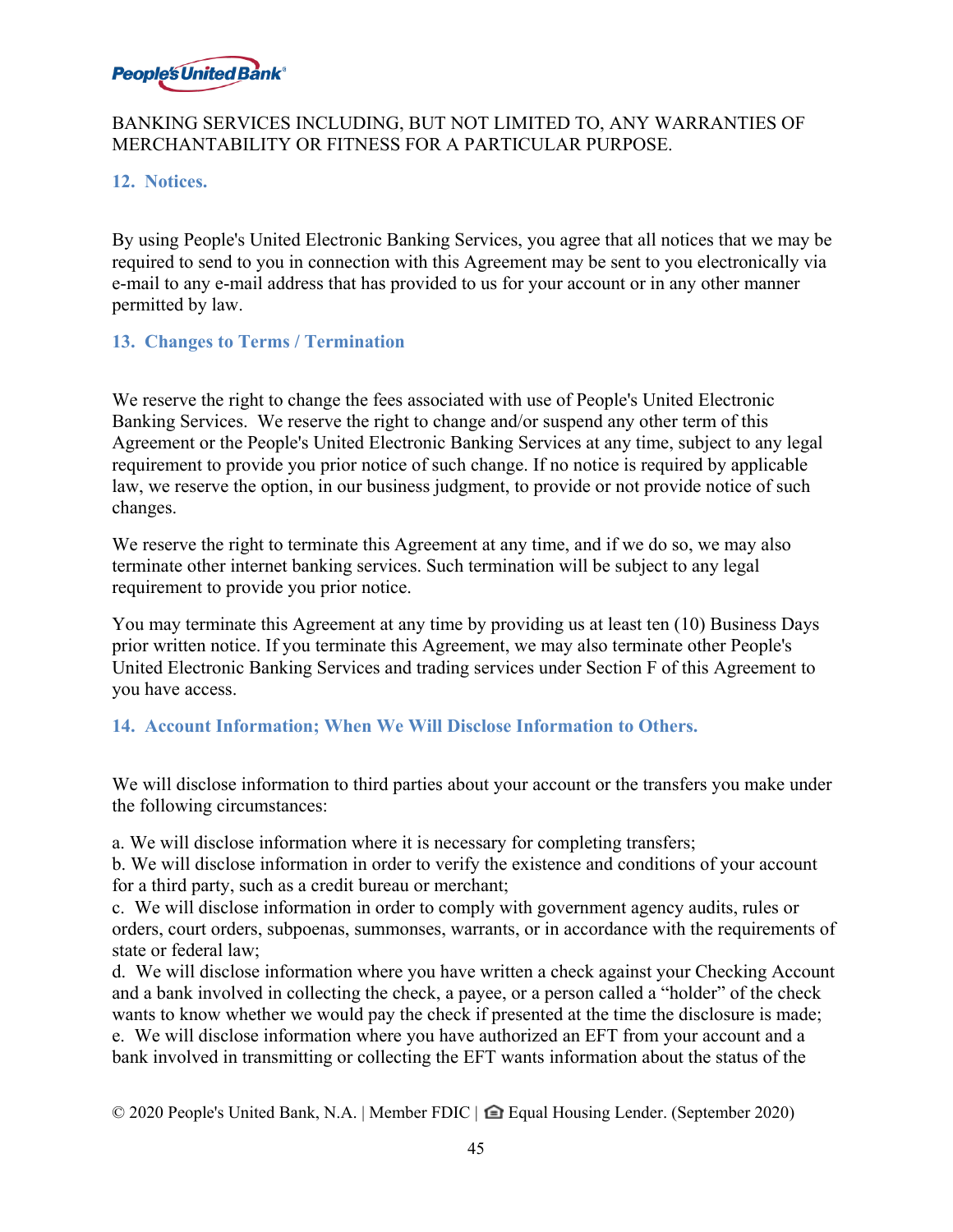**People's United Bank®** 

EFT;

f. If you have not paid money which you owe us, we may give information about your account to a credit bureau, collection agency, or an attorney hired to collect your debt;

g. We will disclose information in order to tell appropriate federal, state, or local officials of suspected violations of criminal law involving your account;

h. We will disclose information to our accountants or other third parties engaged in the examination of our records to perform an independent audit;

i. We will disclose information about your account to our subsidiary or affiliated corporations in accordance with applicable laws, or to companies with whom we have an agreement to offer you products or services that we think you might be interested in;

j. We will disclose information if you give us your written permission; or

k. We will disclose information as otherwise disclosed in our Privacy Policy.

# <span id="page-45-0"></span>**15. Change in Law/Unenforceability.**

If any provision of this Agreement is or becomes unenforceable under federal or state law or regulation, the remaining clauses will remain in effect and fully enforceable.

# <span id="page-45-1"></span>**16. Force Majeure.**

You agree that the People's United is excused from performance of our obligations under this Agreement to the extent that the People's United is prevented or delayed from performing our obligations due to causes that are beyond our control, including but not limited to, acts of God, your acts or omissions, acts of any government or regulatory body (whether civil or military, domestic or foreign, fires, explosions, floods, earthquakes, floods or other natural or man-made disasters, epidemics, sabotage, wars riots, civil disturbances, strikes, lockouts, labor disputes, loss of electrical or other power or telecommunications equipment or line failures (each a "Force Majeure Event")). Our responsibilities under this Agreement will resume as soon as reasonably possible after the Force Majeure Event has expired.

### <span id="page-45-2"></span>**17. Governing Law/Venue**

This Agreement and all services offered by us will be governed by federal law and the State of Connecticut law where People's United has its home office without reference to principles of conflict of laws. Any applicable state law shall only govern to the extent not preempted or superseded by federal laws, rules or regulations.

# **Section G - Agreement for People's Securities Inc. Customers**

<span id="page-45-3"></span>For purposes of this Section G, the terms "PSI" and "Broker" refer to People's Securities Inc., a registered Broker-Dealer, and member [FINRA](http://www.finra.org/) and [SIPC.](https://www.sipc.org/) The terms "I", "me", "my" and "subscriber" refer to all owners of any PSI brokerage account accessed utilizing the Online Securities Trading ("OLST") system.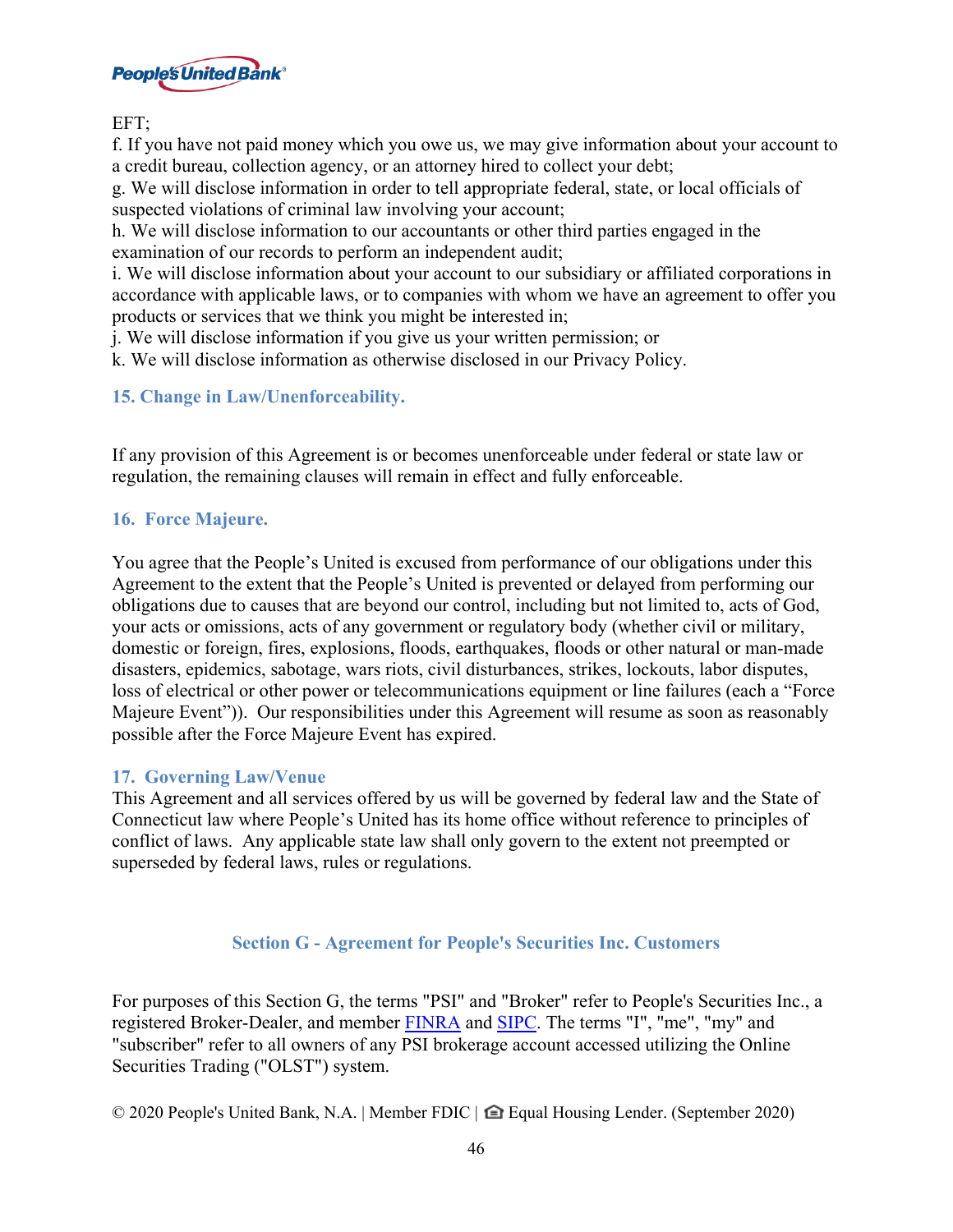

The Online Securities Trading services provided under this Section consist of Online Trading (as hereinafter defined) through which I can obtain account information and quotations, and enter brokerage transactions. The term "Online Trading" refers to any interactive product or service offered by PSI or a PSI-authorized third-party service provider, to obtain information or quotations from PSI, or enter into brokerage transactions (subject to the exclusions specified below) with PSI through the use of electronic data communications. This includes electronic data communications transmitted by me to PSI through the use of personal, home or business computers connected by a modem or other device to an authorized telecommunications network designated by PSI.

Please read this OLST Agreement before using any of the OLST functions made available by People's Securities Inc. In order to use the OLST, all account owners must agree to be bound by the following terms and conditions.

1. I acknowledge that this Agreement between me and PSI states the terms and conditions regarding my use of the OLST offered by PSI and other PSI-authorized third-party service providers, including the use of such services to enter transactions in my brokerage account. My use of the OLST will indicate my acceptance of the following terms and conditions. The terms and conditions set forth herein supplement the terms and conditions contained in my People's [Securities Customer Agreement.](https://www.peoples.com/agreement)

2. I acknowledge that PSI may modify or discontinue the OLST functions offered pursuant to this Agreement without prior notice to me.

3. I acknowledge that PSI hereby grants to me a nonexclusive, non-transferable license during the term of this Agreement to receive and use the software provided herewith (the "Software") solely in conjunction with the personal use of the OLST in accordance with the terms of this Agreement. I acknowledge and agree that PSI or its licensors or data providers have exclusive proprietary rights in the Software and the systems used in connection with the OLST. I further acknowledge and agree that PSI's third-party information providers have exclusive proprietary rights in their respective information transmitted and/or furnished via the OLST. In the event of any misappropriation or misuse of the OLST, the Software or the market data transmitted and/or furnished via the OLST, PSI or its third-party information providers or licensors shall have the right to obtain injunctive relief with respect to the use of its respective materials. I further acknowledge and agree that:

a. I may use the Software only in conjunction with the OLST;

b. I shall not make any alteration, change or modification to the Software and shall not recompile, decompile, disassemble, reverse engineer, or make or distribute any other form of, or derivative work from, the Software;

c. I shall use the OLST, the Software and the market data provided thereby only for my personal use and;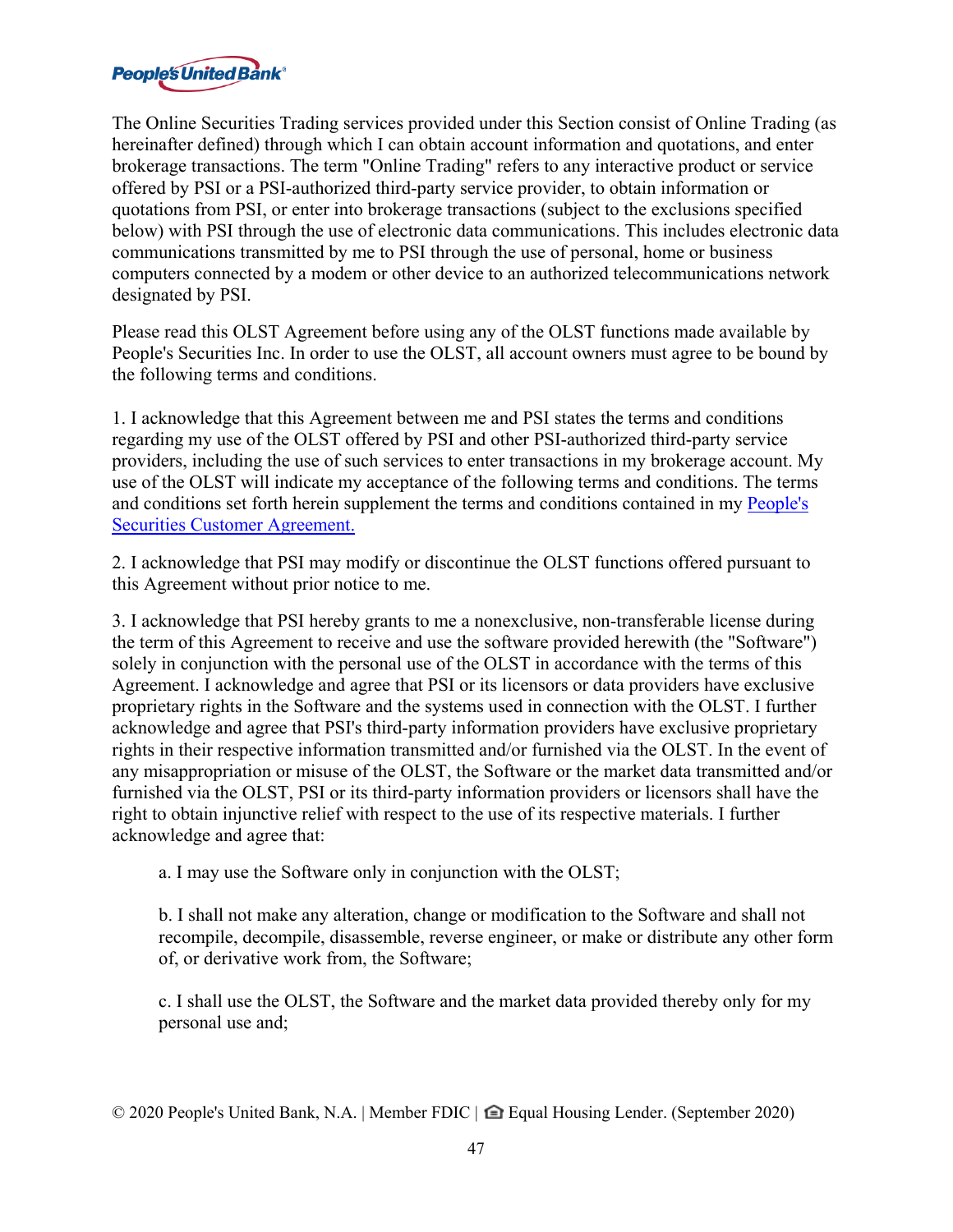**People's United Bank®** 

d. I shall not furnish the Software, the OLST or any other information or messages disseminated by PSI hereunder to any person or entity.

4. I agree to be fully liable for any and all brokerage commissions, fees, margin interest charges, and payments due to PSI in connection with trades affected by me in my brokerage account(s) through the OLST. Such brokerage commissions, fees, margin interest charges, and payments will be paid directly to PSI in accordance with the terms and conditions specified in my People's Securities Customer Agreement and the Schedule of Commissions and Fees as amended from time to time. I agree that PSI may require a deposit before I can begin trading using the OLST (deposited funds can be used towards payment of my first transaction). I agree to pay all fees and charges associated with my use of any OLST, including, without limitation, those of any thirdparty information providers offered through PSI.

5. I acknowledge that I will be the only authorized user of the OLST for my account(s). I will be fully responsible for the confidentiality and use of my user names and passwords and agree that I will be fully and solely responsible for all activities, including brokerage transactions, which arise from the use of my user names or passwords (except as provided for in paragraph 6 below). I also agree that I will be fully and solely responsible for all activities, including brokerage transactions, which arise from my authorization to link my brokerage account(s).

6. I agree that as a condition of being approved to use the OLST I will immediately notify PSI if:

a. I have placed an order using the OLST and I did not receive an order number;

b. I have placed an order using the OLST and I did not receive an accurate written confirmation of the order, its execution or cancellation within five business days;

c. I have received confirmation of an order or orders which I did not place or any similar conflicting report, or

d. I become aware of any unauthorized use of my user name(s), password(s) or any product or service related to my brokerage account.

If I fail to notify PSI immediately upon the occurrence of any of the above events, I agree that PSI will not have any responsibility or liability to me or any other person whose claim may arise through me for any claims with the handling, mishandling or loss of any order. Any liability of PSI arising out of any action or omission by PSI with respect to the handling, mishandling or loss of any order shall be limited to any amount equal to the loss incurred due to the action or omission during the five business days after the date on which I first became obligated to give PSI notice with respect to such transaction(s) pursuant to this Section. I agree that PSI and/or any of its officers, directors, employees, agents or affiliates will not have any other liability to me or any other person whose claims may arise through me for any consequential, incidental, special or indirect damages, even if PSI has been advised of the possibility of such damages. PSI shall not be responsible for or deemed to be in default under this Agreement due to any delay or failure in performance resulting directly or indirectly from any cause beyond the reasonable control of PSI (or any PSI-authorized third-party service provider).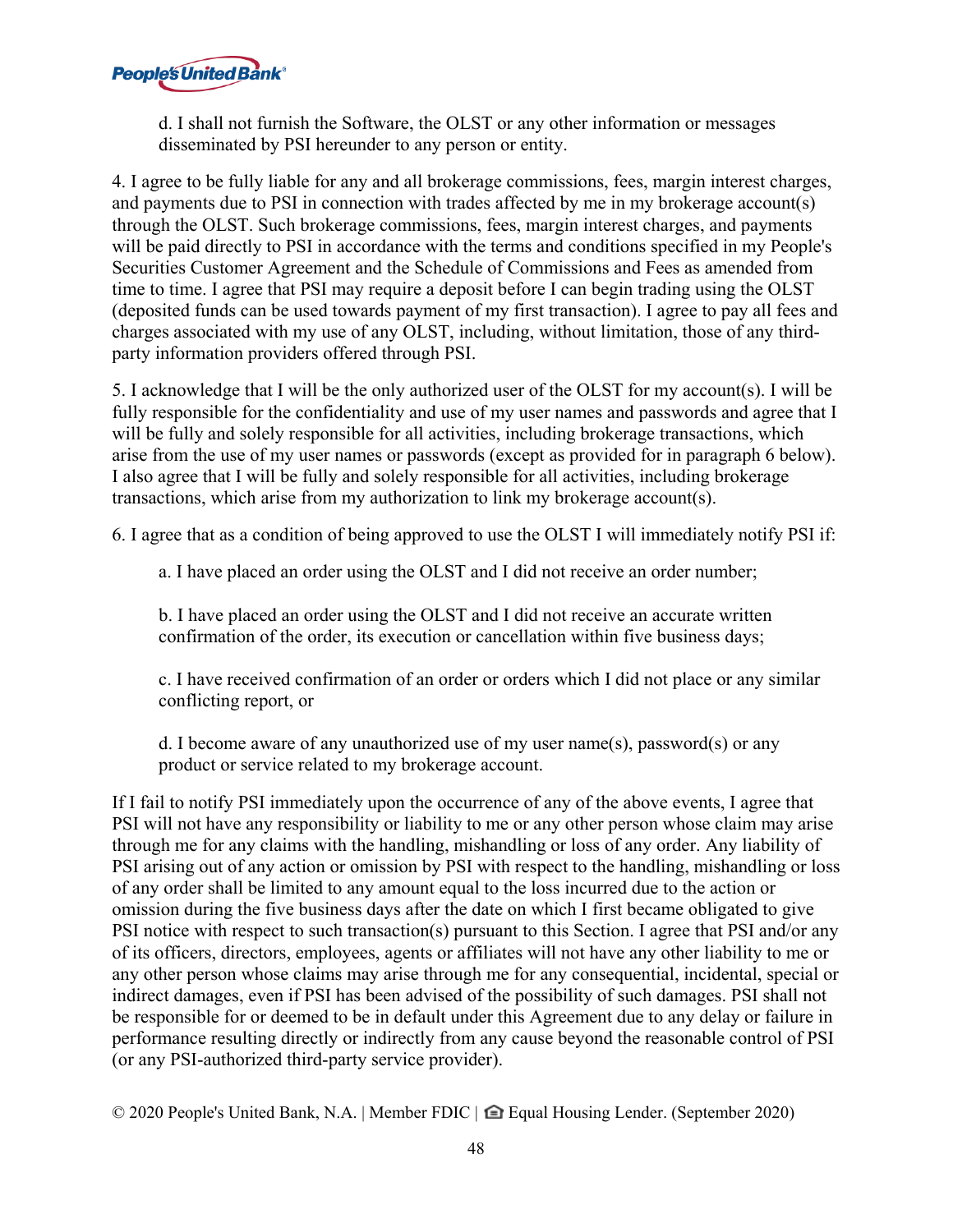

7. I agree that my use of the OLST to effect securities transactions will be limited in all respects to the terms and conditions of this Agreement and any other agreement(s) between me and PSI. PSI will have no liability to me with respect to any transaction or attempted transaction by me which is not in accordance with the terms and conditions specified herein or in such other agreement(s) and I will indemnify PSI and its officers, directors, employees, agents and affiliates from any claim of a third party related to any such transaction or related transaction.

8. I agree that PSI reserves the right in its sole discretion to reject, cancel or modify any order which I have placed through the OLST for any reason and without prior notice to me, including orders for which I have received an order number. I acknowledge that any order I place which PSI, in its sole discretion, deems to be disruptive to the securities markets, unusual in size, type or credit risk, or which exceeds PSI's (or its clearing firms') usual authorized limits may be subject to rejection, cancellation or modification. I can check the status of my order(s) using the OLST. PSI will attempt to notify me of any rejection, cancellation, or modification of my orders through the OLST, but may use alternate means, such as telephone or mail, at its discretion. I acknowledge that market orders cannot always be canceled because they are subject to immediate execution and the order may be executed before the request for cancellation is received by PSI. I acknowledge that my orders may not be reviewed by PSI prior to their submission to a market center and I agree that I am fully responsible for determining the suitability of my order and my investment decisions. I acknowledge that PSI may, in its sole discretion, place trading restrictions on my account(s).

9. I agree that PSI reserves the right in its sole discretion to suspend or terminate my access to the OLST for any reason and without prior notice to me. I agree not to hold PSI responsible or liable for any disruptions in service due to: telephone network, computer network or other system problems beyond the control of PSI (or any PSI-authorized third-party service provider); system maintenance or system upgrades; or any other event or circumstance beyond the control of PSI (or any PSI-authorized third-party service provider).

10. I acknowledge that the data provided to me is obtained from sources believed to be reliable, is provided solely on a best efforts basis for my convenience, and that no guarantees are made by PSI as to its accuracy, completeness and timeliness.

11. I AGREE THAT THERE ARE NO WARRANTIES, EXPRESS OR IMPLIED, WITH RESPECT TO THE OLST OR THE SOFTWARE OR THE MARKET DATA PROVIDED THEREBY INCLUDING, BUT NOT LIMITED TO, ANY IMPLIED WARRANTIES OF MERCHANTABILITY, REASONABLE CARE OR FITNESS FOR A PARTICULAR PURPOSE.

12. I agree not to hold PSI or its officers, directors, employees, agents or affiliates, or its licensors or information providers or any third party involved in the provision of the Electronic Services liable for any investment decision I may make based on my reliance on or use of such data or any liability which may rise due to delays or interruptions in the delivery of such data for any reason.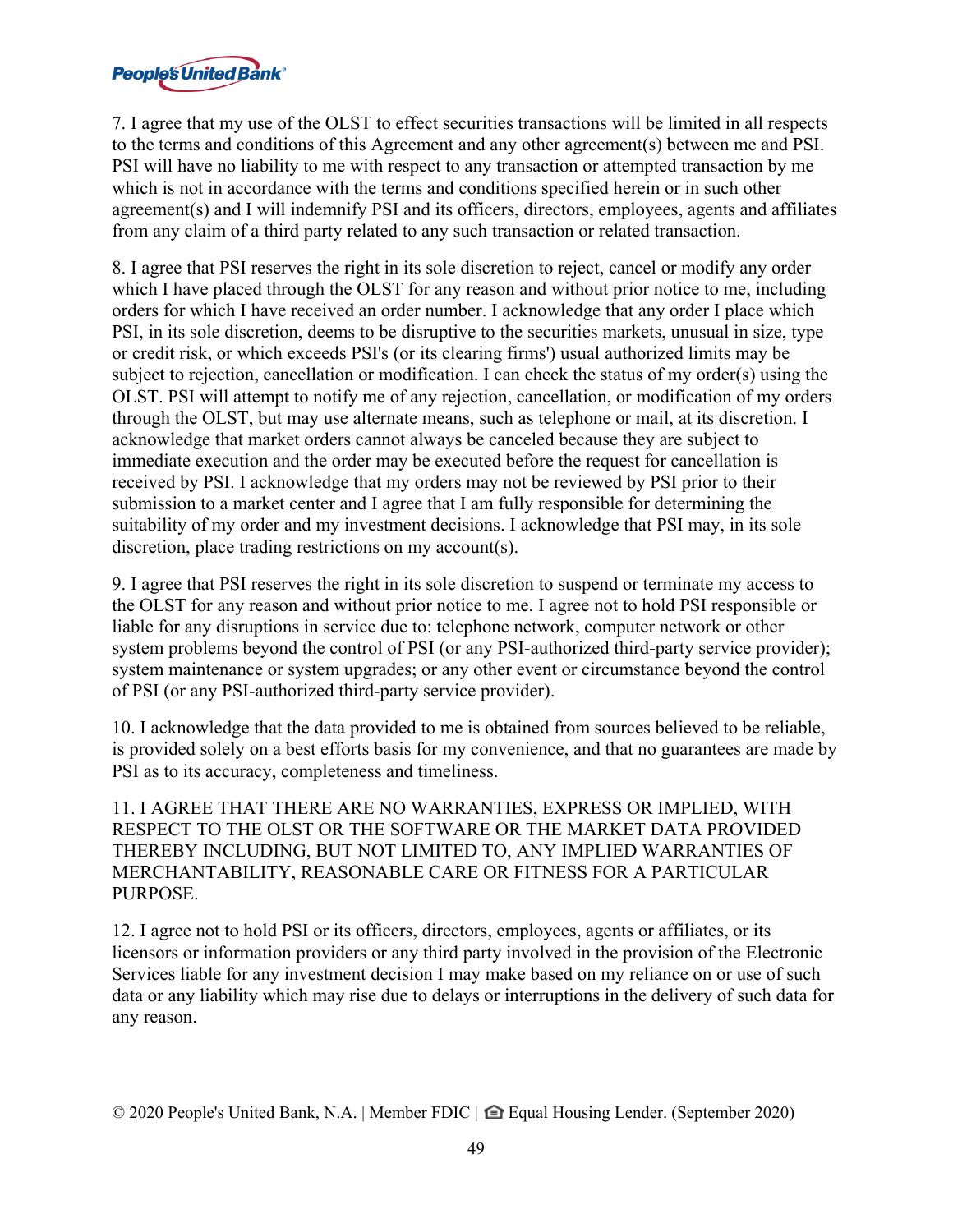

13. I agree that PSI may change the terms and conditions of this Agreement, in whole or in part, upon notice to me. I agree to use the OLST and any additional services offered through PSI in the future only in accordance with the terms and conditions specified in this Agreement as amended from time to time by PSI, and that any amendments to the terms and conditions will be deemed effective upon dissemination by PSI. Use of the OLST after receipt of such amendments will be deemed to be acceptance of such amendments.

14. This Agreement, together with my account agreement(s) and any user license agreement(s) to which I may be a party, contains the entire agreement between me and PSI with respect to the subject matter contained in this Agreement and supersedes all prior communications, whether oral, written or electronic. If any provision of this Agreement is held to be invalid, void or unenforceable by reason of any law, rule, administrative order or judicial decision, that determination shall not affect the validity of the remaining provisions of this Agreement.

15. Order Flow Payment and Order Execution Routing Disclosure Statement:

a. Order Flow Payment Information: PSI's clearing firm may receive remuneration in the form of payments for certain transactions handled by third market dealers or market centers for execution and such remuneration is considered to be compensation. PSI may also receive remuneration for certain transactions. The source and amount of any compensation, which may have been received in connection with a specific transaction, will be disclosed upon written request.

b. Order Execution Routing Information: Orders in over-the-counter securities and selected exchange-traded securities may be routed to designated third market dealers. Other orders in over-the-counter securities may be routed to designated market makers or third-party market dealers by a computerized system. All orders are executed at prices equal to or better than the displayed national best bid/offer prices.

16. AGREEMENT TO ARBITRATE CONTROVERSIES, GOVERNING LAW. This agreement contains a pre-dispute arbitration clause. The parties agree as follows:

All parties to this agreement are giving up the right to sue each other in court, including the right to a trial by jury, except as provided by the rules of the arbitration forum in which a claim is filed.

a. Arbitration awards are generally final and binding; a party's ability to have a court reverse or modify an arbitration award is very limited

b. The ability of the parties to obtain documents, witness statements and other discovery is generally more limited in arbitration than in court proceedings.

c. The arbitrators do not have to explain the reason(s) for their award.

d. The panel of arbitrators will typically include a minority of arbitrators who were or are affiliated with the securities industry.

e. The rules of some arbitration forums may impose time limits for bringing a claim in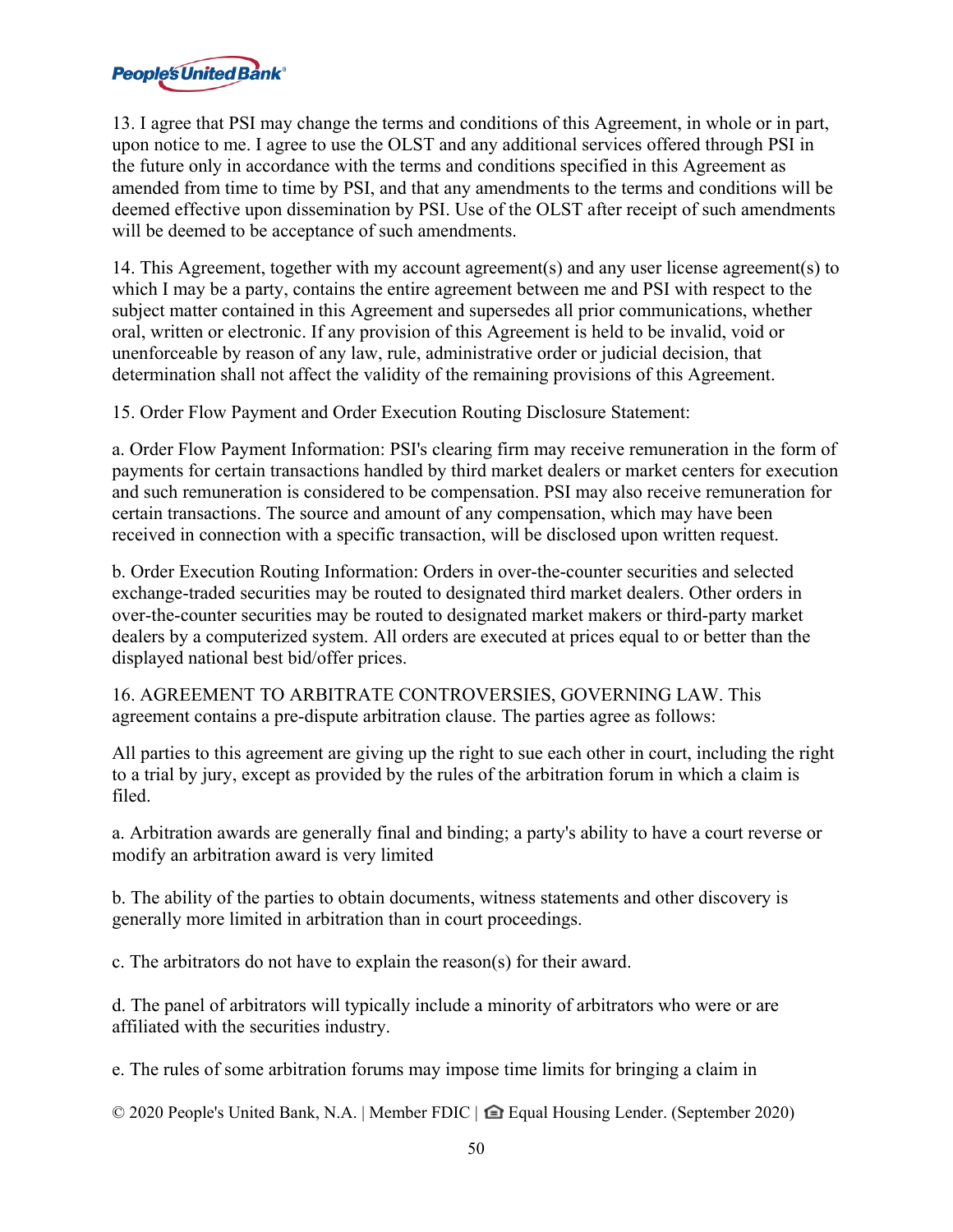**People's United Bank®** 

arbitration. In some cases, a claim that is ineligible for arbitration may be brought in court.

f. The rules of the arbitration forum in which the claim is filed and any amendments thereto, shall be incorporated into this agreement.

17. I further agree that the sole liability of PSI or its officers, directors, employees, agents or affiliates or its licensors or information providers or any third party, involved in the provision of the OLST to me for any claims, notwithstanding the form of such claims (e.g., contract, negligence, or otherwise), arising out of errors or omissions in the OLST and/or the Software and the market data provided or to be provided hereunder, shall be to furnish the correct report or data, provided that I promptly advise the data provider thereof. I further agree that I shall not hold PSI or its officers, directors, employees, agents or affiliates or its licensors or information providers or any third party involved in the provision of the OLST liable in any way for any loss or damage arising from or occasioned by any force majeure (including for example, but not limited to, communications or power failure, equipment or software malfunction) or by any other cause beyond such party's reasonable control.

IN NO EVENT WILL PSI OR ITS OFFICERS, DIRECTORS, EMPLOYEES, AGENTS OR AFFILIATES OR ITS LICENSORS OR INFORMATION PROVIDERS OR ANY THIRD PARTY INVOLVED IN THE PROVISION OF THE OLST BE RESPONSIBLE FOR SPECIAL, INDIRECT, INCIDENTAL OR CONSEQUENTIAL DAMAGES WHICH I MAY INCUR OR EXPERIENCE ON ACCOUNT OF ENTERING INTO OR RELYING ON THIS AGREEMENT OR AS A RESULT OF THE USE OF THE MARKET DATA, THE SERVICES OR THE SOFTWARE, EVEN IF THE DATA PROVIDER HAS BEEN ADVISED OF THE POSSIBILITY OF SUCH DAMAGES.

18. Messages & E-mail Communications

People's United Bank consumer customers may also communicate with PSI through People's United Bank using the Secure E-Mail Messaging service described above. The Message Center allows PSI to send me messages about my Online Trading account. These messages may include transaction information such as order status and/or to notify me regarding orders that are rejected or modified by PSI.

PSI may use external email to facilitate certain functions related to Online Trading. These functions include, but are not limited to, my creation of a User ID for the Online Trading system, assisting me in resetting my password, and/or notifying me that copies of statements or confirmations that I have requested be delivered to me electronically are available. PSI will not use external email to correspond with its customers through the Online Trading system.

I agree that I will not use e-mail SMS, text, or any other messaging system to transmit securities

trade orders to PSI. I acknowledge that PSI will not act upon any trade orders which it may

receive through e-mail, SMS, text, or any other messaging system, even if the messaging system is provided by People's United Bank or PSI.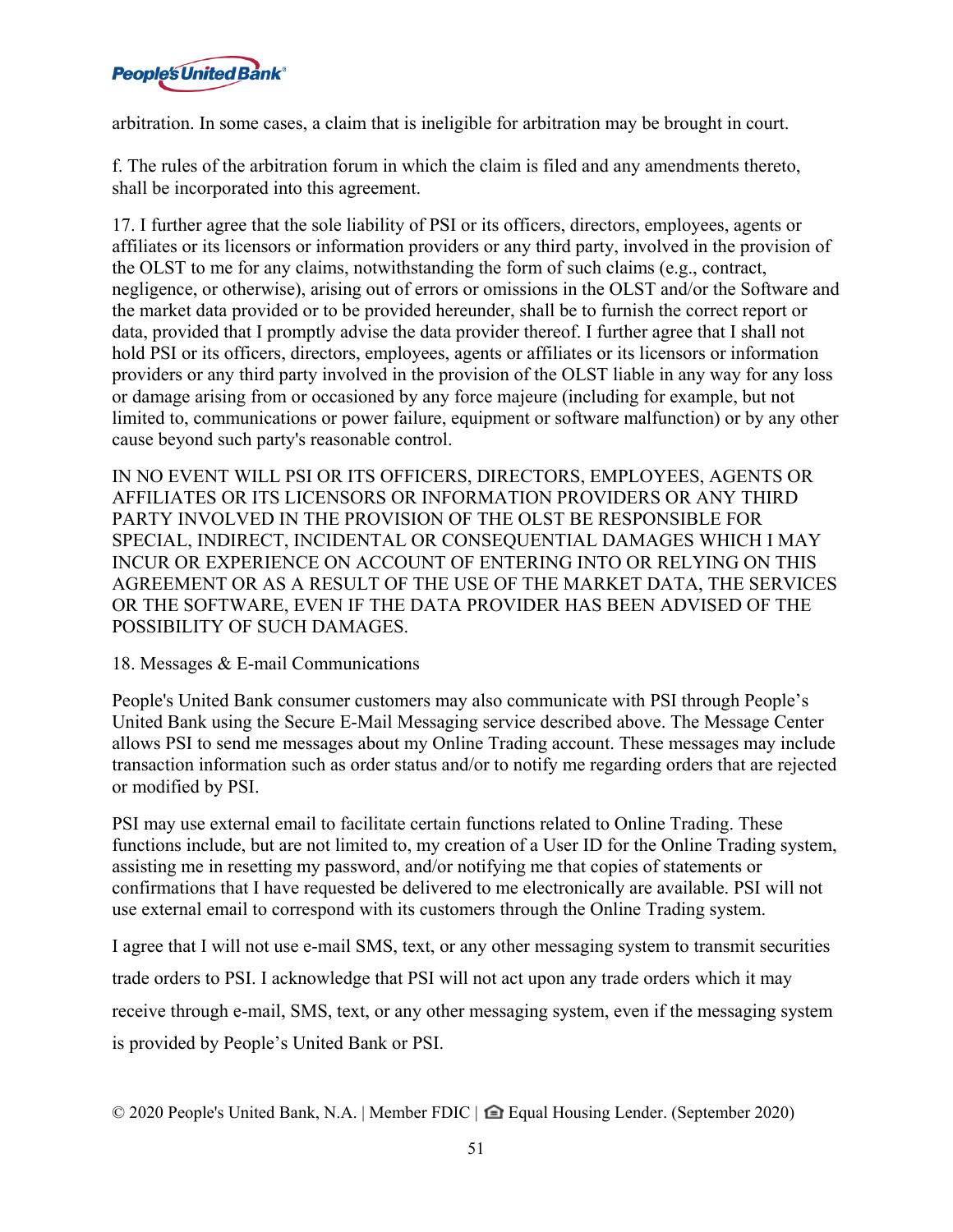**People's United Bank®** 

### 19. Electronic Fund Transfers

I agree that, except as specified in subsection (b), below, any electronic fund transfers between my PSI account(s) and my deposit account(s) at People's United Bank initiated by me through any means, including the People's United Online Banking Services described in this Agreement, will be governed by the People's United Bank Consumer Deposit Account Agreement, Funds Availability Policy and Electronic Fund Transfers Disclosure Statement and Agreement (the "EFT Agreement"), as the same may be amended from time to time, and which I acknowledge I have received as a People's United Bank deposit customer. Unless either this Agreement or the EFT Agreement are inapplicable, all provisions of the EFT Agreement apply to transfers between a PSI account and a People's United Bank deposit account initiated through the OLST.

a. The following provisions apply to all transfers between a PSI account and a People's United Bank deposit account initiated through the Electronic Services:

i) I am limited to one transfer per day to or from each of my PSI accounts.

ii) PSI's business days are Monday through Friday including all holidays except holidays on which the New York Stock Exchange is closed.

iii) All electronic fund transfers involving my PSI account will be documented on my People's Securities account statement.

iv) In the event of any change to this Agreement or the EFT Agreement which will cause me greater costs or liability, or which will limit your ability to make electronic fund transfers through the Electronic Banking Services, PSI and/or People's United Bank will notify me 21 days in advance.

b. As specified in the EFT Agreement, in the case of a lost or stolen personal security number, or any question related to a transfer between my PSI account and a People's United Bank deposit account initiated through the Electronic Services, I may contact the People's United Bank Plus Center by writing to:

People's United Bank Call Center P.O. Box 7001, Bridgeport, CT 06601

or calling the Call Center at 1-800-894-0300, or any of other phone numbers listed in the EFT Agreement.

#### 20. REAL TIME MARKET DATA

I agree to comply with any subscriber or other agreement governing my use of real time market data provided through People's United Online services.

21. I agree not to use the OLST for any purpose which is unlawful, abusive, harassing, libelous, defamatory, obscene or threatening. I will not use the OLST to solicit PSI customers or others or participate in the solicitation of PSI customers or others for any purpose.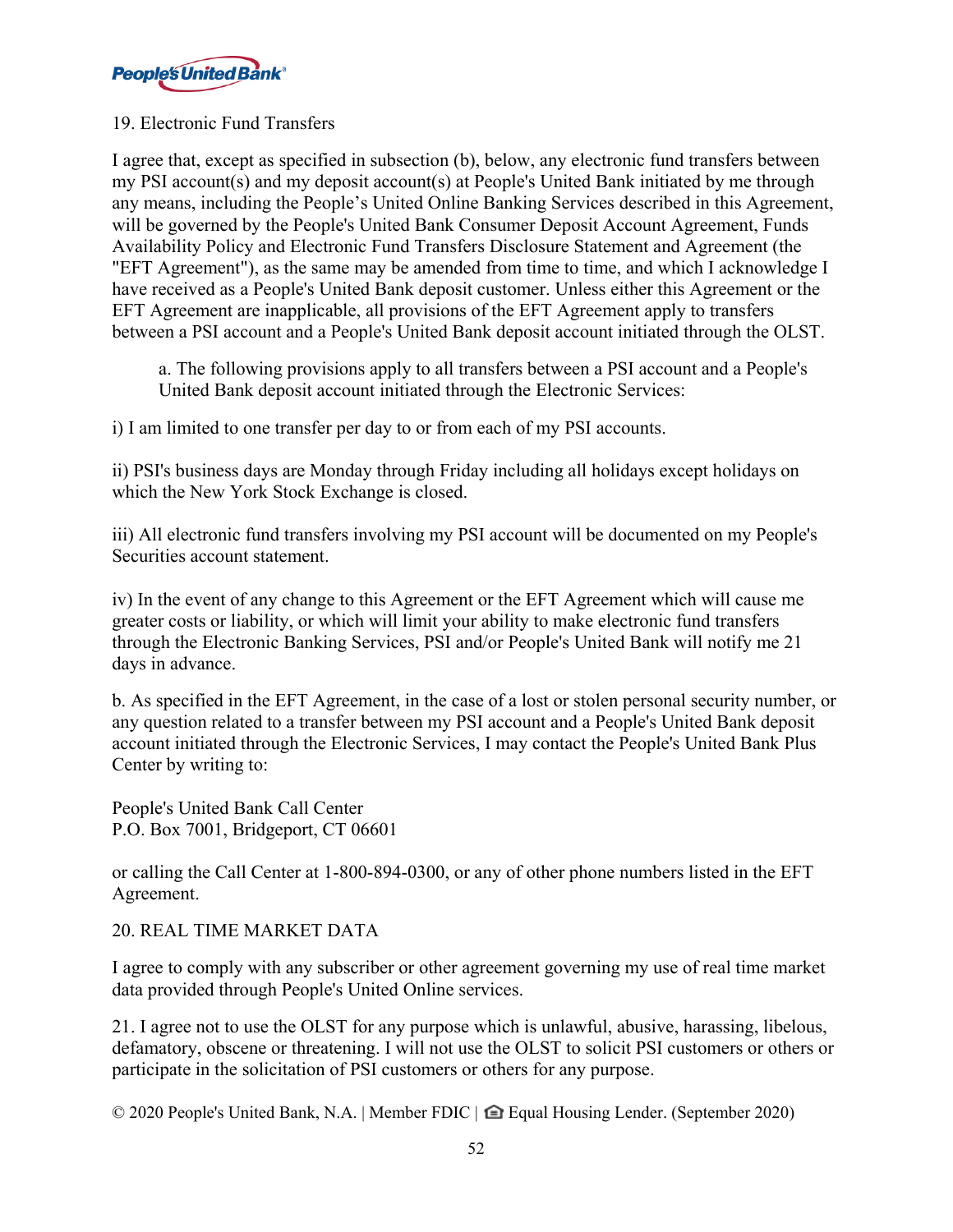People's United Bank®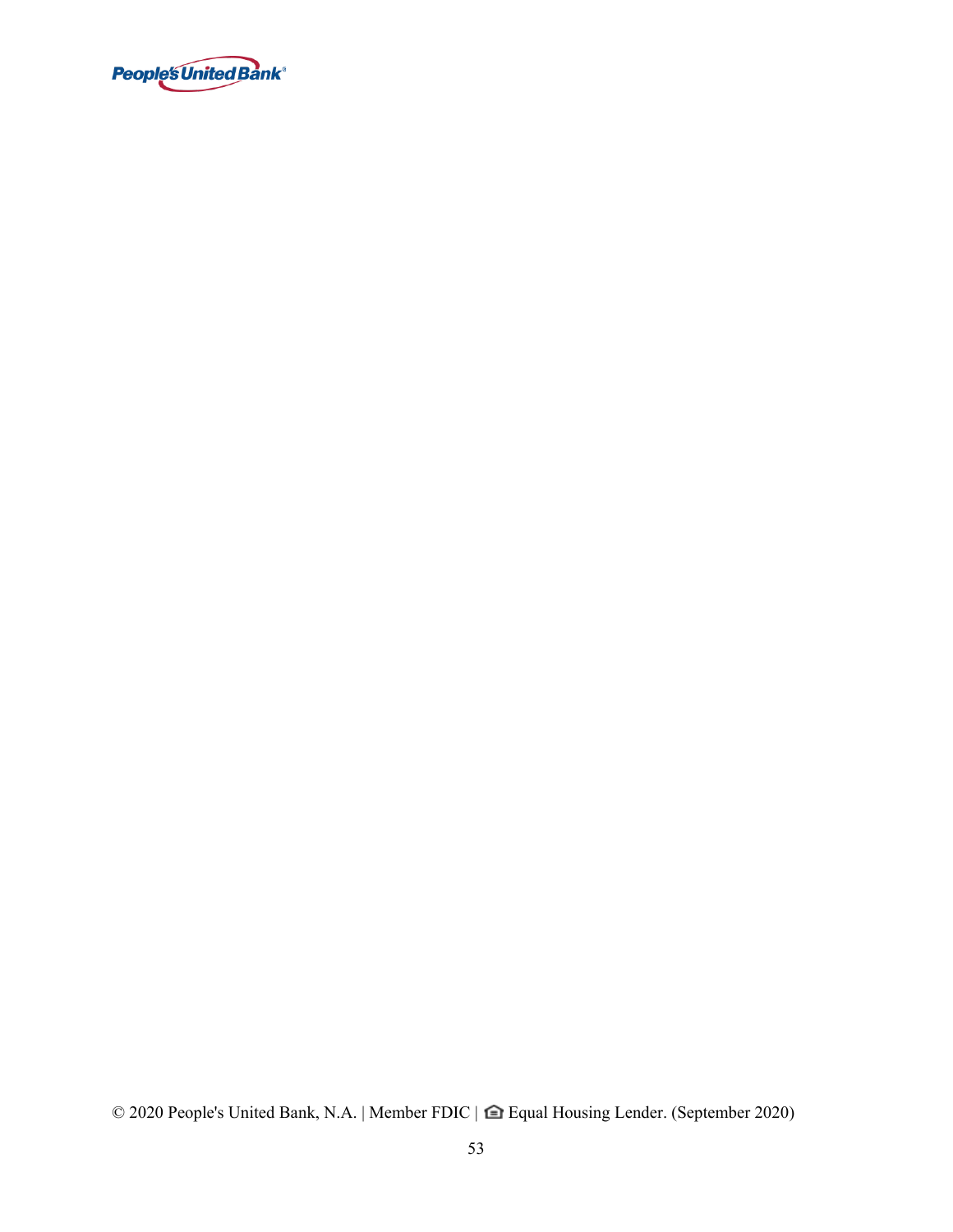

## **Section H - General Provisions**

<span id="page-53-0"></span>For purposes of this Section H, "you", and "your" refer to each People's United Bank or People's Securities Inc. customer who uses or is authorized to use People's Online Banking System. The requirements to use People's United Online Banking Services are that you must have a personal computer of other device which is capable of accessing the Internet which conforms to the [operating systems and browsers.](https://www.peoples.com/customer-support/online-system-requirements)

## **Security**

### **Safeguarding Your Login Codes**

Login Codes are required to sign on to People's United Online Banking, as well as Mobile Banking Services. Safeguarding your Login Codes is your responsibility and is critical to helping prevent fraudulent activity on your accounts. You agree not to reveal your Login Codes to anyone and to keep your Login Codes confidential in order to prevent unauthorized access to and use of your accounts. You understand that you expressly assume all risk of loss associated with your failure to strictly abide by these terms. Please see Section A Online Banking, Section B People's United Mobile Banking Services, Section C People's United Person-2-Person Payment Services, Section D Digital Wallet Services, and Section E Personal Finance Services for more detailed information regarding step up authentication for these electronic banking services.

You agree to notify us immediately if the secrecy of your Login Codes is compromised by contacting the Bank via our Call Center, Secure Message on People's United Online Banking or by visiting one of our branches. Complete contact information is available at [https://www.peoples.com/customer-support/contact-us.](https://www.peoples.com/customer-support/contact-us)

### **Security/Protecting Your Account Information**

You acknowledge and agree that People's United has no obligation to confirm the identity or authority of any person using your Login Codes. Accordingly, the Login Codes that you use to gain access to People's United Online Banking or Mobile Banking should be kept confidential, and must not be disclosed to any person whom you do not authorize to access your account information.

People's United uses Microsoft's server gated cryptography in order to enable 256 bit SSL strong encryption of data during transmission of data between your computer and our web server. You agree to always use the SSL encryption security features built into your web browser software whenever you connect to People's United web server, and to verify that each entire online session is encrypted.